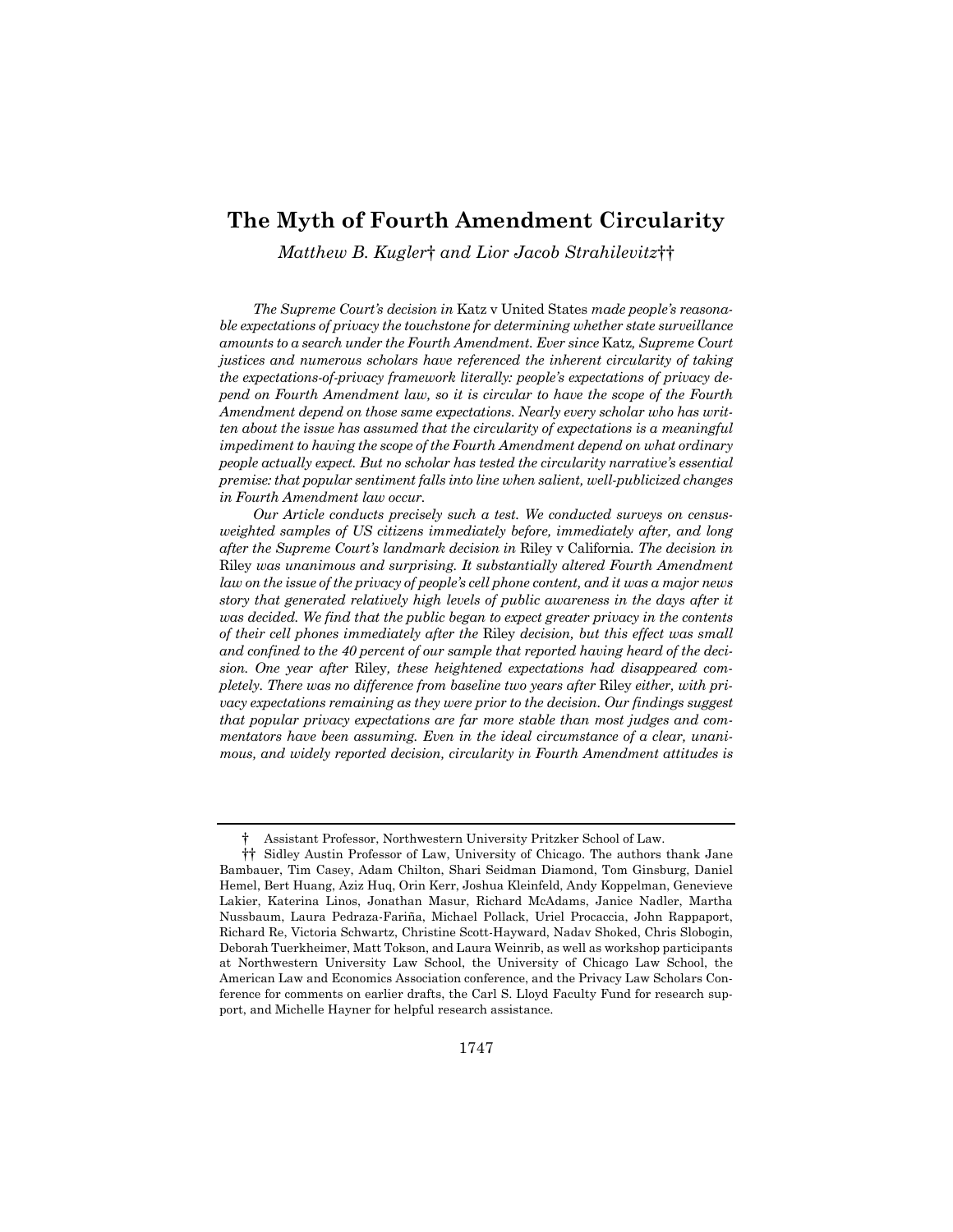*both weak and short lived. In the longer term, Fourth Amendment circularity appears to be a myth.* 

| L |                                                               |         |                                                                |  |  |  |
|---|---------------------------------------------------------------|---------|----------------------------------------------------------------|--|--|--|
|   | $\mathbf{A}$                                                  |         |                                                                |  |  |  |
|   | В.                                                            |         | The Scholarly Consensus on Attitudinal Circularity 1757        |  |  |  |
|   | Existing Work on Attitudinal Responses to Supreme Court<br>C. |         |                                                                |  |  |  |
|   |                                                               |         |                                                                |  |  |  |
|   |                                                               | 1.      | Psychological literature on attitude change.  1761             |  |  |  |
|   |                                                               | 2.      | Political science literature on reactions to Supreme Court     |  |  |  |
|   |                                                               |         |                                                                |  |  |  |
|   |                                                               | 3.      | Implications of these literatures for the current project 1767 |  |  |  |
| H |                                                               |         |                                                                |  |  |  |
|   |                                                               |         |                                                                |  |  |  |
|   | А.                                                            |         |                                                                |  |  |  |
|   | B.                                                            |         |                                                                |  |  |  |
|   |                                                               | $1_{-}$ |                                                                |  |  |  |
|   | C.                                                            |         |                                                                |  |  |  |
|   |                                                               |         |                                                                |  |  |  |
|   |                                                               |         |                                                                |  |  |  |
|   |                                                               |         |                                                                |  |  |  |

#### INTRODUCTION

It is very difficult to find any proposition in Fourth Amendment law to which every judge, lawyer, and scholar subscribes. One striking point about which nearly everyone—left, right, and center—agrees, however, is that there is a degree of circularity in the *Katz v United States*1 "reasonable expectations of privacy" test.2 Among those expressing concern about this circularity are Justices Samuel Alito, Anthony Kennedy, Antonin Scalia, and John Paul Stevens, Judges Alex Kozinski, Richard Posner, and George MacKinnon, and Professors Jed Rubenfeld, Dan Solove, Amitai Etzioni, Erwin Chemerinsky, David Sklansky, and Paul Schwartz.3 In this Article, we show that this widely shared concern is misplaced.

<sup>1 389</sup> US 347 (1967).

<sup>2</sup> Id at 362 (Harlan concurring).

<sup>3</sup> See text accompanying notes 5–36.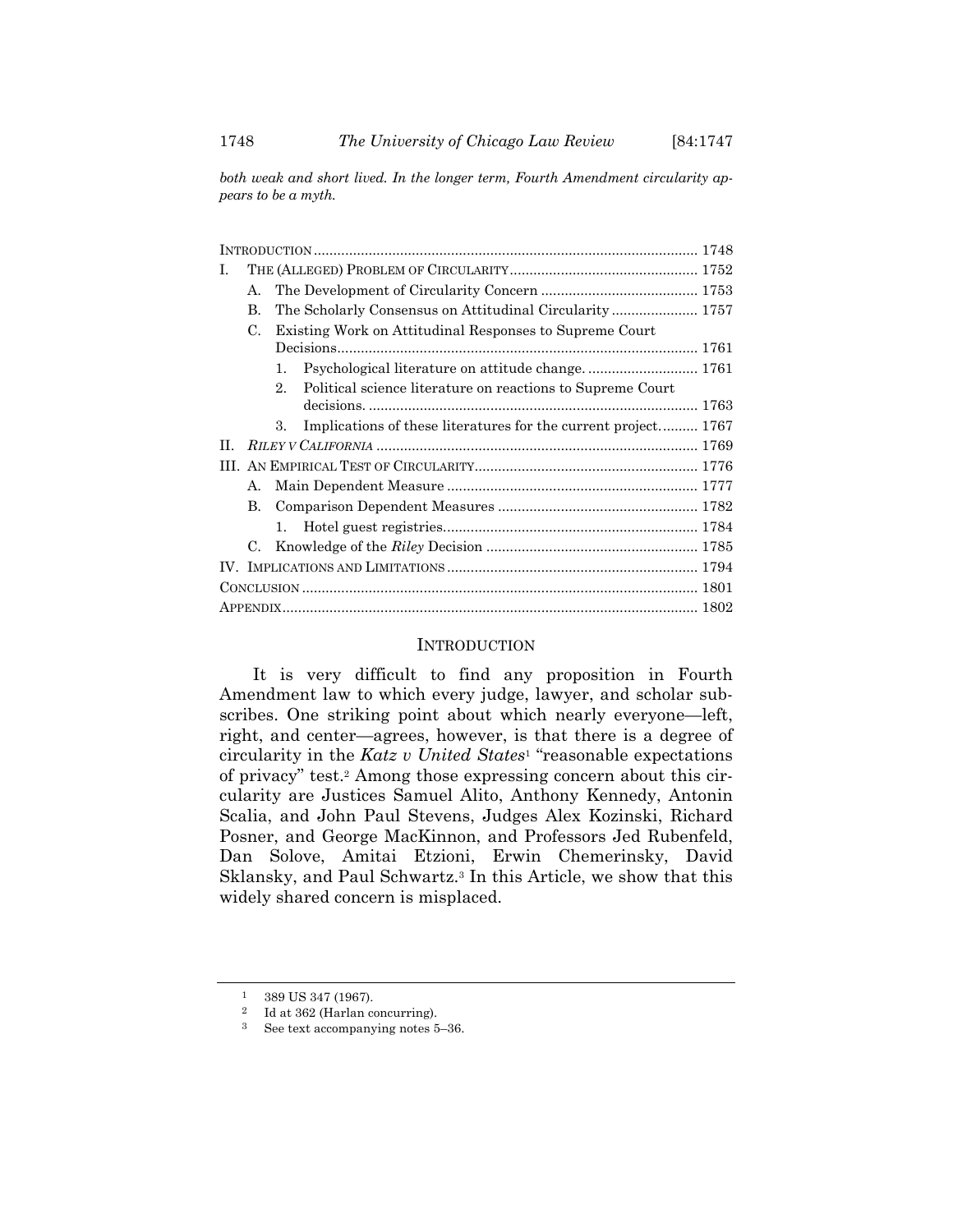Justice John Marshall Harlan II's opinion in *Katz* makes a person's reasonable expectations of privacy the touchstone for determining whether police surveillance amounts to a search and, therefore, is subject to restrictions under the Fourth Amendment.4 Under *Katz* and the numerous cases that follow its approach, the government conducts a search when it invades an "expectation of privacy . . . that society is prepared to recognize as 'reasonable.'"5 If the government's surveillance intrudes on such an expectation, the Fourth Amendment is implicated and the government must either get a search warrant or satisfy one of the limited exceptions to the warrant requirement.<sup>6</sup> If the government's surveillance does not implicate a reasonable expectation of privacy, then the Fourth Amendment is inapplicable and no warrant is required.<sup>7</sup>

The exact meaning of *Katz*'s reasonable-expectation-ofprivacy test is controversial, but its text has led some scholars to argue that the test should depend in part on how everyday members of the public think about privacy.8 And in some prominent post-*Katz* cases, the Supreme Court has said it is doing exactly

<sup>4</sup> *Katz*, 389 US at 361 (Harlan concurring) (stating that police conduct amounts to a search, thereby implicating the Fourth Amendment, when "a person [exhibits] an actual (subjective) expectation of privacy and [when] the expectation [is] one that society is prepared to recognize as 'reasonable'"). The test from Harlan's concurrence subsequently became the key Fourth Amendment inquiry, embraced repeatedly by the Supreme Court over time. See, for example, *California v Ciraolo*, 476 US 207, 211 (1986) ("The touchstone of Fourth Amendment analysis is whether a person has a 'constitutionally protected reasonable expectation of privacy.'"), citing *Katz*, 389 US at 360 (Harlan concurring); *Kyllo v United States*, 533 US 27, 32–33 (2001) (describing the Supreme Court majority's application of Harlan's *Katz* test in several cases).

<sup>5</sup> *Katz*, 389 US at 361 (Harlan concurring).

<sup>6</sup> See *Riley v California*, 134 S Ct 2473, 2482 (2014).

<sup>7</sup> See *Florida v Riley*, 488 US 445, 449 (1989).

<sup>8</sup> See, for example, Christopher Slobogin, *Privacy at Risk: The New Government Surveillance and the Fourth Amendment* 114 (Chicago 2007); Jeremy A. Blumenthal, Meera Adya, and Jacqueline Mogle, *The Multiple Dimensions of Privacy: Testing Lay "Expectations of Privacy*,*"* 11 U Pa J Const L 331, 336–37 (2009); Henry F. Fradella, et al, *Quantifying* Katz*: Empirically Measuring "Reasonable Expectations of Privacy" in the Fourth Amendment Context*, 38 Am J Crim L 289, 338–42 (2011); Matthew B. Kugler and Lior Jacob Strahilevitz, *Actual Expectations of Privacy, Fourth Amendment Doctrine, and the Mosaic Theory*, 2015 S Ct Rev 205, 219, 230; Christine S. Scott-Hayward, Henry F. Fradella, and Ryan G. Fischer, *Does Privacy Require Secrecy? Societal Expectations of Privacy in the Digital Age*, 43 Am J Crim L 19, 45–58 (2015); Christopher Slobogin and Joseph E. Schumacher, *Reasonable Expectations of Privacy and Autonomy in Fourth Amendment Cases: An Empirical Look at "Understandings Recognized and Permitted by Society*,*"* 42 Duke L J 727, 732 (1993); Bernard Chao, et al, *Why Courts Fail to Protect Privacy: Race, Age, Bias, and Technology*, 106 Cal L Rev \*6–19 (forthcoming 2018), archived at http:// perma.cc/MA8V-PJKT.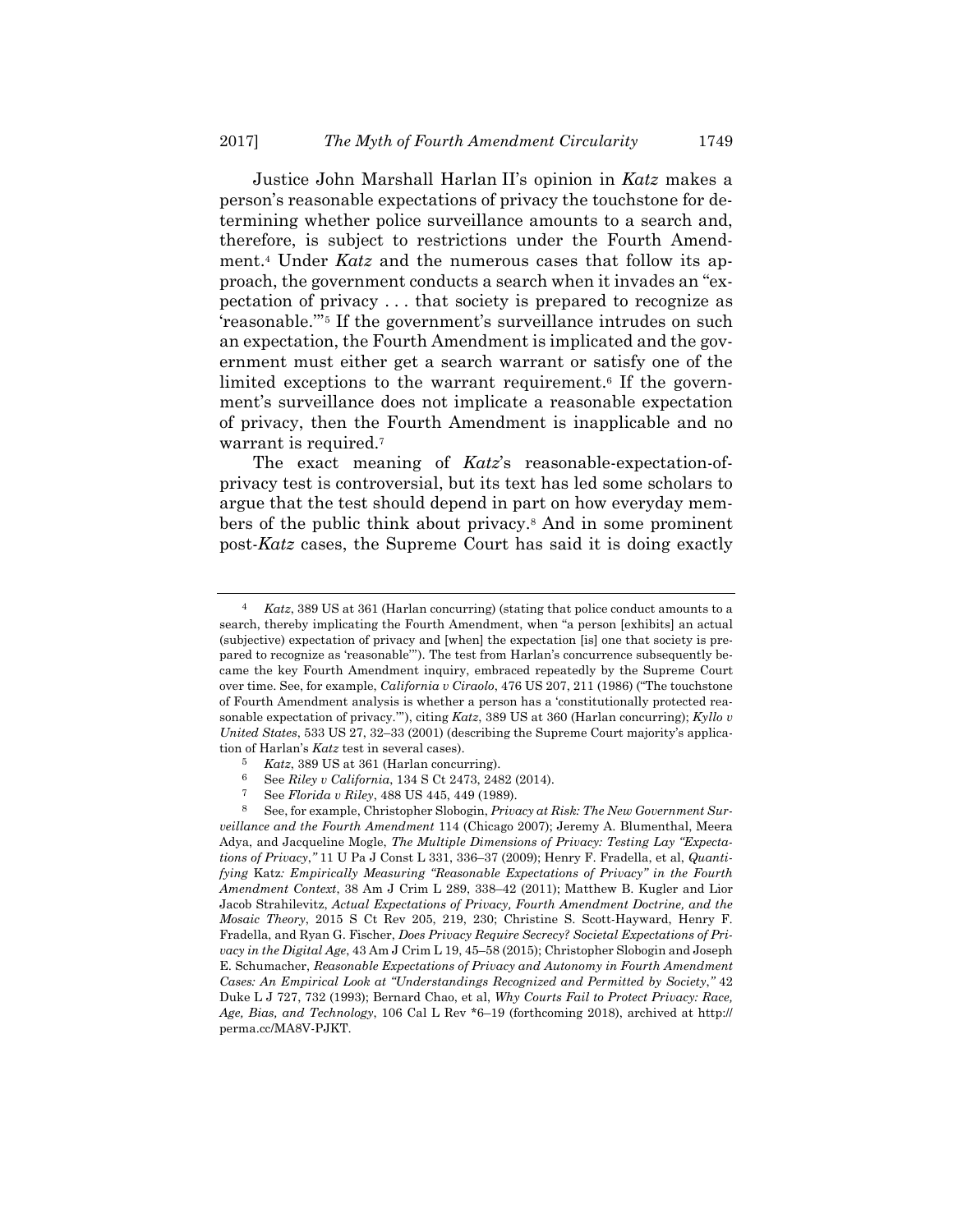that.9 The problem that many have identified with this approach to *Katz* is that reasonable people should expect the privacy rights granted to them by the courts. So expectations define the scope of legal protection, but the legal protections themselves should define the expectations.

This potential circularity gives rise to a practical problem. Once the state begins using an investigative technique, and especially once the courts authorize the state to do so, ordinary people's expectations of privacy may adjust. Thus, even if people expected privacy in a context at some earlier point in time, subsequent actions by the government can erode these expectations, enabling the state to conduct invasive surveillance in the future without having to secure a warrant. If this understanding of expectations is correct, the Fourth Amendment provides little protection against a government that acts strategically; all it need do is move incrementally and publicize what it is doing. Further, the judicial determination of whether an expectation of privacy exists would be largely empty; even if the court gets the answer "wrong," public expectations would soon adapt to make it "right." For those who argue that the reasonableness of a privacy expectation should depend on whether the expectation is widely shared, this is an especially salient problem. If public expectations are a function of whatever the Supreme Court said last, then the Court accounting for such expectations would result in it talking to itself.

The Fourth Amendment circularity hypothesis is intuitive and easy to grasp. There are just two problems with the circularity story: (1) there is no hard empirical evidence supporting it, and (2) an empirical literature in political science provides ample reason to doubt it. In this Article, we present new data that suggest that popular expectations of privacy are very stubborn. Though expectations move a little right after a major Supreme Court decision substantially changes Fourth Amendment law, within a span of months expectations snap right back to where they were beforehand and they remain stable thereafter. As best we can tell from this data, the circularity of reasonable expectations of privacy is a myth.

Part I of the Article presents the problem of circularity. At stake in this discussion is the feasibility of incorporating public expectations into the doctrine. If expectations are independent of

See text accompanying note 27.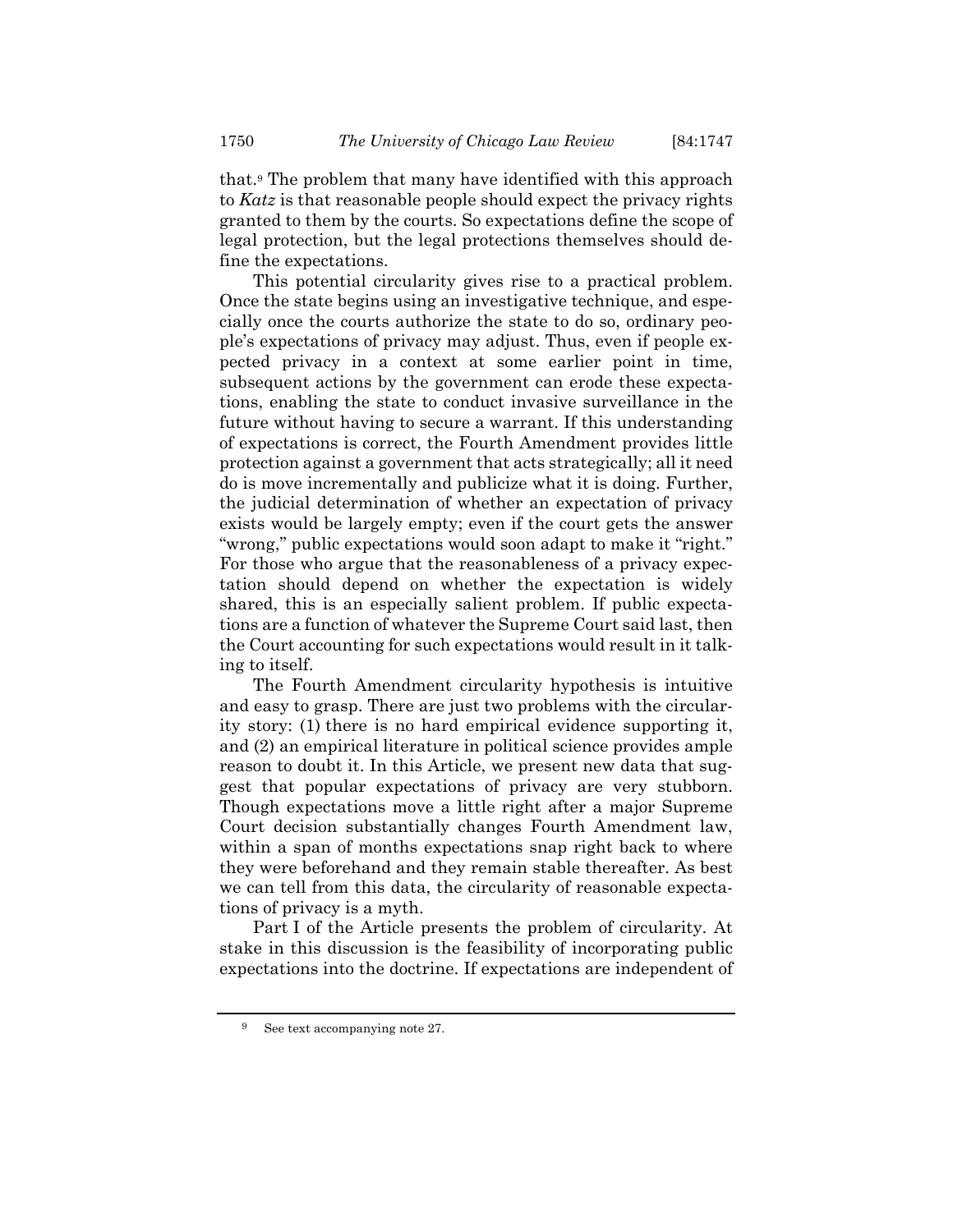current case law, then looking to public expectations can provide a correcting impulse against an out-of-touch judiciary. If, on the other hand, expectations merely reflect what courts have said, then there is no point to considering public attitudes; no information would be gained. The Part begins by explaining the Supreme Court's concern that expectations of privacy would become an empty concept, and that a government could strategically condition the populace to accept ever-greater privacy invasions. We then identify many Fourth Amendment scholars expressing the same concern. Lastly, we examine a literature from political science and psychology commenting on public reactions to Supreme Court decisions. This literature informed our skepticism that the public would uncritically mirror the Court's rulings.

In Part II, we describe the case at the core of our study: *Riley v California*.10 The case established a new rule for the searching of electronic devices incident to arrest. This case was well suited to prompting a major change in public expectations. The ruling was clear; it was broad; it was surprising; it was unanimous; and it prompted a torrent of media coverage. As Fourth Amendment cases go, we could not have hoped for better; it stacked the deck in favor of finding a change of expectation. *And yet no lasting change was observed*.

In Part III, we present the empirical study itself. We recruited census-representative participants in four waves: one right before the decision, one right after, a one-year follow-up, and a two-year follow-up. We found a small shift in the direction of the Court's decision in the survey conducted immediately after the decision came down. However, this shift (1) was specific to the exact question in *Riley* and did not generalize to related questions, (2) was present only among those who reported having heard of the decision, and (3) disappeared the following year. Put another way, the Supreme Court managed to move privacy expectations only slightly and only for a very short time. Based on these data, circularity does not seem to be a problem.

In Part IV, we examine the implications of these data for Fourth Amendment doctrine and relate our findings back to the political science literature on the effects of Supreme Court decisions on public attitudes. We also show that a nearly simultaneous Supreme Court decision, *Burwell v Hobby Lobby Stores, Inc*,11

<sup>10 134</sup> S Ct 2473 (2014).

<sup>11 134</sup> S Ct 2751 (2014).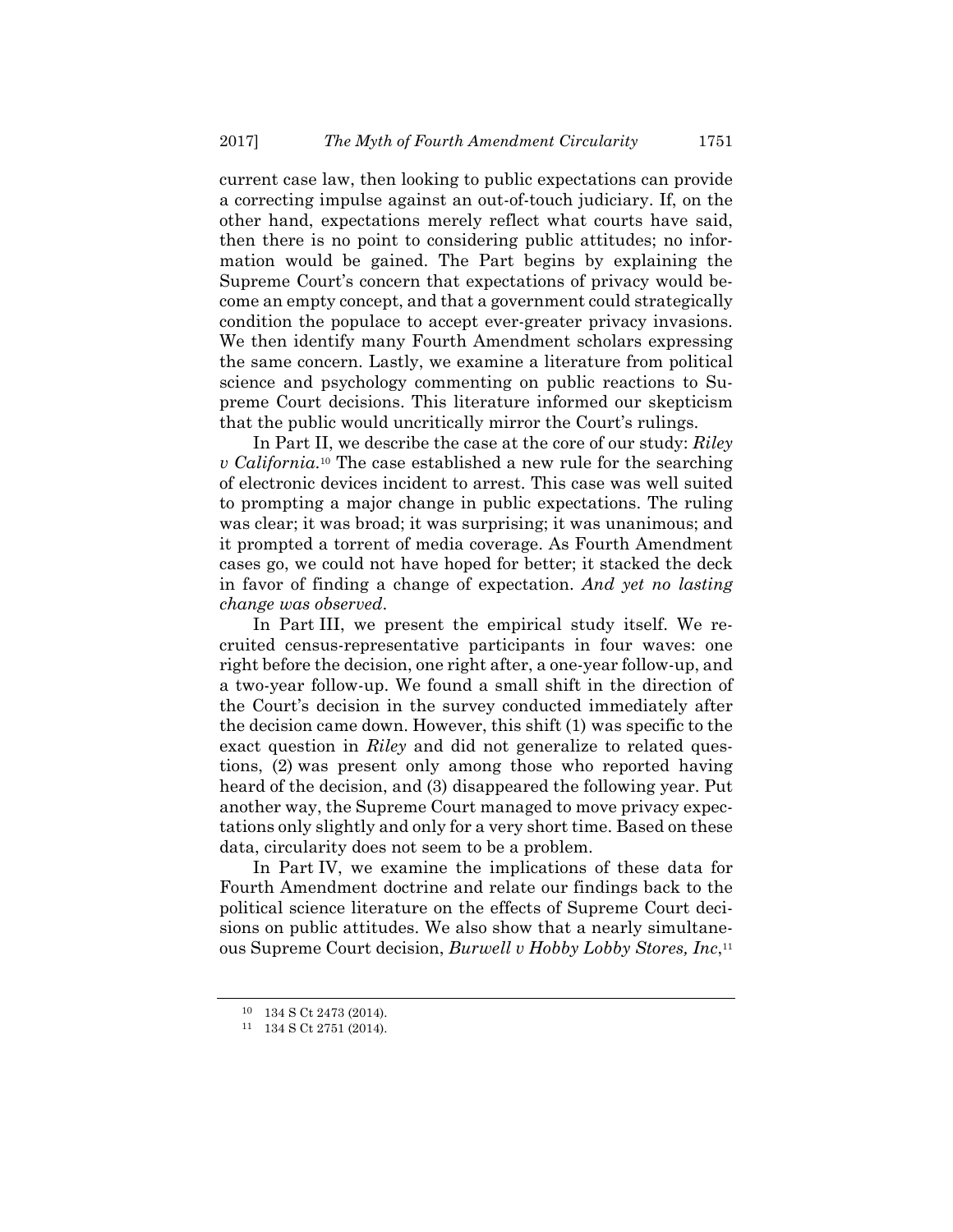had a short-lived, polarizing effect on the public. This finding underscores the complicated interplay between the Supreme Court and the general public and adds further reason to believe that circularity is neither strong nor common.

#### I. THE (ALLEGED) PROBLEM OF CIRCULARITY

Prior to this study, many legal thinkers were concerned by the potential for circularity. Not long before his appointment to the federal bench, then-Professor Richard Posner observed that "it is circular to say that there is no invasion of privacy unless the individual whose privacy is invaded had a reasonable expectation of privacy; whether he will or will not have such an expectation will depend on what the legal rule is."<sup>12</sup> This sums up the alleged problem of circularity perfectly: reasonable people should not expect more privacy than the courts have told them will be protected. If the level of privacy expected by society is both the cause and consequence of Fourth Amendment jurisprudence, then the entire area of law reduces to a discussion of chickens, eggs, and primacy.

The circularity of the *Katz* inquiry is an idea with a long and distinguished pedigree. The Supreme Court's first recognition of the potential circularity problem arose in *Rakas v Illinois*,13 decided in 1978. In footnote twelve, the Court talked about the circularity problem:

[I]t would, of course, be merely tautological to fall back on the notion that those expectations of privacy which are legitimate depend primarily on cases deciding exclusionary-rule issues in criminal cases. Legitimation of expectations of privacy by law must have a source outside of the Fourth Amendment, either by reference to concepts of real or personal property law or to understandings that are recognized and permitted by society.14

The Court is noting that it is illogical and unappealing to base whether someone has a reasonable expectation of privacy on whether the court cases say he or she does.<sup>15</sup> To avoid this kind of

<sup>12</sup> Richard A. Posner, *The Uncertain Protection of Privacy by the Supreme Court*, 1979 S Ct Rev 173, 188.

<sup>13 439</sup> US 128 (1978).

<sup>14</sup> Id at 143 n 12.

<sup>15</sup> See, for example, *Sparing v Village of Olympia Fields*, 266 F3d 684, 689 (7th Cir 2001) (referring to the "unmistakable circularity" of such an approach); *United States v*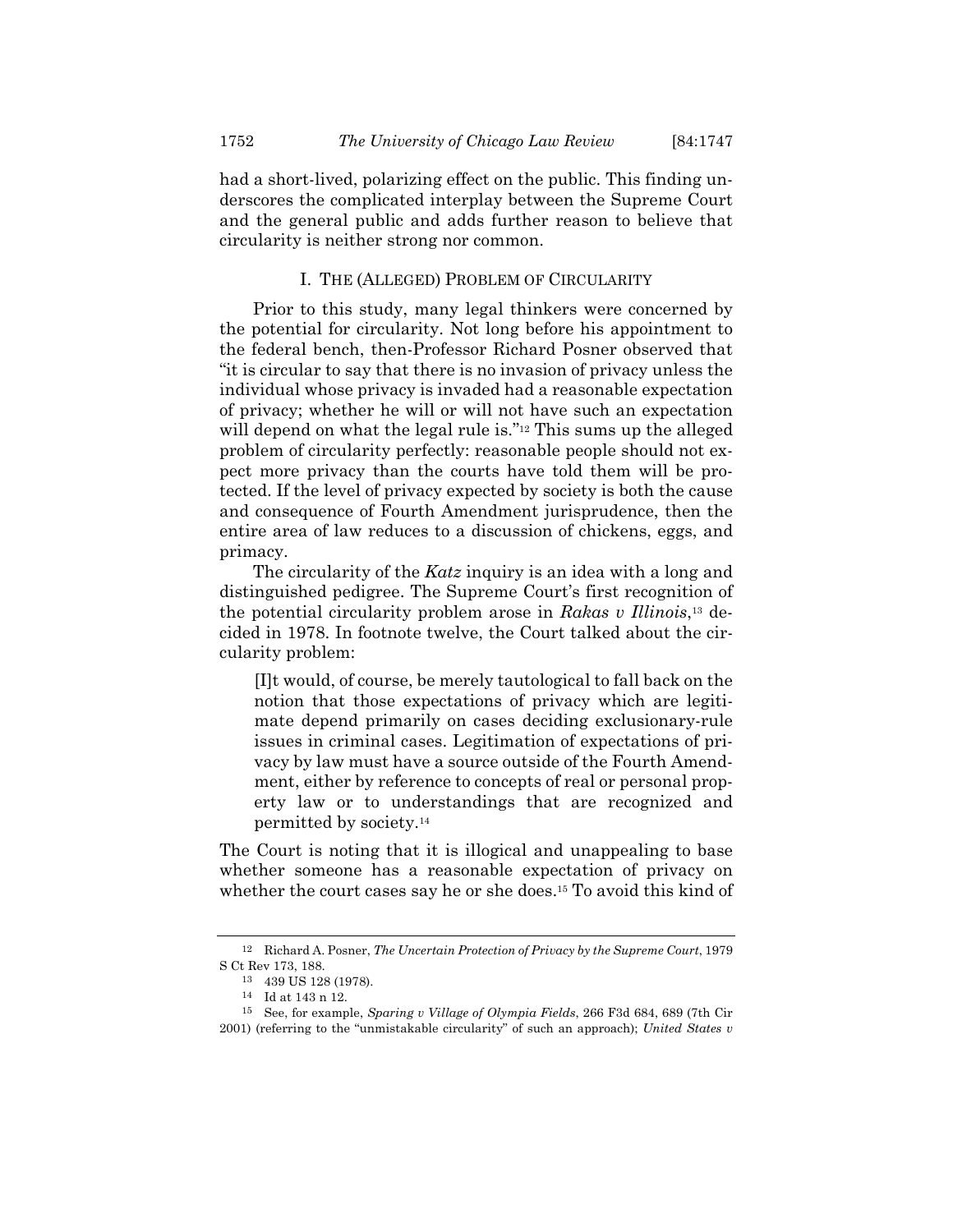*doctrinal circularity*, courts are to determine whether a reasonable expectation of privacy exists based on considerations extrinsic to Fourth Amendment doctrine, such as property law and popular expectations.

But looking to public attitudes escapes circularity only if one believes that those attitudes won't generally be driven by the doctrine itself. Within a year of *Rakas*, the Supreme Court would start worrying about the problem of feedback between what courts say and what the public expects. We refer to this hypothesized feedback as *attitudinal circularity*, the idea that "understandings that are recognized . . . by society" will themselves be determined by legal pronouncements.16 If attitudinal circularity is a real concern, then one of the solutions the *Rakas* Court offered for the problem of doctrinal circularity is no solution at all: the content of the doctrine would still depend on the content of the doctrine, just with the additional step of popular expectations being influenced by, and in turn influencing, doctrine. As the parade of scholars expressing concern over this kind of circularity indicates, there is an intuitive plausibility to the notion that the privacy expectations of reasonable people, those expectations to which *Katz* refers, are dependent on the pronouncements of courts.

#### A. The Development of Circularity Concern

The Supreme Court's first comments on attitudinal circularity appeared in *Smith v Maryland*,<sup>17</sup> which involved the government's use of a pen register to determine what outgoing calls were being placed from a robbery suspect's home.18 The Court in *Smith* applied the *Katz* framework, yet in doing so, the majority made the following observation:

Situations can be imagined, of course, in which *Katz*' twopronged inquiry would provide an inadequate index of Fourth Amendment protection. For example, if the Government were suddenly to announce on nationwide television that all

*Johnson*, 561 F2d 832, 851 (DC Cir 1977) (MacKinnon concurring) ("*Katz* . . . incorporates a fair amount of circularity. One will have a reasonable expectation of privacy over those areas that courts tell him he may reasonably expect to be private."). See also David L. Faigman, *Constitutional Fictions: A Unified Theory of Constitutional Facts* 25 (Oxford 2008).

<sup>16</sup> *Rakas*, 439 US at 143 n 12.

<sup>17 442</sup> US 735 (1979).

<sup>18</sup> Id at 737–38.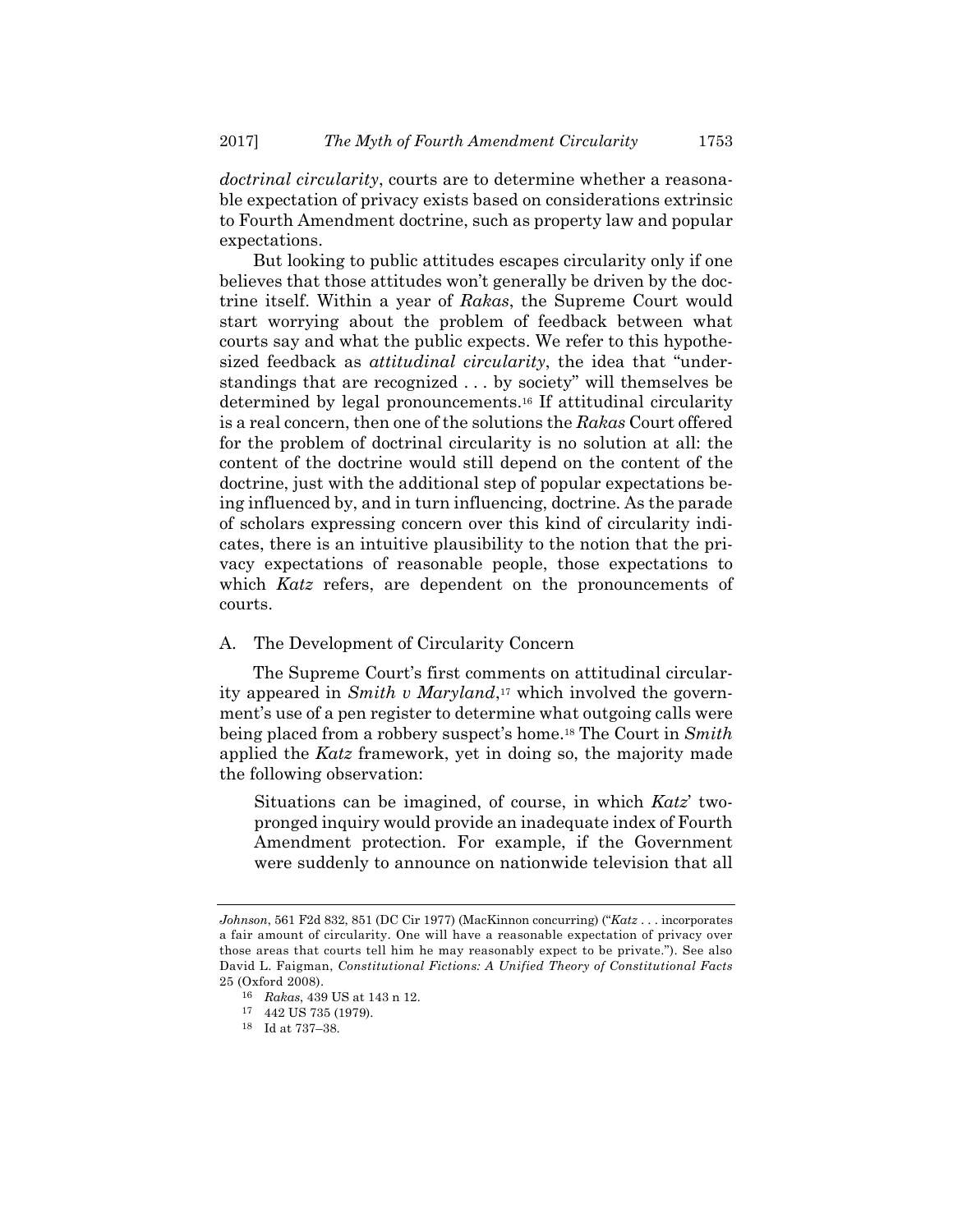homes henceforth would be subject to warrantless entry, individuals thereafter might not in fact entertain any actual expectation of privacy regarding their homes, papers, and effects. . . . In such circumstances, where an individual's subjective expectations had been "conditioned" by influences alien to well-recognized Fourth Amendment freedoms, those subjective expectations obviously could play no meaningful role in ascertaining what the scope of Fourth Amendment protection was. In determining whether a "legitimate expectation of privacy" existed in such cases, a normative inquiry would be proper.<sup>19</sup>

Here the Court is bringing attitudinal circularity to the forefront. The hypothetical example chosen by the Court posits that the government's action (a frightening, Orwellian announcement that reaches millions of Americans) changes the attitudes of the citizenry. After the announcement, expectations of privacy have dissipated, and the government can invoke the (now) low privacy expectations of the citizenry if any lawyer tries to challenge the legality of the new policy in court. Such hypothetical (and unrealistic) circumstances could indeed create a logical problem for the doctrine.20 This hypothetical attacks the idea that popular attitudes are largely indifferent to state action, which seemed intuitive to the Court in *Rakas*. Therefore, the clever *Rakas* remedy of looking at people's beliefs no longer helps resolve matters. To deal with this attitudinal circularity problem, the Court would need to ignore people's actual attitudes and instead answer hard normative questions about what level of privacy people ought to expect.

That said, it is worth underscoring that there are no documented instances of the federal government acting in a manner as brazen as what is described in the *Smith* hypothetical.21 There

<sup>19</sup> Id at 740 n 5.

<sup>20</sup> See *United States v Scott*, 450 F3d 863, 867 (9th Cir 2006) (Kozinski) ("[I]mposing such a regime outright  $\lceil \cdot \rceil$  can contribute to the downward ratchet of privacy expectations."); *Johnson*, 561 F2d at 851 (MacKinnon concurring).

<sup>21</sup> The initiation of mandatory baggage screening for airline passengers in January 1973 is a somewhat close example, though at the time such screening began, regular air travel was a luxury out of reach for most Americans. See John Rogers, *Bombs, Borders, and Boarding: Combatting International Terrorism at United States Airports and the Fourth Amendment*, 20 Suffolk Transnatl L Rev 501, 507 (1997) (discussing the history of baggage screening).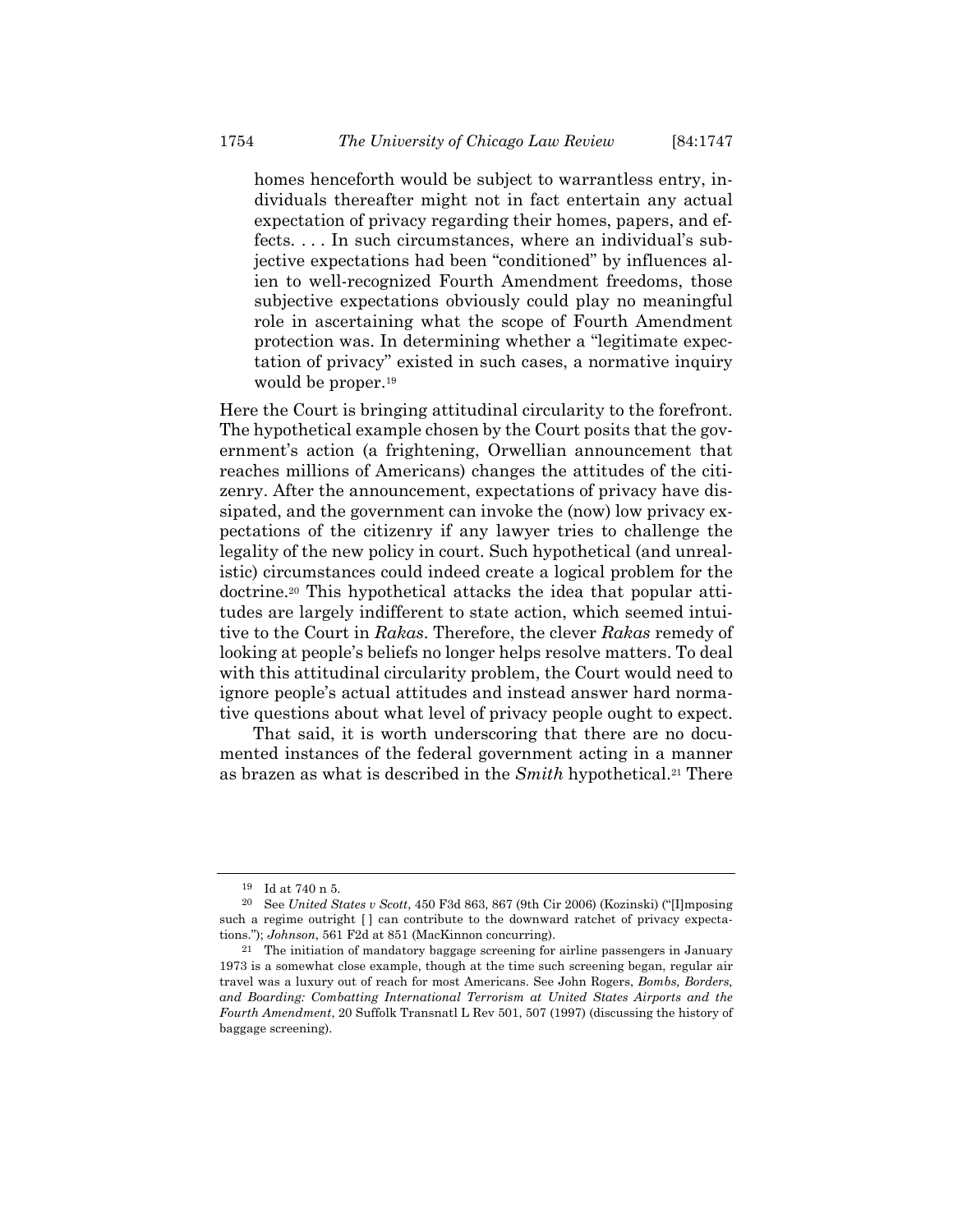is presumably a first time for everything, but the *Smith* hypothetical would be unprecedented in this country.22 Setting it aside, popular expectations could easily be sufficiently impervious to changes in the law or police practices to allow the kinds of doctrinal uses referenced in *Rakas*. The proper empirical question is whether the kinds of governmental actions that we regularly see, such as new statutes or Supreme Court opinions, can meaningfully move attitudes.

In its post-*Smith* pronouncements, the Court has continued to refer to the Fourth Amendment's circularity problem, but in terms that make it harder to determine whether the Court is referencing doctrinal circularity or attitudinal circularity. In the Court's 2001 *Kyllo v United States*23 opinion, the majority observed that the "*Katz* test—whether the individual has an expectation of privacy that society is prepared to recognize as reasonable—has often been criticized as circular, and hence subjective and unpredictable."24 Subjectivity and unpredictability could be a problem associated with either doctrinal uncertainty (the judges get to declare the law is whatever they say it is) or attitudinal uncertainty (what the law is depends on how judges think people are reacting, an inquiry that is itself subjective and hard to predict). More recently, Justices Kennedy, Alito, and Stevens have all opined on the Fourth Amendment's circularity problem, referencing the issue in ways that sometimes hint that a particular form of circularity is on their mind and sometimes express misgivings in more ambiguous terms.25

<sup>22</sup> Such dramatic changes may be more likely in countries that are autocratic or are experiencing democratic backsliding. In such regimes, circularity could be significant, though gathering reliable public opinion data may be challenging, and popular expectations would be unlikely to have any genuine doctrinal relevance.

<sup>23 533</sup> US 27 (2001).

<sup>24</sup> Id at 34.

<sup>25</sup> See *United States v Jones*, 565 US 400, 427 (2012) (Alito concurring in the judgment) (citations omitted):

The *Katz* expectation-of-privacy test avoids the problems and complications noted above, but it is not without its own difficulties. It involves a degree of circularity, and judges are apt to confuse their own expectations of privacy with those of the hypothetical reasonable person to which the *Katz* test looks. In addition, the *Katz* test rests on the assumption that this hypothetical reasonable person has a well-developed and stable set of privacy expectations. But technology can change those expectations. Dramatic technological change may lead to periods in which popular expectations are in flux and may ultimately produce significant changes in popular attitudes.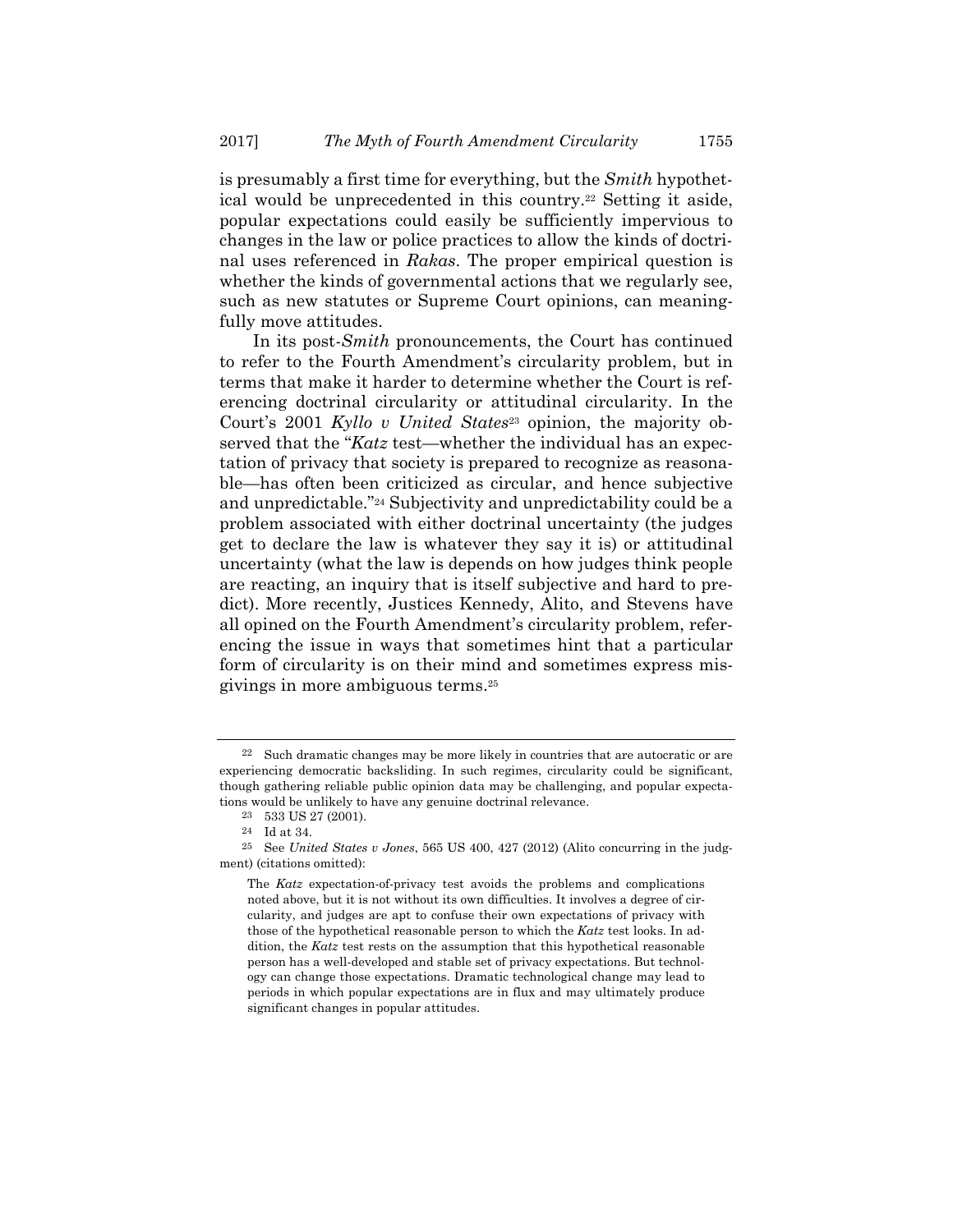More broadly, the Supreme Court has been all over the map in terms of its approach to the Fourth Amendment.26 Basing Fourth Amendment protections on what ordinary people actually expect has ample doctrinal support, but it is a contested methodology for deciding what constitutes a search. In some of its decisions, the Court's sense of popular expectations plays a significant or even decisive role, though invariably the Court is relying on justices' educated guesses about public expectations rather than on scientific data.27 In other cases, the Court essentially ignores these expectations or insists they are irrelevant.28 The purported circularity of expectations of privacy may be one reason (among others) why the Court has never committed itself to a consistent methodology that is tied to popular understandings of Americans' control over their persons, houses, papers, and effects.29

See also *Samson v California*, 547 US 843, 863 (2006) (Stevens dissenting) (citation omitted):

Nor is it enough, in deciding whether someone's expectation of privacy is "legitimate," to rely on the existence of the offending condition or the individual's notice thereof. The Court's reasoning in this respect is entirely circular. The mere fact that a particular State refuses to acknowledge a parolee's privacy interest cannot mean that a parolee in that State has no expectation of privacy that society is willing to recognize as legitimate—especially when the measure that invades privacy is both the *subject* of the Fourth Amendment challenge and a clear outlier. With only one or two arguable exceptions, neither the Federal Government nor any other State subjects parolees to searches of the kind to which petitioner was subjected. And the fact of notice hardly cures the circularity . . . .

26 See *United States v Maynard*, 615 F3d 544, 558 (DC Cir 2010), affd, *Jones*, 565 US 400; Orin S. Kerr, *Four Models of Fourth Amendment Protection*, 60 Stan L Rev 503, 504– 08 (2007).

 $27$  Kerr, 60 Stan L Rev at 508–11 (cited in note 26) (discussing Supreme Court cases that follow what Kerr calls the "probabilistic model"), citing *Bond v United States*, 529 US 334, 338–39 (2000), *Minnesota v Olson*, 495 US 91, 98–99 (1990), and *California v Ciraolo*, 476 US 207, 215 (1986); Chao, et al, 106 Cal L Rev at \*12–16 (cited in note 8) (discussing other cases that employ the same method). See also *City of Ontario v Quon*, 560 US 746, 757–60 (2010) (using employees' expectations, based on their understanding of the law, policies, and technologies, to determine the scope of the Fourth Amendment).

28 See Kerr, 60 Stan L Rev at 511–12 (cited in note 26) (discussing Supreme Court cases that treat popular expectations as irrelevant), citing *Illinois v Caballes*, 543 US 405, 408–09 (2005), *United States v Miller*, 425 US 435, 443 (1976), and *United States v Ross*, 456 US 798, 822 (1982).

29 See Kerr, 60 Stan L Rev at 544 (cited in note 26) (noting that the Supreme Court is most likely to adhere to the probabilistic model of what government conduct constitutes

See also Justice Kennedy, Transcript of Oral Argument, *City of Los Angeles v Patel*, Docket No 13-1175, \*12 (US Mar 3, 2015):

If you prevail in this case and a member of the Court sits down to write the opinion, does he or she have to use the phrase "reasonable expectation of privacy" and say there is no reasonable expectation of privacy in our society, in our culture, in our day, or do we just forget that phrase? In—in a way, as we all know it's circular, that if we say there is a reasonable expectation, then there is.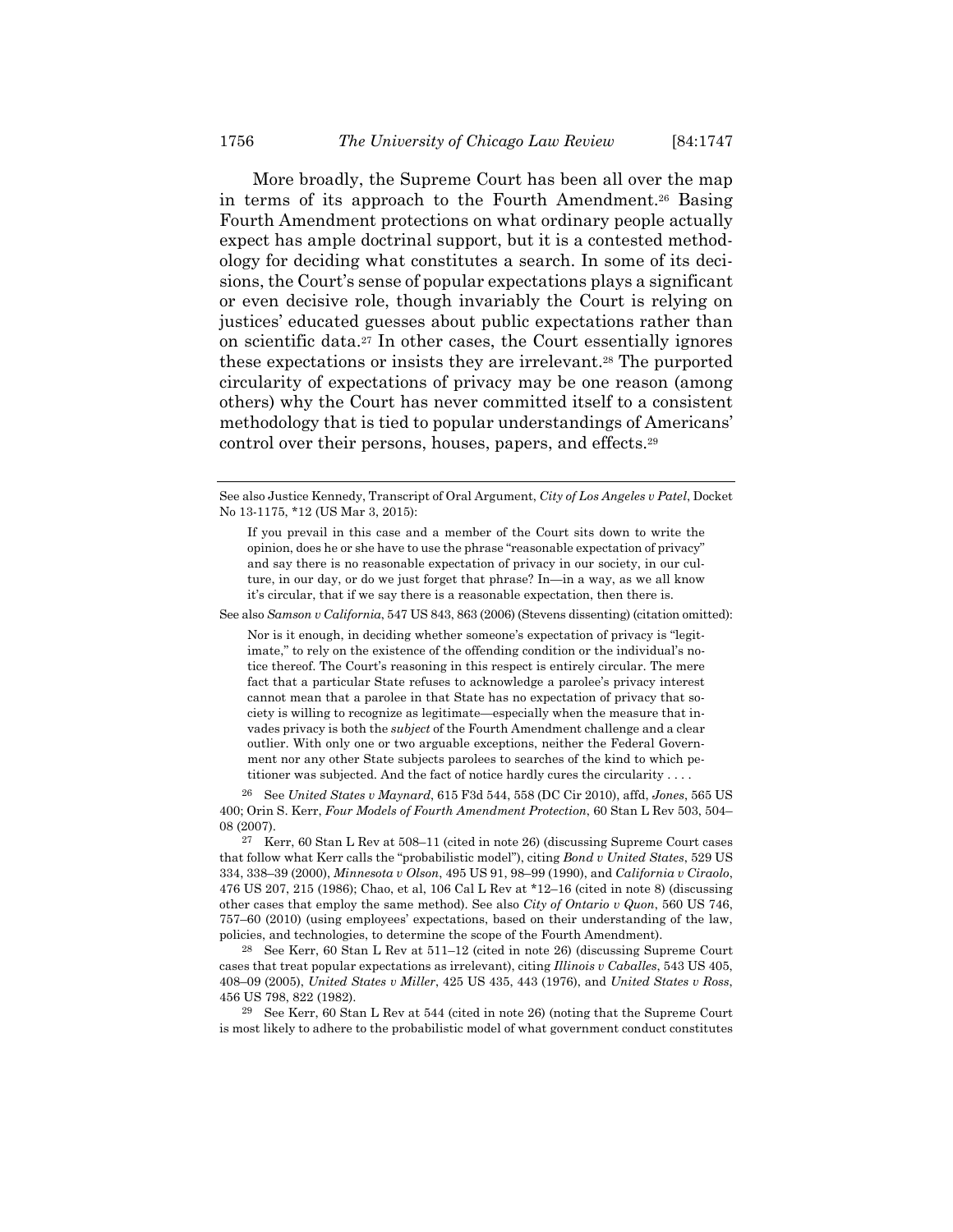#### B. The Scholarly Consensus on Attitudinal Circularity

Circularity has been a major point of discussion in Fourth Amendment scholarship, and without looking too hard one can identify a great many instances of well-regarded scholars articulating the attitudinal circularity concern. These scholars include Professors Amitai Etzioni,<sup>30</sup> Jed Rubenfeld,<sup>31</sup> Daniel Solove,<sup>32</sup> Erwin Chemerinsky,33 David Sklansky,34 and Paul Schwartz,35

34 See David Alan Sklansky, *Too Much Information: How Not to Think about Privacy and the Fourth Amendment*, 102 Cal L Rev 1069, 1072 n 8 (2014) (citations omitted):

The Court nicely illustrated the potential of the *Katz* test for circularity the following term when it upheld the routine collection of DNA samples from felony arrestees, reasoning in part that arrestees have reduced "expectations of privacy"—and citing for that proposition earlier decisions by the Court authorizing searches incident to arrest. "Reasonable expectations of privacy" can be defined by social norms rather than legal rules, but the *Katz* test runs into a different kind of circularity: the tendency over time for people to become accustomed to governmental violations of privacy.

35 See Paul M. Schwartz, *Privacy and Participation: Personal Information and Public Sector Regulation in the United States*, 80 Iowa L Rev 553, 573 (1995):

[T]he Supreme Court's search for reasonable expectations of privacy is tautological. The Fourth Amendment is held to be applicable in those circumstances in which people reasonably expect it to be applicable. Thus, when a desire for privacy is incommensurate with the general social view of reasonable privacy (or, more accurately, the Supreme Court's estimation of this view), Fourth Amendment protection does not exist. This amendment applies only when society already awaits it.

Schwartz goes on to emphasize feedback between technological development and popular expectations, a point later echoed by Professor Paul Ohm. See Paul Ohm, *The Fourth Amendment in a World without Privacy*, 81 Miss L J 1309, 1339–47 (2012).

a search when a group of strongly held "social norms [ ] are difficult for the government to manipulate" and less likely to adhere to the model in other circumstances).

<sup>30</sup> See Amitai Etzioni, *Eight Nails into* Katz*'s Coffin*, 65 Case W Reserve L Rev 413, 414–19 (2014) ("It is difficult to comprehend why the well-established observation that *Katz* is tautological is not itself sufficient to lay *Katz* to rest.").

<sup>31</sup> See Jed Rubenfeld, *The End of Privacy*, 61 Stan L Rev 101, 132–33 (2008) ("[T]he circularity problem [ ] afflicts expectations-of-privacy analysis. An announcement that all telephone calls will henceforth be monitored deprives people of their reasonable expectations of privacy in such calls.").

<sup>32</sup> See Daniel J. Solove, *Fourth Amendment Pragmatism*, 51 BC L Rev 1511, 1524 (2010) (arguing that "judicial decisions about reasonable expectations of privacy would have a bootstrapping effect," such that a Supreme Court "pronouncement would affect people's future expectations").

<sup>33</sup> See Erwin Chemerinsky, *Rediscovering Brandeis's Right to Privacy*, 45 Brandeis L J 643, 650 (2007) ("Moreover, the Fourth Amendment approach to protecting privacy based on whether there is a 'reasonable expectation of privacy' also poses serious problems. The government seemingly can deny privacy just by letting people know in advance not to expect any.").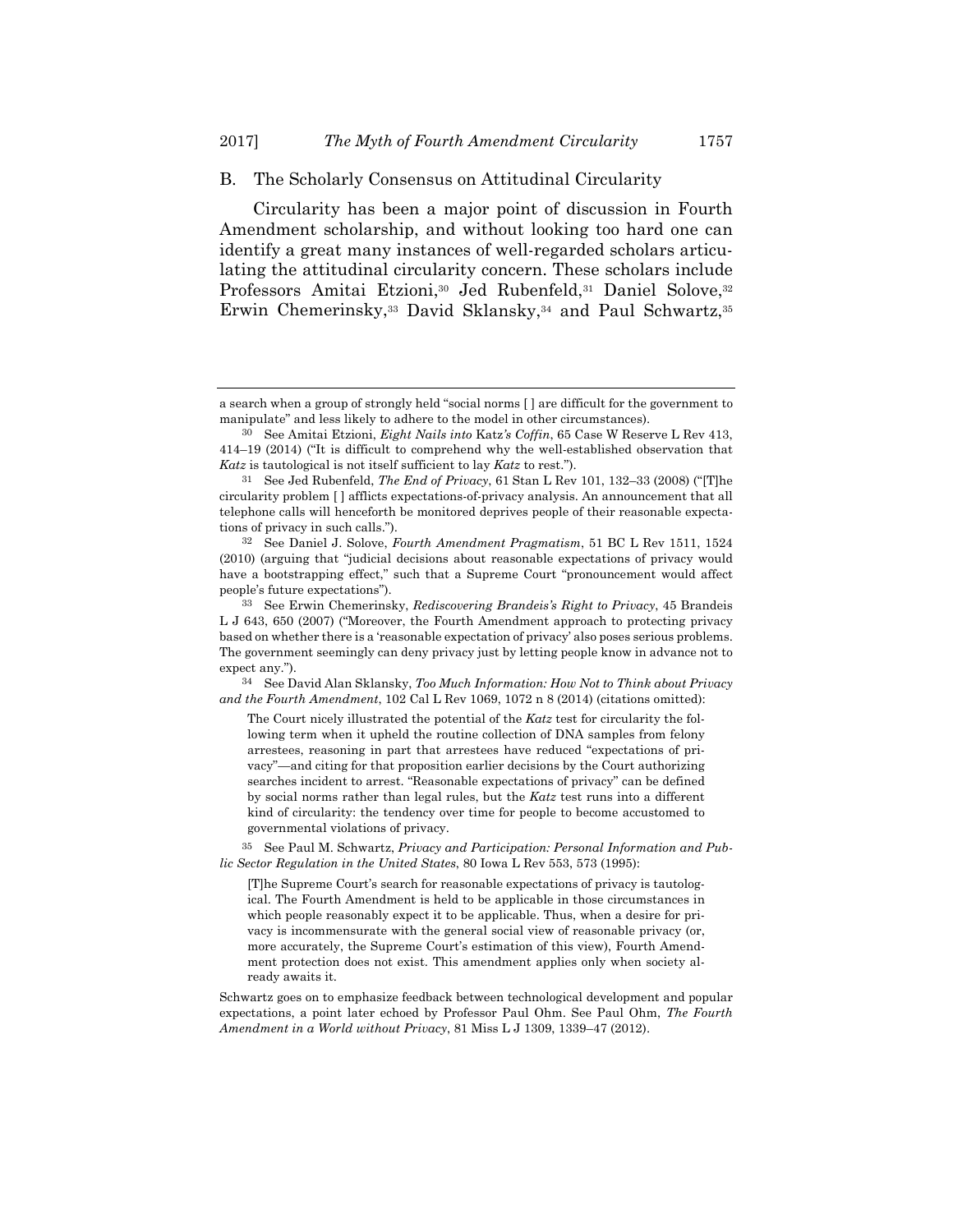among many others.36 Now, not all of these scholars are concerned about circularity to the same degree. Some, including Professors Michael Abramowicz, Mary Coombs, and Orin Kerr, regard the problem as "modest" or occasional, noting that circularity will be of minimal concern when subtle changes in doctrine fly under the public's radar.37

At this point, it is worth introducing a distinction between two possible versions of the attitudinal circularity hypothesis. The strong version states that a well-publicized Supreme Court decision (or unchallenged action by Congress or the executive) will have the effect of swiftly changing privacy expectations. People will hear of the decision, word will spread through their social networks, and expectations will adjust accordingly. That is the version of circularity we set out to test in this project.

In contrast, the weak version of circularity instead states that such governmental actions will have the effect of changing privacy expectations only over an extended period, perhaps decades,

<sup>36</sup> See, for example, Ronald J. Bacigal, *Some Observations and Proposals on the Nature of the Fourth Amendment*, 46 Geo Wash L Rev 529, 536 (1978) ("[T]he major inadequacy of exclusive reliance on the reasonably prudent man standard is that the standard merely reflects existing conditions without considering their desirability. The government can unilaterally change existing conditions and thus the expectations of reasonably prudent men."); Jim Harper, *Reforming Fourth Amendment Privacy Doctrine*, 57 Am U L Rev 1381, 1392 (2008) ("[The reasonable expectation test's] circularity is especially problematic here at the onset of the Information Age. . . . If proponents of government surveillance can mold expectations to their advantage, they can have broad access to communications."). Ohm articulates a variation on the traditional attitudinal circularity account. See Ohm, 81 Miss L J at 1310–26 (cited in note 35) ("[T]he punch line is both easy to state and preordained almost to the point of being tautological—in a world without privacy, a Fourth Amendment built around reasonable expectations of privacy will no longer apply."). Ohm emphasizes how popular expectations change in response to the use of new technologies more than case-law developments, though which technologies get adopted is in part dependent on court rulings.

<sup>37</sup> See Michael Abramowicz, *Constitutional Circularity*, 49 UCLA L Rev 1, 60–62 (2001) (identifying popular conceptualization of the Constitution as a potential solution to the circularity problem); Mary I. Coombs, *Shared Privacy and the Fourth Amendment, or the Rights of Relationships*, 75 Cal L Rev 1593, 1596 (1987). Although Kerr is concerned with *Katz*'s potential circularity, see Orin S. Kerr, *The Fourth Amendment in Cyberspace: Can Encryption Create a "Reasonable Expectation of Privacy?*", 33 Conn L Rev 503, 512– 13 (2001) ("By linking Fourth Amendment protection to the presence of extraconstitutional rights, the rights-based conception ensures that the government cannot use its mere ability to invade privacy [as in the *Smith* hypothetical] as a basis for eradicating Fourth Amendment protection."), his views on circularity have evolved over time. In subsequent scholarship, Kerr astutely noted that popular expectations cannot be completely determined by their response to government practices and court pronouncements. See Kerr, 60 Stan L Rev at 511 n 34 (cited in note 26). Kerr described the degree of attitudinal circularity as "modest." Id.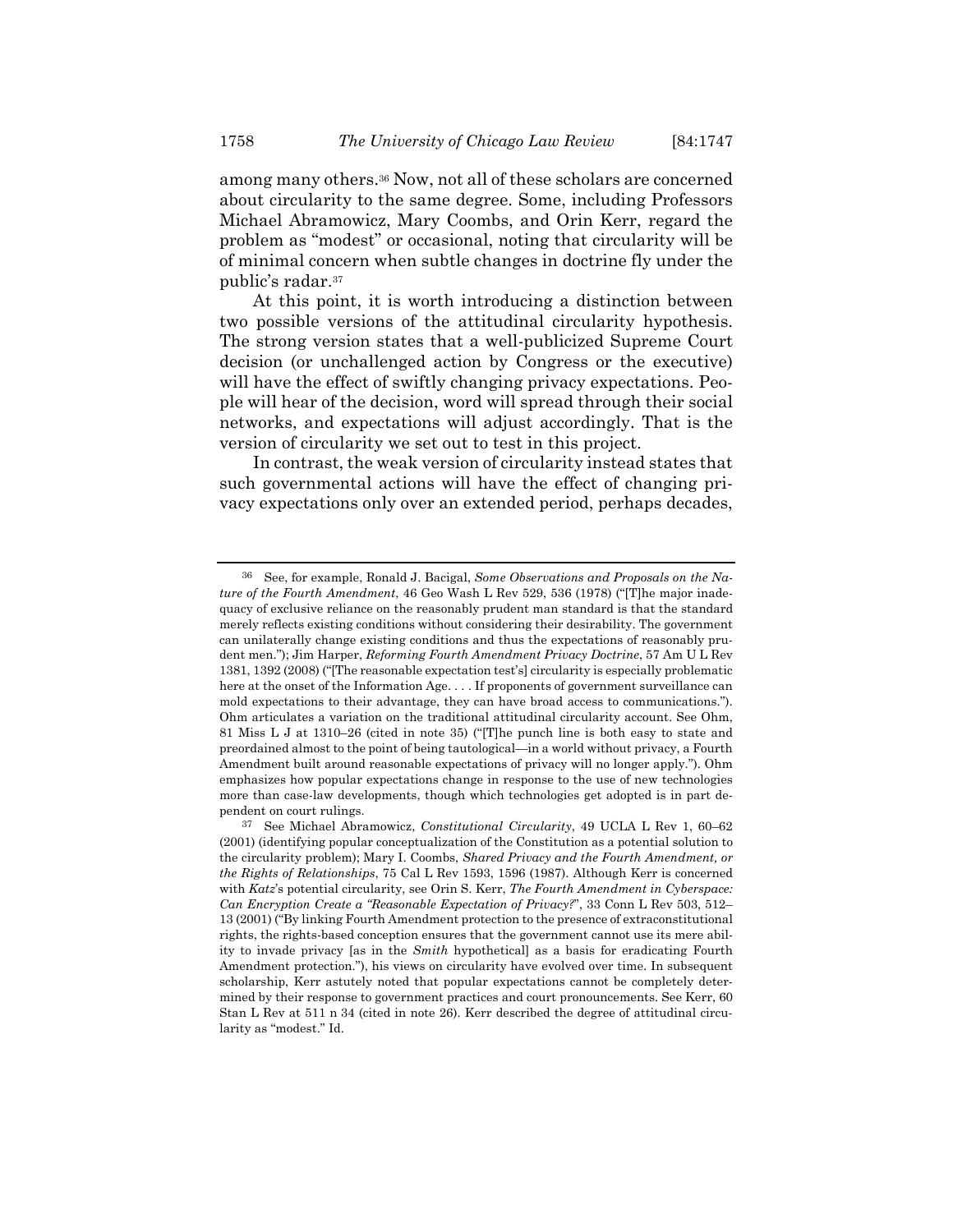as the change in law filters down through police behavior and popular culture.38 Put another way, the strong version of circularity involves people watching CNN, Fox, and *The Daily Show*, and the weak version involves people watching *Law and Order*.

Most scholars discussing the circularity hypothesis are not clear about which version they are endorsing, and we do not want to put words in their mouths. But many of them have used the circularity critique to either suggest that the *Katz* test is incoherent<sup>39</sup> or to specifically criticize the incorporation of public expectations in *Katz*.40 On the other hand, scholars like Professors Christopher Slobogin and Christine Scott-Hayward, and the two of us,41 have argued that the courts should regularly examine reliable survey evidence to determine whether a reasonable expectation of privacy exists under *Katz*.42 We think that survey data ought to be informative or dispositive on the question of popular expectations of privacy, and that such data can be gathered at the outset of litigation. But if people are highly responsive to changes in legal rules, then popular expectations could shift significantly even during the course of a case as people respond to legal developments in the case itself or in similar cases arising in other jurisdictions. If ordinary people's expectations of privacy are determined mainly by what courts or the executive say the law is, or are basically indeterminate,43 then our social science survey approach has little to recommend it. In our view, public expectations should work as a corrective to outdated or obscure precedents and out-of-touch judges. If popular attitudes instead largely reflect

<sup>38</sup> See, for example, *Dickerson v United States*, 530 US 428, 443 (2000) ("We do not think there is such justification for overruling *Miranda*. *Miranda* has become embedded in routine police practice to the point where the warnings have become part of our national culture.").

<sup>39</sup> See, for example, Chemerinsky, 45 Brandeis L J at 650 (cited in note 33); Bacigal, 46 Geo Wash L Rev at 536 (cited in note 36); Harper, 57 Am U L Rev at 1392 (cited in note 36); Schwartz, 80 Iowa L Rev at 573 (cited in note 35).

<sup>40</sup> See, for example, Sklansky, 102 Cal L Rev at 1072 n 8 (cited in note 34); Solove, 51 BC L Rev at 1523–24 (cited in note 32).

<sup>41</sup> See Slobogin, *Privacy at Risk* at 13 (cited in note 8); Kugler and Strahilevitz, 2015 S Ct Rev at 212 (cited in note 8); Scott-Hayward, Fradella, and Fischer, 43 Am J Crim L at 58 (cited in note 8); Slobogin and Schumacher, 42 Duke L J at 774–75 (cited in note 8); Matthew B. Kugler, Comment, *The Perceived Intrusiveness of Searching Electronic Devices at the Border: An Empirical Study*, 81 U Chi L Rev 1165, 1207–10 (2014).

<sup>42</sup> See, for example, William Baude and James Y. Stern, *The Positive Law Model of the Fourth Amendment*, 129 Harv L Rev 1821, 1852 (2016) (describing the "standard objections based on the circularity of the enterprise" in which survey approaches to *Katz* are engaged).

<sup>43</sup> See Orin S. Kerr, *Do We Need a New Fourth Amendment?*, 107 Mich L Rev 951, 964–65 (2009).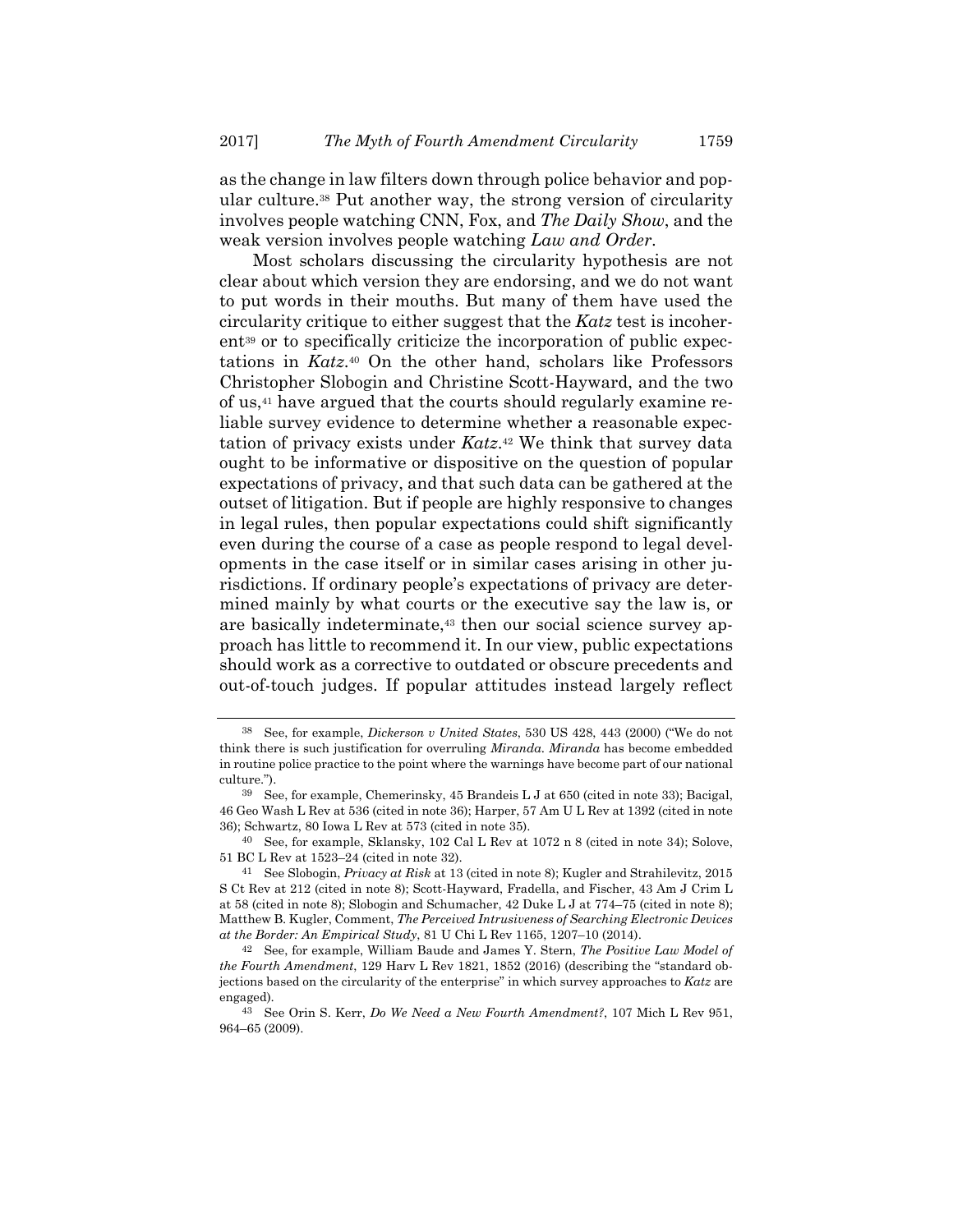the most recent actions of those same judges, looking to expectations gains society nothing while further muddling an already confused area of law.

But circularity is an effective critique of our position only if one adopts a strong, or at least stronger, conception of it. If one assumes that public expectations adapt only over the span of decades, then there is no difficulty in running surveys to assess public attitudes in Fourth Amendment litigation; the attitudes would still be "real" and not the immediate product of the government action. It is only if the attitudes change quickly that the survey researchers would find the ground shifting under their feet.

Testing the attitudinal circularity hypothesis therefore becomes an urgent project for the first principles of Fourth Amendment law. If ordinary people's actual expectations of privacy are relatively stable and don't depend on government pronouncements in the short-to-medium term, then privileging those attitudes through doctrine may well be desirable. The case for turning to social expectations in Fourth Amendment law would look a lot like the case for examining social norms when trying to determine the content of property law<sup>44</sup> or deferring to trade usages in contract litigation.45 Widespread, shared beliefs probably (though not inevitably) reflect accumulated societal wisdom.46 And the more stable ordinary people's expectations of privacy are, the more predictive and stable social science studies conducted at one point in time will be at a later date.47 Conversely, the more unstable, reactive, and random public attitudes are, the more reason to favor alternative theories that define the proper scope of the Fourth Amendment without any reference to popular expectations.48 Answering the empirical question of whether attitudes

<sup>44</sup> See *Ghen v Rich*, 8 F 159, 162 (D Mass 1881); *Swift v Gifford*, 23 F Cases 558, 559 (D Mass 1872). See also Robert C. Ellickson, *Order without Law: How Neighbors Settle Disputes* 203–04 (Harvard 1991).

<sup>45</sup> See Lisa Bernstein, *Custom in the Courts*, 110 Nw U L Rev 63, 68–70 (2015).

<sup>46</sup> See Edmund Burke, *Reflections on the Revolution in France* 39–41 (Bobbs-Merrill 1st ed 1955) (Thomas H.D. Mahoney, ed) (originally published in 1790).

<sup>47</sup> See Kerr, 107 Mich L Rev at 964 (cited in note 43); Kugler and Strahilevitz, 2015 S Ct Rev at 234 (cited in note 8).

<sup>48</sup> See, for example, Baude and Stern, 129 Harv L Rev at 1830–33 (cited in note 42); Barry Friedman and Cynthia Benin Stein, *Redefining What's "Reasonable": The Protections for Policing*, 84 Geo Wash L Rev 281, 289–99 (2016); Kerr, 60 Stan L Rev at 503 (cited in note 26); Orin S. Kerr, *An Equilibrium-Adjustment Theory of the Fourth Amendment*, 125 Harv L Rev 476, 525–29 (2011); Silas J. Wasserstrom and Louis Michael Seidman, *The Fourth Amendment as Constitutional Theory*, 77 Georgetown L J 19, 104 (1988).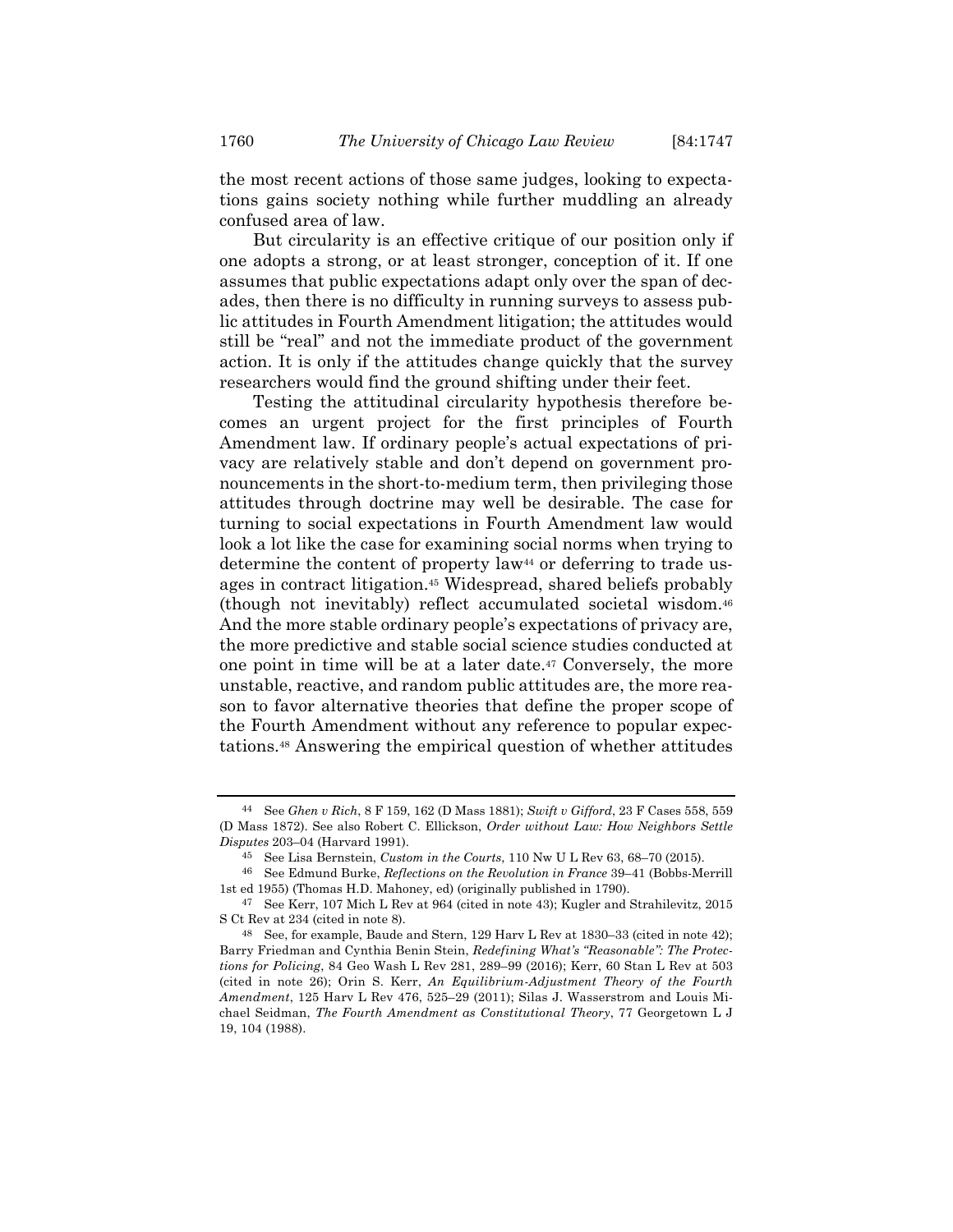are circular thus has a major impact on the normative question whether we should (or even can) look to such attitudes when formulating doctrine.

We therefore consider what actually happens when the Supreme Court issues a new decision on the scope of Fourth Amendment protection. When a particular decision is not widely known, logically it is unlikely to immediately change society's expectations of privacy.49 However, some decisions receive widespread media coverage, and knowledge of even a little-known decision's content conceivably could permeate the population over time. The extent to which this really happens in Fourth Amendment cases is unclear. It is possible that these cases are just a flash in the pan, known to some people for an instant and then immediately forgotten, with only lawyers and law students remembering that they ever happened. It is also possible that they instead have long-term ripples that alter societal beliefs through news coverage, mass-media content, interactions with law enforcement, word of mouth, social media, and subtler mechanisms.

C. Existing Work on Attitudinal Responses to Supreme Court Decisions

Although a great deal of legal scholarship takes the notion of attitudinal circularity for granted, one of our frustrations in confronting the existing literature has been that it all ignores a large body of related political science research. For decades, political scientists have been studying precisely how the public responds to major Supreme Court decisions. Yet legal scholars, as far as we know, haven't previously made any connection between this literature and circularity.

1. Psychological literature on attitude change.

In reviewing the political science literature, it is helpful to consider the various (somewhat conflicting) findings through the lens of the psychological literature on persuasion. Two general theories are relevant here. The first is called motivated cognition. Imagine two people who strongly disagree about an issue, perhaps the death penalty. If pressed, these people would likely describe their views on the death penalty as stemming in part from

<sup>49</sup> Abramowicz, 49 UCLA L Rev at 61–62 (cited in note 37); Coombs, 75 Cal L Rev at 1596 (cited in note 37).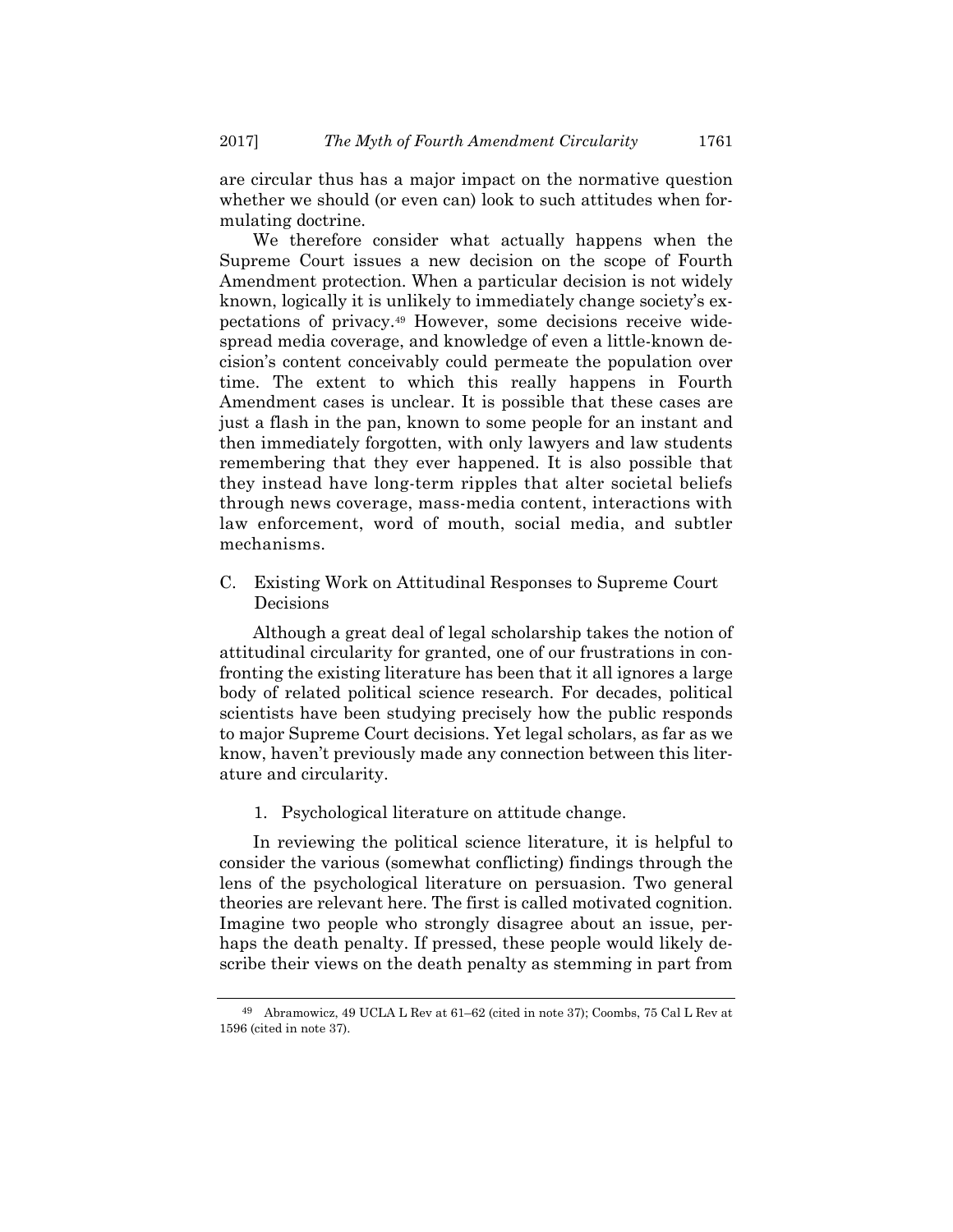different factual assumptions about how potential criminals respond to the existence of capital punishment, the number of mistaken convictions, the overall crime rate, and a variety of other questions. One might optimistically think that the level of disagreement would decline were these two people exposed to new studies on the efficacy of capital punishment. Persuasion would not be total—no one gives up *that* easily—but the two sides should come closer together. This, sadly, does not happen. A classic study by Professors Charles Lord, Lee Ross, and Mark Lepper found that those exposed to information supporting their position become more extreme in their support, as one would expect. But those exposed to information opposed to their position question the new data, moving far less than did those whose views were reinforced.50 The overall level of disagreement actually increased due to this biased assimilation of information.51

Similar motivated cognition effects arise as people shape their assimilation and processing of new information to minimize the tension between it and their existing beliefs.52 This biased processing has been demonstrated in a number of contexts, including perceptions of video evidence.53 The relevance of motivated cognition to public reactions is straightforward: as in other contexts, we should expect people confronted by court decisions that run counter to their prior preferences and beliefs to resist those decisions rather than be immediately persuaded by them.

The second relevant theory is the Elaboration Likelihood Model (ELM) of persuasion. This model posits that the impact of a persuasive message will vary depending on the extent to which listeners are willing and able to process the message in depth. Listeners who are not motivated to think deeply about an issue will respond to "peripheral" characteristics—a liked or attractive source, for instance—whereas those who are motivated to think

<sup>50</sup> See generally Charles G. Lord, Lee Ross, and Mark R. Lepper, *Biased Assimilation and Attitude Polarization: The Effects of Prior Theories on Subsequently Considered Evidence*, 37 J Personality & Soc Psychology 2098 (1979).

<sup>51</sup> Id at 2101–08.

<sup>52</sup> See Ziva Kunda, *The Case for Motivated Reasoning*, 108 Psychological Bull 480, 484 (1990); Leon Festinger, Henry W. Riecken, and Stanley Schachter, *When Prophecy Fails: A Social and Psychological Study of a Modern Group That Predicted the Destruction of the World* 193–215 (Harper & Row 1956).

<sup>53</sup> See generally Albert H. Hastorf and Hadley Cantril, *They Saw a Game: A Case Study*, 49 J Abnormal & Soc Psychology 129 (1954). See also Dan M. Kahan, et al, *"They Saw a Protest": Cognitive Illiberalism and the Speech-Conduct Distinction*, 64 Stan L Rev 851, 853 (2012) (replicating the effect in the context of video evidence).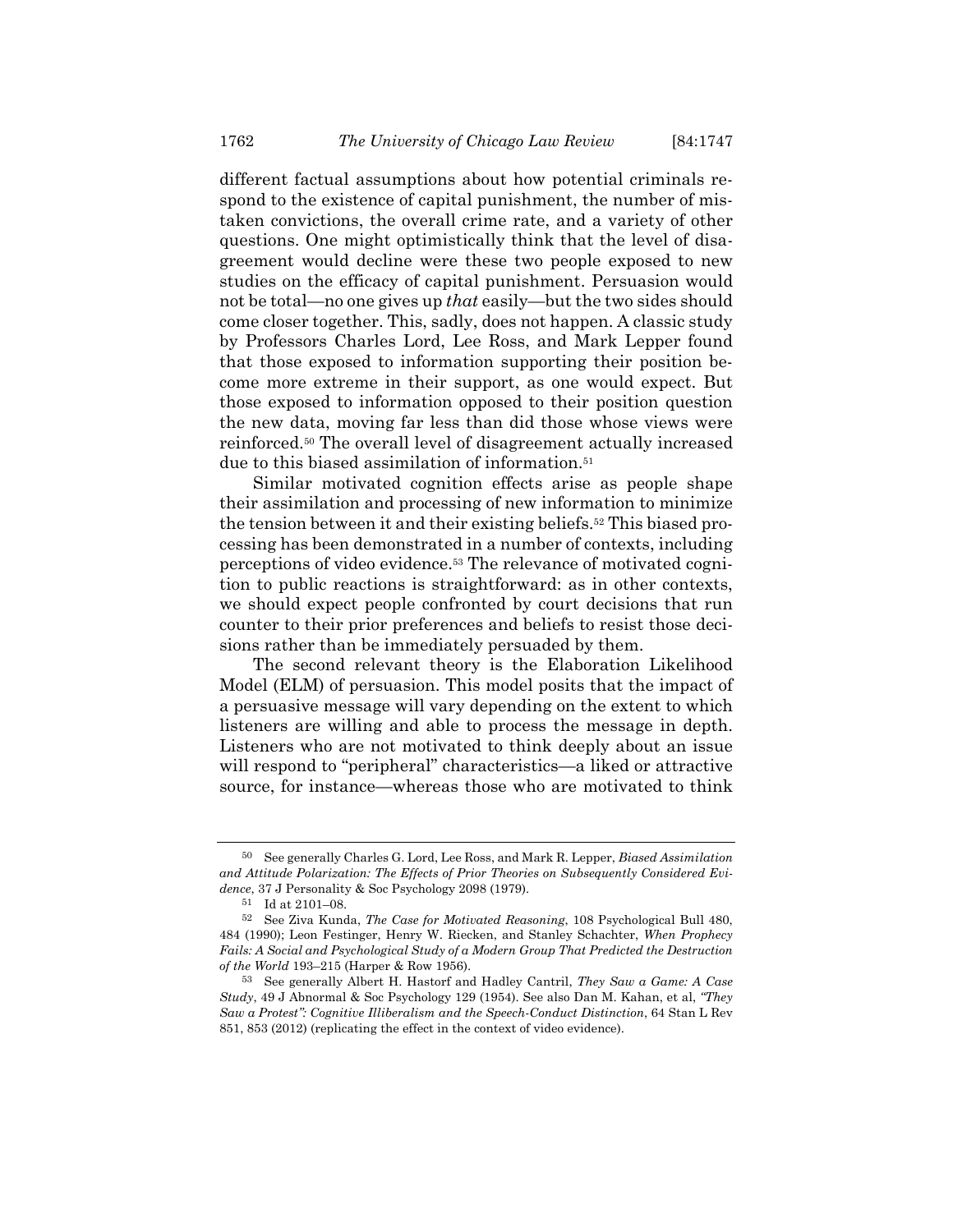deeply about the issue will respond based more on "central" characteristics, such as the quality of the argument.54 Those who are motivated enough to attend to central characteristics often discount peripheral cues, meaning that the value of, say, a celebrity endorsement would be sharply limited to a highly attentive audience. Persuasion via the central route is more likely to lead to long-term attitude change whereas persuasion via the peripheral route is as superficial as the name suggests—short term and not especially predictive of behavior.<sup>55</sup>

One of the better predictors of the level of effort that a listener will put into processing a message is their degree of personal involvement and the strength of their initial attitude.56 Those who have a personal connection to an issue will attend to the message more. However, as suggested by the literature on motivated cognition, this will not necessarily lead to more *accurate* processing.57 Listeners could easily spend that additional processing power trying to counterargue against a persuasive message.

2. Political science literature on reactions to Supreme Court decisions.

Keep these psychological principles in mind as we consider the political science literature. The modern era of political science investigations into the relationship between Supreme Court decisions and public opinion began with an empirical study by

<sup>54</sup> See Richard E. Petty and John T. Cacioppo, *The Elaboration Likelihood Model of Persuasion*, 19 Advances Experimental Soc Psychology 123, 131 (1986); Richard E. Petty and Daniel T. Wegener, *The Elaboration Likelihood Model: Current Status and Controversies*, in Shelly Chaiken and Yaacov Trope, eds, *Dual-Process Theories in Social Psychology* 41, 42 (Guilford 1999).

<sup>55</sup> See Richard E. Petty and John T. Cacioppo, *Communication and Persuasion: Central and Peripheral Routes to Attitude Change* 21 (Springer 1986) ("Attitude changes that result mostly from processing issue-relevant arguments (central route) will show greater temporal persistence, greater prediction of behavior, and greater resistance to counterpersuasion than attitude changes that result mostly from peripheral cues.").

<sup>56</sup> See generally Richard E. Petty, John T. Cacioppo, and Rachel Goldman, *Personal Involvement as a Determinant of Argument-Based Persuasion*, 41 J Personality & Soc Psychology 847 (1981) (showing that personal relevance increases attention to message quality and decreases the importance of peripheral cues).

<sup>57</sup> See generally id. But see Lauren C. Howe and Jon A. Krosnick, *Attitude Strength*, 68 Ann Rev Psychology 327, 337–38 (2017); Julia R. Zuwerink and Patricia G. Devine, *Attitude Importance and Resistance to Persuasion: It's Not Just the Thought That Counts*, 70 J Personality & Soc Psychology 931, 939–42 (1996) (showing that strong attitudes are more resistant to change).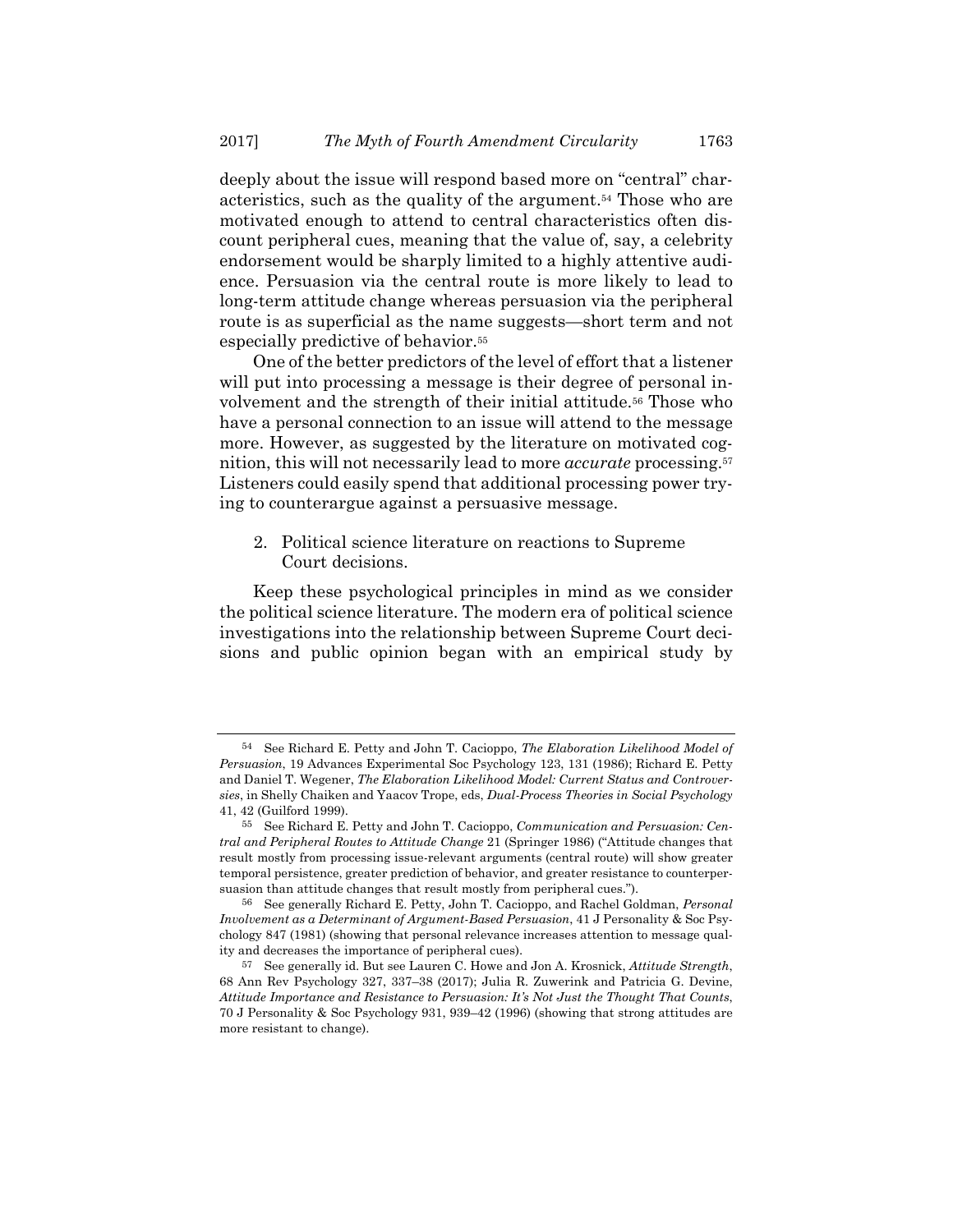Professor Robert Dahl, a towering figure in American political science.58 Dahl wrote in 1957 that although Congress usually got its way eventually in cases in which the Supreme Court invalidated legislation, there were some cases in which the Supreme Court thwarted the will of Congress either through lasting invalidation or substantial delay.59 In such cases, Dahl wrote, the Court prevailed because it was an important agent of political leadership in the United States and had a basis for power—"the unique legitimacy attributed to its interpretations of the Constitution."60 Particularly when different branches of government were in conflict with one another and when it was adopting a solution that comported with "explicit or implicit norms held by the political leadership," the Supreme Court could make national policy.61 This hypothesized persuasion is based on approval of the source, which is generally viewed as a peripheral cue in ELM terms.62

Dahl's study used an analysis of governmental action to develop his thesis but did not examine public opinion polling. Subsequent scholars set out to test his idea that the Supreme Court could influence national policy via what he called its "unique legitimacy."63 Some of these scholars identified data that supported Dahl's legitimacy theory. For example, Professors John Hanley, Michael Salamone, and Matthew Wright found that the Supreme Court's decision in *Roe v Wade*64 increased public support for abortion rights, at least in the short run.<sup>65</sup> An ingenious research paper by Professors Katerina Linos and Kimberly Twist studied the effect on popular opinion of the media coverage of Supreme Court decisions dealing with health care and immigration.<sup>66</sup> They found that when respondents had been exposed (via television,

<sup>58</sup> See generally Robert A. Dahl, *Decision-Making in a Democracy: The Supreme Court as a National Policy-Maker*, 6 J Pub L 279 (1957).

<sup>59</sup> See id at 291.

<sup>60</sup> Id at 293.

 $^{61}\,$  Id at 294.

<sup>62</sup> See Petty and Cacioppo, 19 Advances Experimental Soc Psychology at 134–36 (cited in note 54).

<sup>63</sup> Dahl, 6 J Pub L at 293 (cited in note 58).

<sup>64 410</sup> US 113 (1973).

<sup>65</sup> See John Hanley, Michael Salamone, and Matthew Wright, *Reviving the Schoolmaster: Reevaluating Public Opinion in the Wake of Roe v. Wade, 65 Polit Rsrch Q 408,* 416–18 (2012).

<sup>66</sup> See Katerina Linos and Kimberly Twist, *The Supreme Court, the Media, and Public Opinion: Comparing Experimental and Observational Methods*, 45 J Legal Stud 223, 227–30 (2016).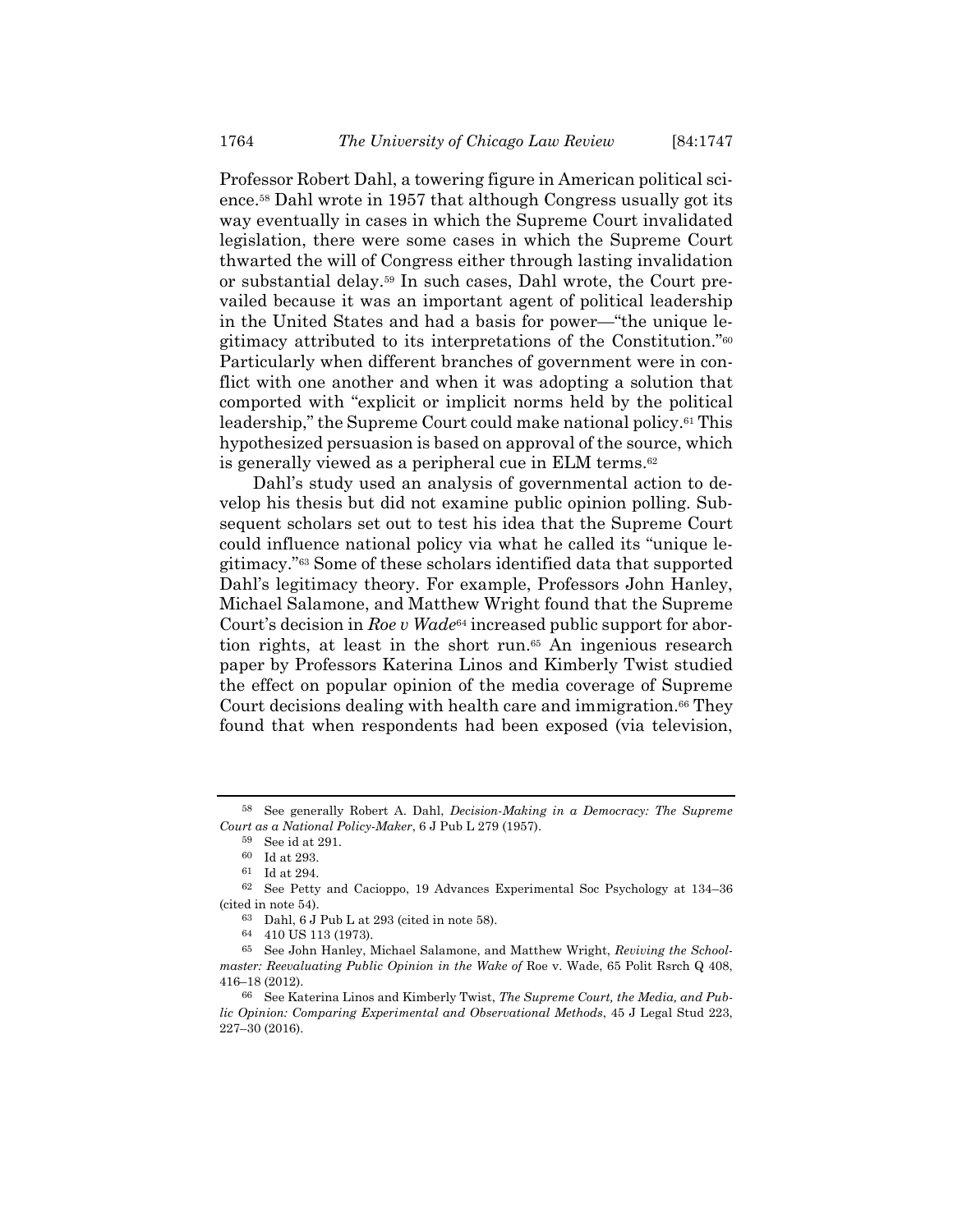radio, print reporting, or the like) to one-sided coverage of a salient decision that was supportive of what the Court had done, respondents' views moved in a strongly pro-Court direction.<sup>67</sup> This effect largely disappeared, however, when individuals were exposed to more balanced coverage of the new decision that described its pros and cons.<sup>68</sup> An impressive book by Professor Valerie Hoekstra also provided a mixed picture. Hoekstra studied the localized public response in four communities where disputes that made their way to the Supreme Court arose.69 She found that the disputes garnered a lot of local press attention, and in two of the four cases there was a discernible if small shift in local sentiment toward the Court's position after a Supreme Court decision.70 But in the other two cases she studied, no such shift occurred.71

As the political science research continued, many empirically oriented scholars collected data that did not match Dahl's legitimacy thesis. Instead they were finding that some groups would fall in line after a major Supreme Court decision while others would strongly resist it, consistent with a motivated cognition response. This data helped give rise to the structural response model, first articulated by Professors Charles Franklin and Liane Kosaki.72 According to Franklin and Kosaki, salient Supreme Court cases are likely to persuade some groups of voters while sparking a backlash among others, with the reactions depending on whether the decision agreed with each group's initial predisposition. When one observes no change in public sentiment after a major Supreme Court decision, it is possible that the decision and the resulting media coverage didn't change minds. But it is also possible that many minds changed, with the people who were pushed into support and opposition roughly canceling each other out.73 Under this account, the public sentiment on a germane issue could become more polarized after a major Supreme Court

<sup>67</sup> See id at 249.

<sup>68</sup> See id at 246.

<sup>69</sup> See generally Valerie J. Hoekstra, *Public Reaction to Supreme Court Decisions* (Cambridge 2003).

<sup>70</sup> See id at 112–14.

<sup>71</sup> See id.

<sup>72</sup> See Charles H. Franklin and Liane C. Kosaki, *Republican Schoolmaster: The U.S. Supreme Court, Public Opinion, and Abortion*, 83 Am Polit Sci Rev 751, 768–69 (1989).

<sup>73</sup> See id at 753–54, 767–68.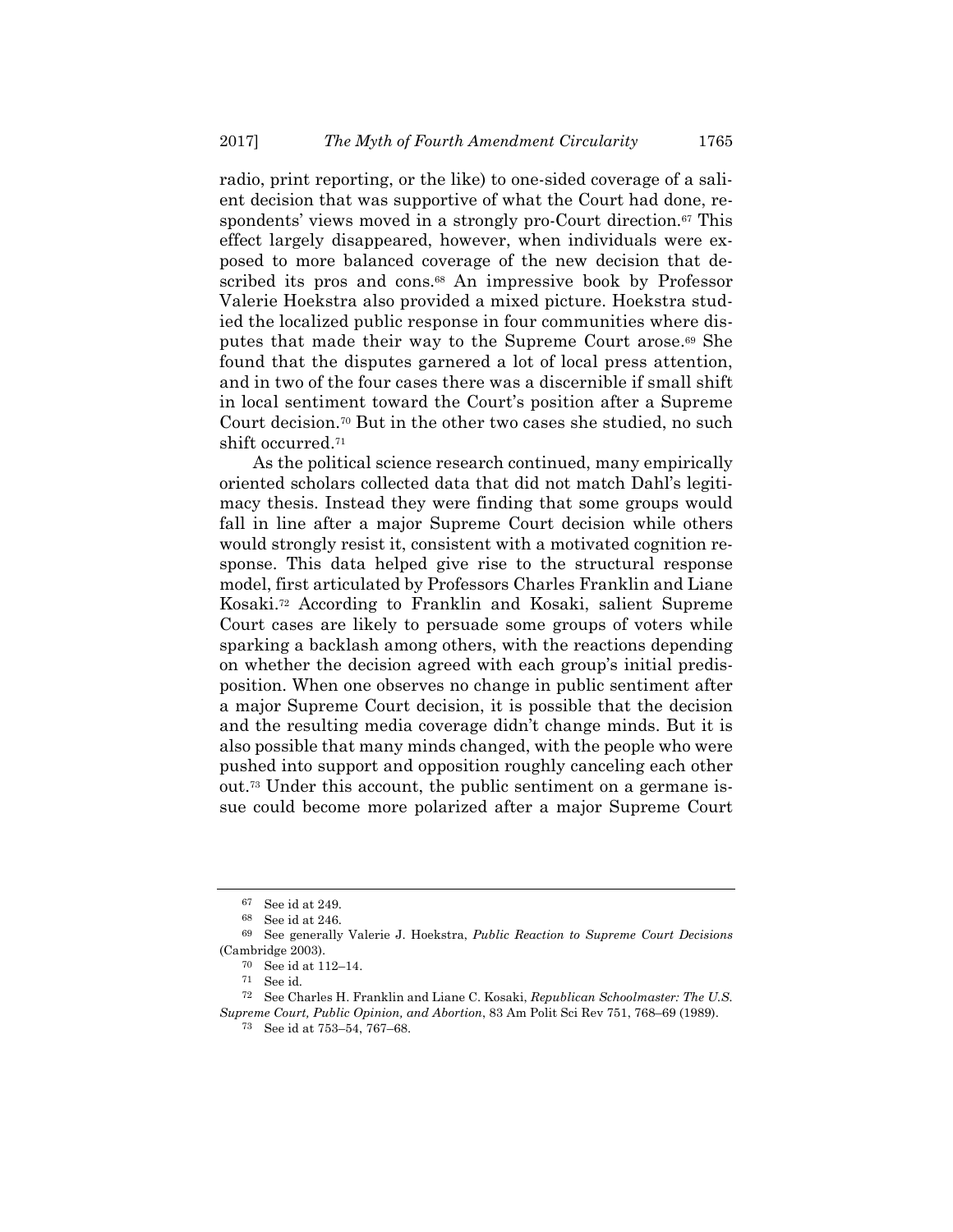decision than it was beforehand, again consistent with a motivated cognition response.74

Studies of popular reactions to decisions concerning homosexual sodomy suggest that those decisions may have polarized opinion in this way. Both *Bowers v Hardwick*75 (which upheld a criminal prohibition on sodomy) and *Lawrence v Texas*76 (which struck them down) sparked a significant decline in popular support for same-sex relationships.77 To be sure, overall support for same-sex relationships has risen very dramatically since *Bowers*, but both Supreme Court decisions were followed by erosions in such support. Indeed, it took several years after *Lawrence* was decided for popular support for same-sex relationships to reach the approval levels they garnered just before the decision.78 Gallup polling data reveal that there have been only two periods since 1979 in which a plurality of Americans said that "homosexual relations between consenting adults . . . should not be legal": 1986 to 1989 (right after *Bowers*) and 2003 (right after *Lawrence*).79 But demographic characteristics strongly predicted whether Americans were likely to rally around gay rights or reject them after the decisions.80 This negative overall effect obscured the fact that groups that were more likely to support same-sex relationships became more favorable to homosexuality during the same period, while those groups that were less likely to be supportive became even less so.81 More recent work supports their findings, producing evidence of partisan polarization in the response to *Hobby Lobby*, a 2014 Supreme Court decision.<sup>82</sup> Follow-up work on the structural model produced more confounding

<sup>74</sup> Interestingly, the response to *Roe* loomed large for Franklin and Kosaki as well, even though they took very different implications from it than Hanley, Salamone, and Wright. Compare id at 767–68, with Hanley, Salamone, and Wright, 65 Polit Rsrch Q at 416–18 (cited in note 65).

<sup>75 478</sup> US 186 (1986).

 $76\quad 539$  US 558 (2003).

See James W. Stoutenborough, Donald P. Haider-Markel, and Mahalley D. Allen, *Reassessing the Impact of Supreme Court Decisions on Public Opinion: Gay Civil Rights Cases*, 59 Polit Rsrch Q 419, 423–25 (2006).

<sup>78</sup> See id at 430.

<sup>79</sup> See Gallup, *Gay and Lesbian Rights*, archived at http://perma.cc/FAJ9-KRF6.

<sup>80</sup> See Stoutenborough, Haider-Markel, and Allen, 59 Polit Rsrch Q at 428–29 (cited in note 77).

<sup>81</sup> Id at 429.

<sup>82</sup> See Aziz Z. Huq and Avital Mentovich, *The Polarizing Court* \*36–40 (unpublished manuscript, 2015) (on file with author).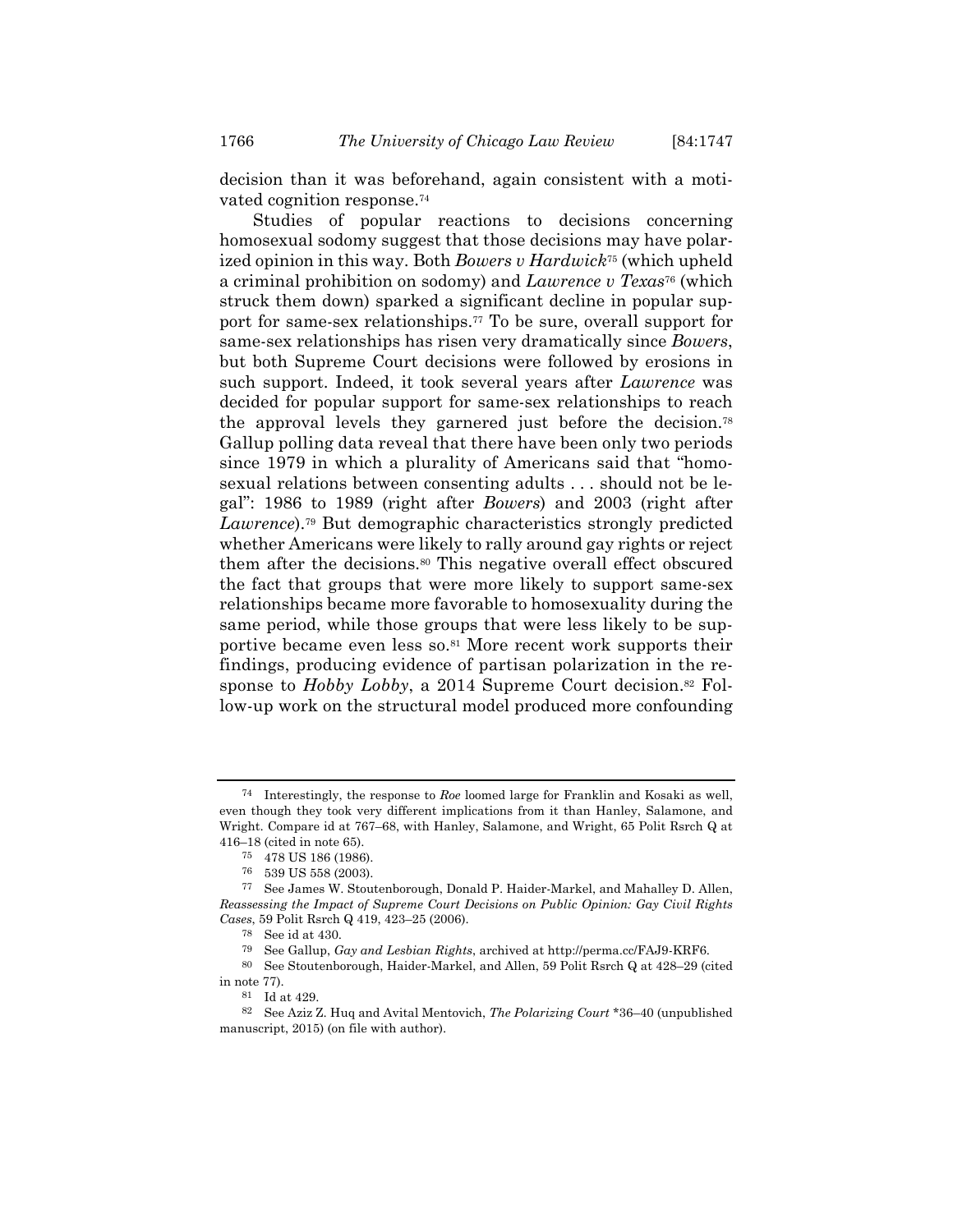findings, with mixed results concerning how the public responds when the Court issues several decisions about the same topic.<sup>83</sup>

Finally, in recent years a new model has emerged to describe the popular reaction to prominent Supreme Court decisions. Professor Joseph Ura's thermostatic model posits that when the Supreme Court makes increasingly liberal decisions, the populace will embrace decreasingly liberal policy views, and vice versa.<sup>84</sup> The thermostatic model regards the American populace as interested in stability in the short run, such that they will pull back against decisions that seem to alter the status quo. Over the long run, though, the thermostatic model posits that the kind of legitimization effect that Dahl hypothesized will occur. Ura describes his data as indicating "a complex interaction between the Supreme Court and the mass public characterized by short-term backlash against Supreme Court decisions in public mood followed by a long-run movement in public opinion toward the ideological position taken up by the Court."85 Notably, the thermostatic model focuses on the aggregate effects of all the Supreme Court's salient or high-profile decisions in a particular term, rather than trying to isolate the effects of a single Supreme Court decision concerning abortion, the Second Amendment, the death penalty, or election law.86

3. Implications of these literatures for the current project.

Having surveyed this rich literature, let's examine what it might tell us—and what it might not tell us—about attitudinal circularity in expectations of privacy. First, it is unlikely that the public will simply fall into line with the Supreme Court's pronouncements about search-and-seizure law. In many of the political science papers, there was zero net impact on public attitudes, and in some cases the effect was actually negative. Also, most

<sup>83</sup> For cases in which the Supreme Court rendered several decisions about a topic (as with abortion or the death penalty), some evidence suggests that only the Supreme Court's first major decision on a topic seemed to generate a discernible impact on popular opinion. See Timothy R. Johnson and Andrew D. Martin, *The Public's Conditional Response to Supreme Court Decisions*, 92 Am Polit Sci Rev 299, 306 (1998). But other research examining the abortion data through a different lens failed to replicate that finding. See Danette Brickman and David A.M. Peterson, *Public Opinion Reaction to Repeated Events: Citizen Response to Multiple Supreme Court Abortion Decisions*, 28 Polit Behav 87, 95–107 (2006).

<sup>84</sup> Joseph Daniel Ura, *Backlash and Legitimation: Macro Political Responses to Supreme Court Decisions*, 58 Am J Polit Sci 110, 111–13 (2014).

<sup>85</sup> Id at 118.

<sup>86</sup> See id at 120.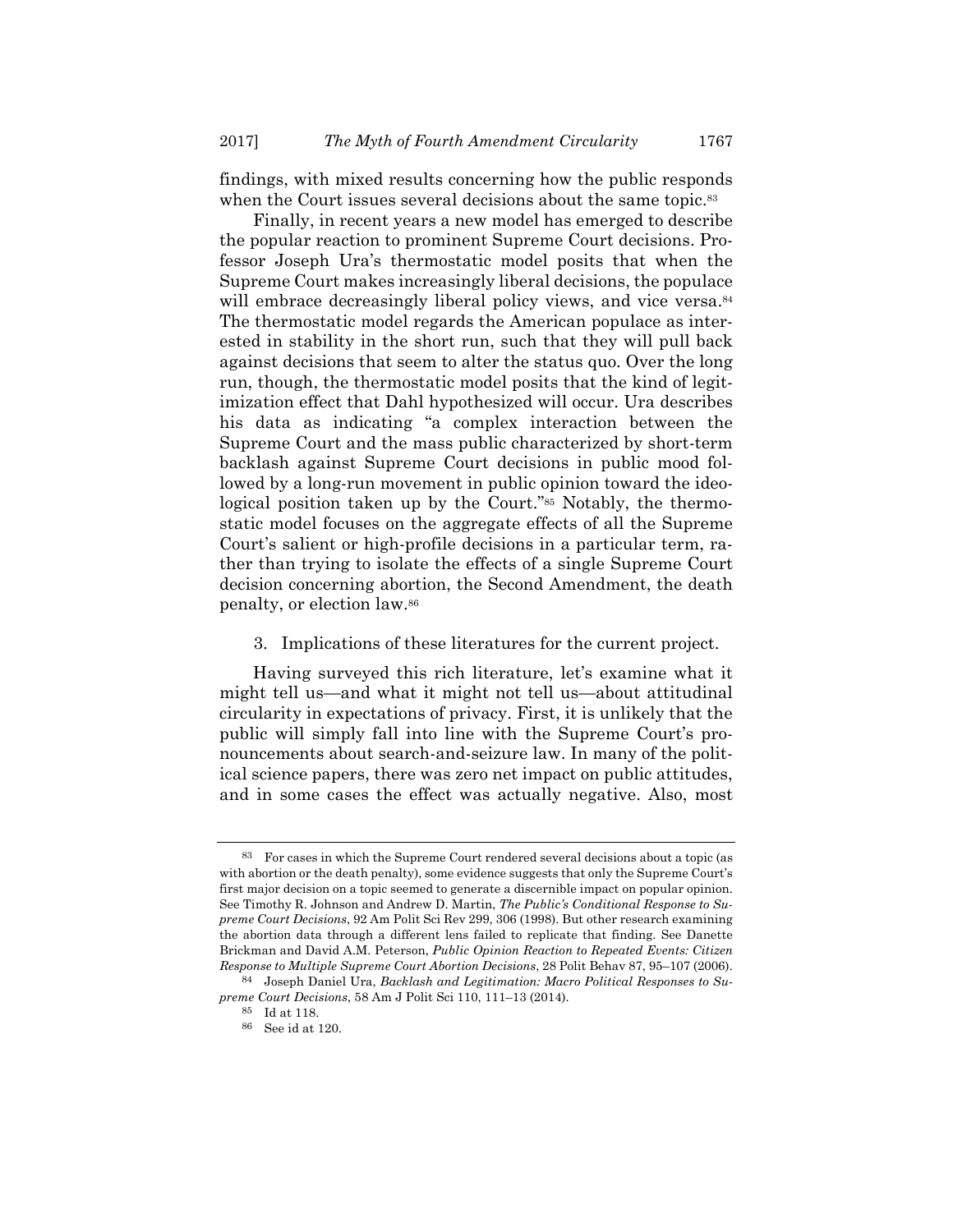Fourth Amendment decisions are not particularly salient. They do not receive significant media coverage, and as a result, the overwhelming majority of citizens do not know they happened.<sup>87</sup> As scholars in this area are quick to point out, the public knows little about what the Court does.<sup>88</sup> What the public does not know is unlikely to change its mind.

It might strike a reader as surprising to think that the Court would have *no* effect as often as not: Should it not matter that a relatively liked institution has endorsed a particular position? Well, yes, it should. But endorsement by a respected source is generally a peripheral cue. So for the endorsement to matter the public must not be so attentive to the issue that it will focus on the merits rather than getting distracted by peripheral indicators. Persuasion of this sort occurs in a sweet spot of shallow processing—the listener paying enough attention to be aware but not so much as to really engage—and is likely to be particularly fragile.<sup>89</sup>

Second, when a highly significant Supreme Court criminal procedure decision (like *Katz*, *Miranda v Arizona*,90 or *United States v Jones*<sup>91</sup>) is announced and the public is engaged, we should not be so quick to assume that the public will be persuaded by the Court's moral judgment. The structural response model suggests that the public will become more polarized after the Court's intervention, and will not collectively follow it. Motivated cognition, which indicates that those opposed to a Court decision will counterargue against it, and the ELM, which posits that source characteristics are generally peripheral cues unlikely to persuade those who are thinking deeply about an issue, both support the skepticism of the structural model. Persuasion might be expected under a legitimacy theory, and it could happen in the long run under the thermostatic theory. But even the thermostatic model would predict a short-run backlash against the Court's judgment, suggesting the *opposite* of attitudinal circularity.

The collection of mixed effects just reviewed does not even address the question of how well insights drawn from outside the

<sup>87</sup> This phenomenon of citizen ignorance about important developments in government is hardly unique to the work of courts. See generally Ilya Somin, *Democracy and Political Ignorance: Why Smaller Government Is Smarter* (Stanford 2d ed 2016).

<sup>88</sup> See, for example, Hoekstra, *Public Reaction to Supreme Court Decisions* at 112– 14 (cited in note 69).

<sup>89</sup> See Petty and Cacioppo, 19 Advances Experimental Soc Psychology at 179–82 (cited in note 54).

<sup>90 384</sup> US 436 (1966).

<sup>91 565</sup> US 400 (2012).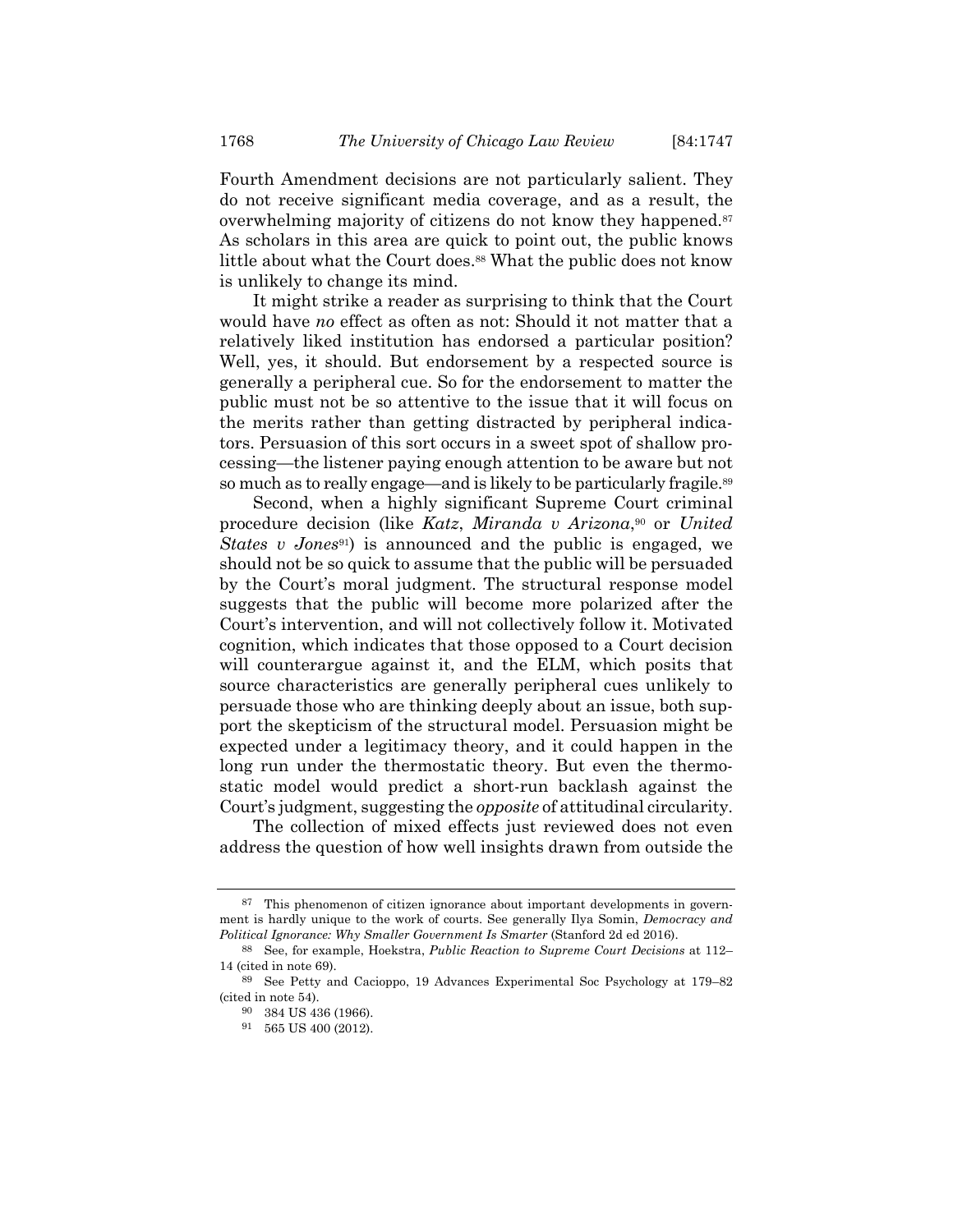Fourth Amendment will translate to the search-and-seizure context. Might some of the heterogeneity just reviewed be a function of the different issues studied, which ranged from abortion, to capital punishment, to gay rights, to purely local issues? It seems possible.

The complexity and disagreement of the political science literature contrasts with the widespread acceptance of attitudinal circularity among Supreme Court justices and leading Fourth Amendment scholars. Given this divergence, empirical work examining how the public updates its beliefs about the state of search-and-seizure law in response to a major change in the content of the law would be valuable. We will describe our effort to fill this gap in Parts II and III. Our main goals for the study were threefold: (1) to expand on the existing literature by measuring the impact of a Fourth Amendment decision, which had not previously been done, (2) to track both the immediate and long-term effects of the decision, and (3) to assess a range of privacy attitudes so we could determine exactly how public expectations shifted in the wake of the decision.

## II. *RILEY V CALIFORNIA*

Empirically assessing attitudinal circularity requires information about privacy expectations before and after a major Supreme Court decision on the scope of the Fourth Amendment. Such decisions are uncommon, and major polling organizations do not regularly poll on privacy expectations, let alone poll with the level of specificity needed to measure the impact of a particular case.92 A golden opportunity to test the attitudinal circularity hypothesis arose in early 2012, when the Supreme Court decided *Jones*. That surprising and widely publicized decision substantially altered Fourth Amendment law, suggesting that the Constitution might protect information about a vehicle's movements from one public place to another.93 But nobody thought to use precise polling to obtain a before-and-after snapshot of public attitudes on GPS tracking. Even if scholars had tried, the timing of the *Jones* decision was so unpredictable94 that there was a significant danger that the pre-*Jones* polling might occur several

<sup>92</sup> See, for example, Valerie J. Hoekstra and Jeffrey A. Segal, *The Shepherding of Local Public Opinion: The Supreme Court and* Lamb's Chapel, 58 J Polit 1079, 1083–84 (1996).

<sup>93</sup> *Jones*, 565 US at 404.

<sup>94</sup> The case was argued in early November and handed down in late January. See Lee Epstein, William M. Landes, and Richard A. Posner, *The Best for Last: The Timing of*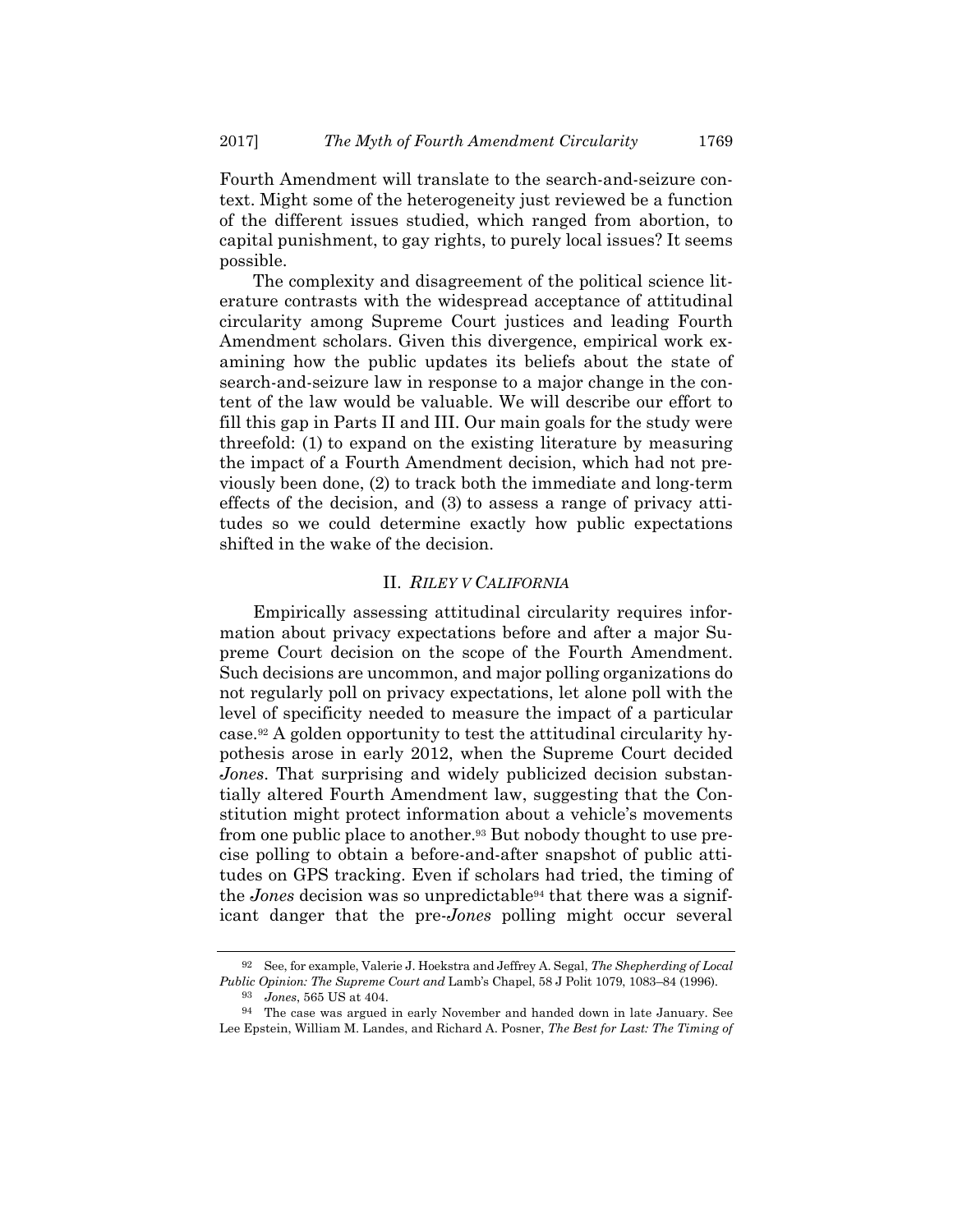months before the Court's decision, increasing the chances that some extrinsic factor explained any observed shifts in attitudes. We conceptualized the present project by bemoaning the missed opportunity in *Jones* and wondering whether lightning might strike a second time.

The following year we realized there might be precisely such an opportunity in *Riley*. Two consolidated Fourth Amendment cases concerning police searches of cell phones were calendared for the last week of oral argument in the Supreme Court's 2013 term. Cases argued near the end of the term are usually handed down at the end of the term,<sup>95</sup> so we could time our polling with much more precision than usual. We did not expect that *Riley* would be nearly as big of a deal as it turned out to be, but there was a chance of something major happening in Fourth Amendment law, so we figured paying for two nationally representative samples was a worthwhile gamble.

David Riley's case involved the recovery of pictures from his smartphone, and the consolidated case of Brima Wurie involved the recovery of an address from a flip phone's contact list.96 Existing case law had been read to allow warrantless searches of physical containers in the arrestees' possession—like purses, wallets, and briefcases—incident to arrest.97 So an arrested person could expect a warrantless search of any personal papers they were carrying, including address books and the like. A literal-minded application of precedent would have applied the same rule to cell phones: Why should it matter whether a seized address book is physical or electronic? As Judge Posner observed not long before *Riley*, "It's not even clear that we need a rule of law specific to cell phones or other computers. If police are entitled to open a pocket diary to copy the owner's address, they should be entitled to turn on a cell phone to learn its number."98 Before *Riley*, the federal appellate courts frequently upheld warrantless searches of cell phones incident to arrest.99 Writing on SCOTUSblog before oral

*U.S. Supreme Court Decisions*, 64 Duke L J 991, 1021 (2015) (finding evidence that important Supreme Court cases are decided later in the term).

<sup>95</sup> See Epstein, Landes, and Posner, 64 Duke L J at 993 (cited in note 94).

<sup>96</sup> *Riley*, 134 S Ct at 2480–82. 97 See *United States v Robinson*, 414 US 218, 236 (1973) (contents of a cigarette pack); *United States v Carrion*, 809 F2d 1120, 1123, 1128 (5th Cir 1987) (billfold and address book); *United States v Watson*, 669 F2d 1374, 1383–84 (11th Cir 1982) (wallet); *United States v Lee*, 501 F2d 890, 892 (DC Cir 1974) (purse).

<sup>98</sup> *United States v Flores-Lopez*, 670 F3d 803, 807 (7th Cir 2012).

<sup>99</sup> See, for example, *United States v Curtis*, 635 F3d 704, 711–13 (5th Cir 2011); *United States v Murphy*, 552 F3d 405, 411–12 (4th Cir 2009); *United States v Finley*, 477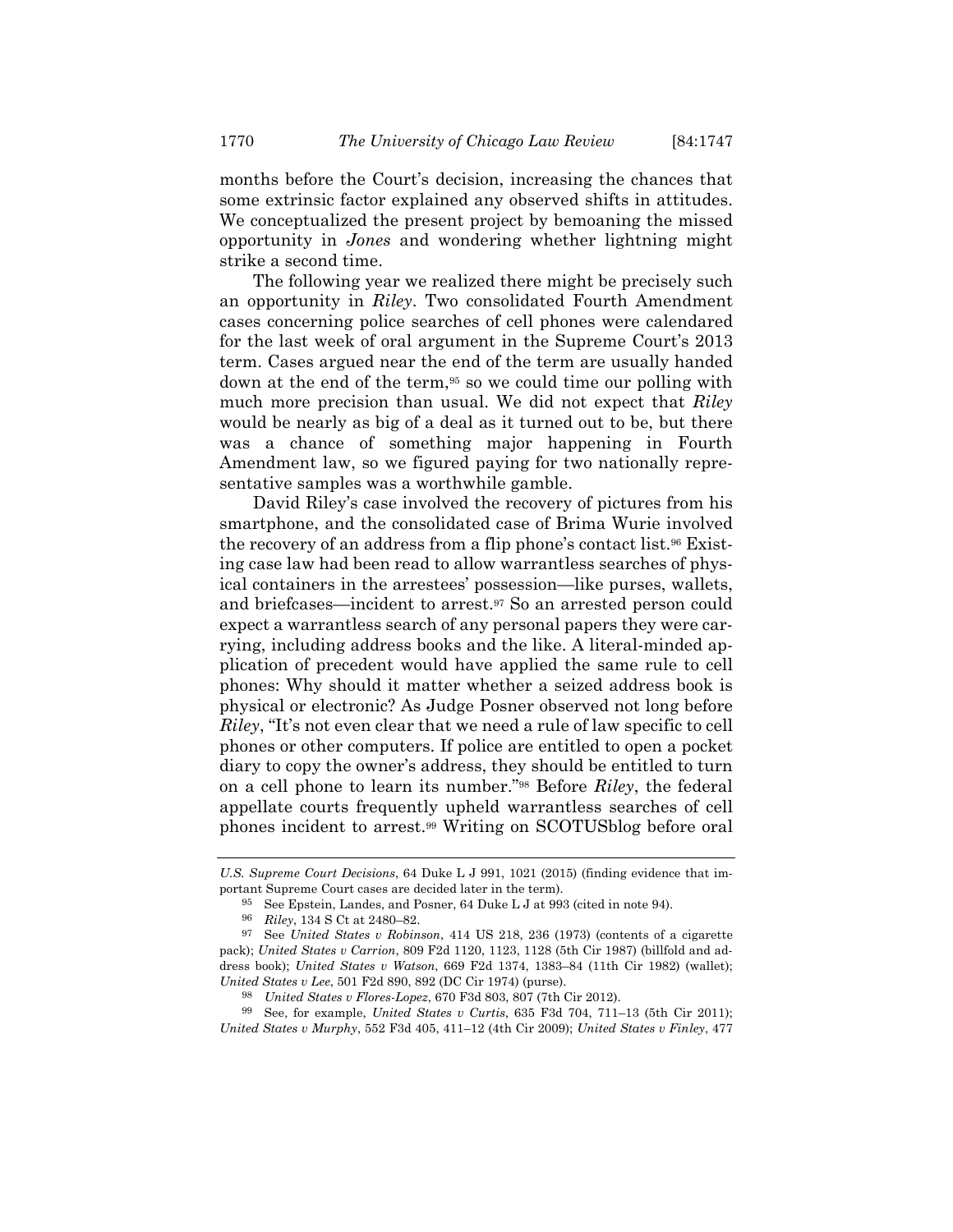argument, Lyle Denniston anticipated that the Court would be "cautious," perhaps deciding "these cases narrowly," in a manner that treated smartphones and flip phones differently.100 A few days later, summarizing oral arguments in the two cases, Denniston seemed certain of little except his "strong impression that the Justices would stay away from flat rules: either that police can always search any such device that they take from an arrested person, or that they could not search its contents at all."101 We think the average citizen knew essentially nothing about the cases before they were decided, and the lawyers that were following them do not appear to have expected a sea change in the law.

Despite these modest expectations, *Riley* charted a new course. The Court likened the argument that cell phones were "materially indistinguishable" from briefcases to "saying a ride on horseback is materially indistinguishable from a flight to the moon. Both are ways of getting from point A to point B, but little else justifies lumping them together."102 Cell phones simply contain too much information to treat them like physical papers.103 So the Court fashioned a bright-line rule, albeit with a caveat that police could dispense with the need for a warrant in standard-ish "exigent circumstances."104 As the chief justice concluded his opinion: "Our answer to the question of what police must do before searching a cell phone seized incident to an arrest is accordingly simple—get a warrant."105

Most surprisingly, the Court's ruling against the government was unanimous,<sup>106</sup> and Chief Justice John Roberts's opinion received prominent and generally celebratory media coverage in the

F3d 250, 259–60 (5th Cir 2007). See also *Flores-Lopez*, 670 F3d at 809–10 (permitting a limited cell phone search incident to arrest, while reserving the question of whether a more invasive search would have been permissible without a warrant).

<sup>100</sup> Lyle Denniston, *Argument Preview: Police and Cell Phone Privacy* (SCOTUSblog, Apr 25, 2014), archived at http://perma.cc/QPQ7-3NSM.

<sup>101</sup> Lyle Denniston, *Argument Analysis: Limiting a Search? Sure, but How?* (SCO-TUSblog, Apr 29, 2014), archived at http://perma.cc/F9NQ-DWX2.

<sup>102</sup> *Riley*, 134 S Ct at 2488.

<sup>103</sup> See id at 2491–93.

<sup>104</sup> See id at 2487. For a discussion of *Riley*'s potential impact on the exigent circumstances exception, see Richard H. McAdams, Riley*'s Less Obvious Tradeoff: Forgoing Scope-Limited Searches*, 48 Tex Tech L Rev 97, 129–31 (2015) (predicting that the "refusal to recognize a scope-limited search will put pressure on lower courts to expand the exigent circumstances exception").

<sup>105</sup> *Riley*, 134 S Ct at 2494.

<sup>106</sup> See Adam Gershowitz, *Symposium: Surprising Unanimity, Even More Surprising Clarity* (SCOTUSblog, June 26, 2014), archived at http://perma.cc/RJA8-EW8J (describing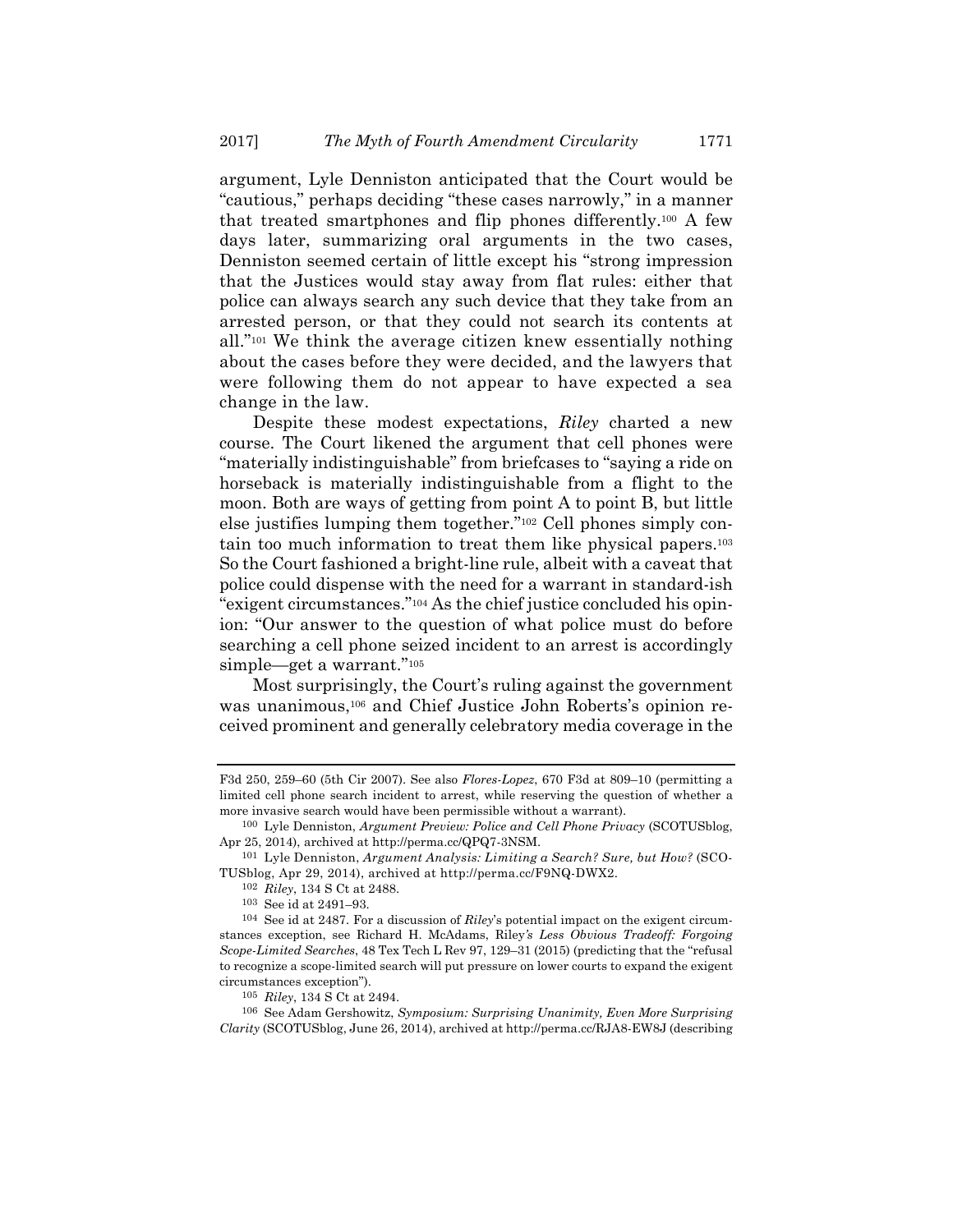days following the ruling. Political scientists observe that the existence of dissents in prominent Supreme Court cases tends to draw significant media attention, resulting in an increased likelihood of a polarized public response to a ruling by the Court.<sup>107</sup> But when the public reads one-sided, positive coverage of an opinion, they are likely to be persuaded by what the Court has done.108 So the unanimity of *Riley* amplified the "treatment dosage" in terms of judicial influence on public beliefs.

*Riley* figured prominently in the nightly news broadcast for the major networks on the evening of the decision, with NBC and CBS making it their lead story and ABC discussing it as their second story of the night.109 Stories about *Riley* were front-page news in most of the nation's largest circulation newspapers as well,<sup>110</sup> another factor that political scientists view as meaningful in determining whether a case can be described as sufficiently salient to capture public attention.111 The *Los Angeles Times* called *Riley* the Supreme Court's "most sweeping and surprising

108 See text accompanying note 68.

the Court's surprising unanimity, its decision to opt for a bright-line rule instead of a standard, and its refusal to compromise based on the type of phone and digital information at issue).

<sup>107</sup> See Stoutenborough, Haider-Markel, and Allen, 59 Polit Rsrch Q at 425 (cited in note 77).

<sup>109</sup> See Transcript of *World News Tonight with Diane Sawyer* (ABC, June 25, 2014) (available on Westlaw at 2014 WLNR 17743541) (reporting *Riley* as the second story, with anchor Diane Sawyer calling it a "landmark ruling" and a commentator calling it "probably the most important privacy ruling in the digital age"); Transcript of *CBS Evening News* (CBS, June 25, 2014) (available on Westlaw at 2014 WLNR 17458527) (reporting *Riley* as the first story, with anchor Scott Pelley noting that "the Supreme Court justices spoke with one voice today" and CBS News correspondent Jan Crawford calling it "a major victory for privacy rights in the modern digital era"); Transcript of *NBC Nightly News* (NBCUniversal, June 25, 2014) (available on Westlaw at 2014 WLNR 17465369) (reporting *Riley* as the first story, with anchor Brian Williams calling it "[a] big victory for personal privacy" and commentator Tom Goldstein saying, "It was almost a shock, the breadth with which the justices were willing to protect private information that's . . . on computers and cell phones on the internet").

<sup>110</sup> See, for example, Robert Barnes, *Justices Limit Phone Searches*, Wash Post A1 (June 26, 2014); Jess Bravin, *Supreme Court: Police Need Warrants to Search Cellphone Data; Supreme Court Says Privacy Interests Outweigh Police Convenience*, Wall St J A1 (June 25, 2014); Adam Liptak, *Major Ruling Shields Privacy of Cell Phones: Supreme Court Says Phones Can't Be Searched without Warrant*, NY Times A1 (June 25, 2014); David G. Savage, *Court Limits Phone Searches: In 9–0 Ruling, Justices Say Police Need Warrant to Access Cell Info*, Chi Trib C1 (June 26, 2014). The story did not make frontpage news in *USA Today*. See Richard Wolf, *Supreme Court Limits Phone Searches: Cellphones More Private than Other Searchable Objects*, USA Today 2A (June 26, 2014).

<sup>111</sup> See Brickman and Peterson, 28 Polit Behav at 97 (cited in note 83).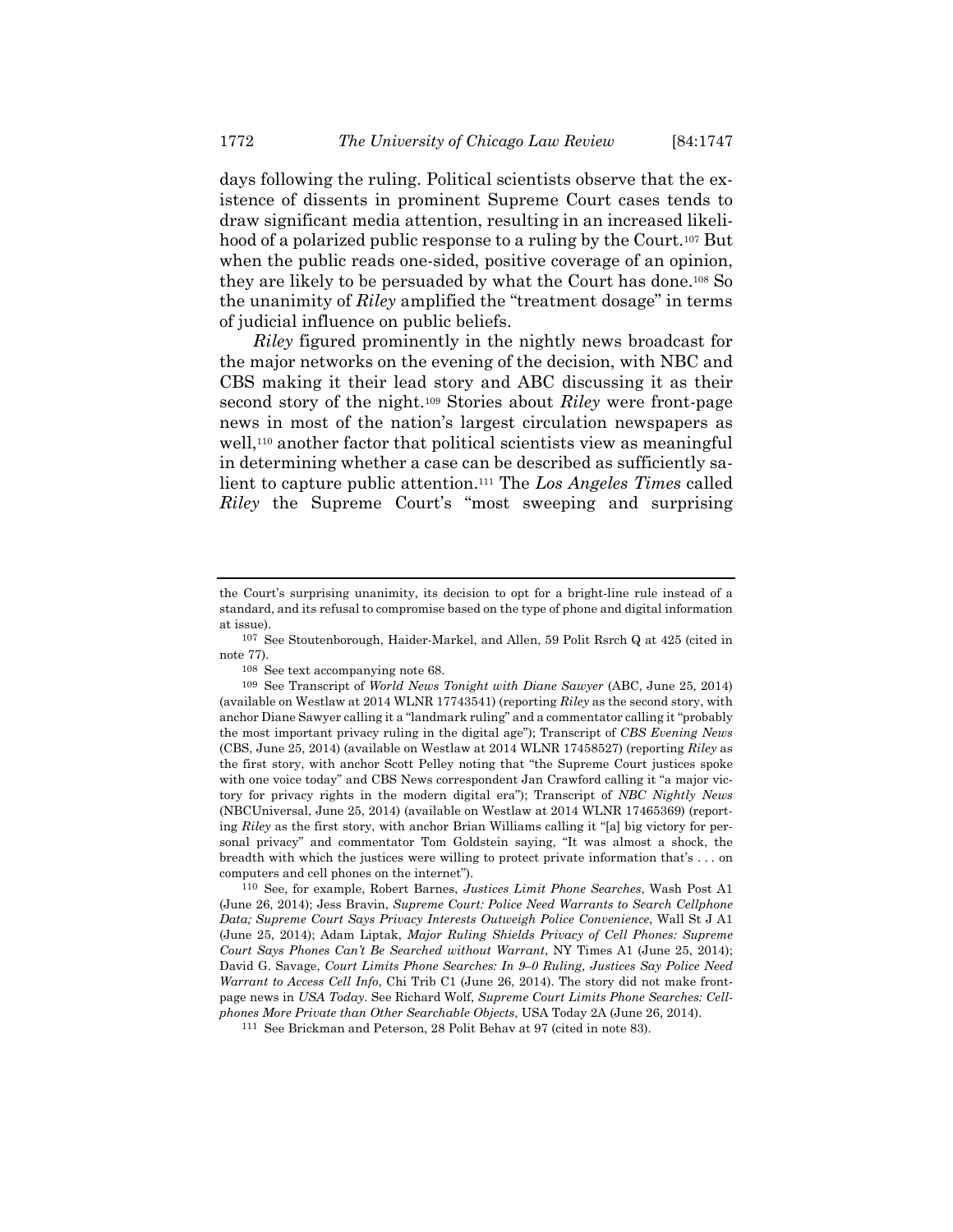criminal-law opinion in years."112 *The Washington Post* emphasized the surprising nature of the decision, especially given the uncertainty apparent when the case was argued: "During oral arguments, the justices seemed divided over the issue. But they united behind soaring language from Roberts about privacy concerns in the digital era."113 *The New York Times* described the case as a "sweeping victory for privacy rights in the digital age," and prominently quoted Professor Kerr's assessment that the Court had thrust the Fourth Amendment into "a new digital age. You can't apply the old rules anymore."114 *The Wall Street Journal* called *Riley* "a watershed, showing that all nine justices are keen to re-examine categorical rules written for an earlier era."115

Two Google Trends graphs show a spike in attention in *Riley v California* (top chart) immediately after the decision and a similar spike in mentions of "phone" and "warrant" (bottom chart) at the same time, though with more consistent sustained interest after the decision.

#### GOOGLE TRENDS: *RILEY V CALIFORNIA*



<sup>112</sup> David G. Savage, *Court Deems Phones Private: In a Major Ruling, Justices Say Police Cannot Search the Digital Devices without a Warrant*, LA Times A1 (June 26, 2014).

<sup>113</sup> Barnes, *Justices Limits Phone Searches*, Wash Post at A1 (cited in note 110). 114 Liptak, *Major Ruling Shields Privacy of Cell Phones*, NY Times at A1 (cited in

note 110).

<sup>115</sup> Bravin, *Supreme Court: Police Need Warrants to Search Cell Phone Data*, Wall St J at A1 (cited in note 110).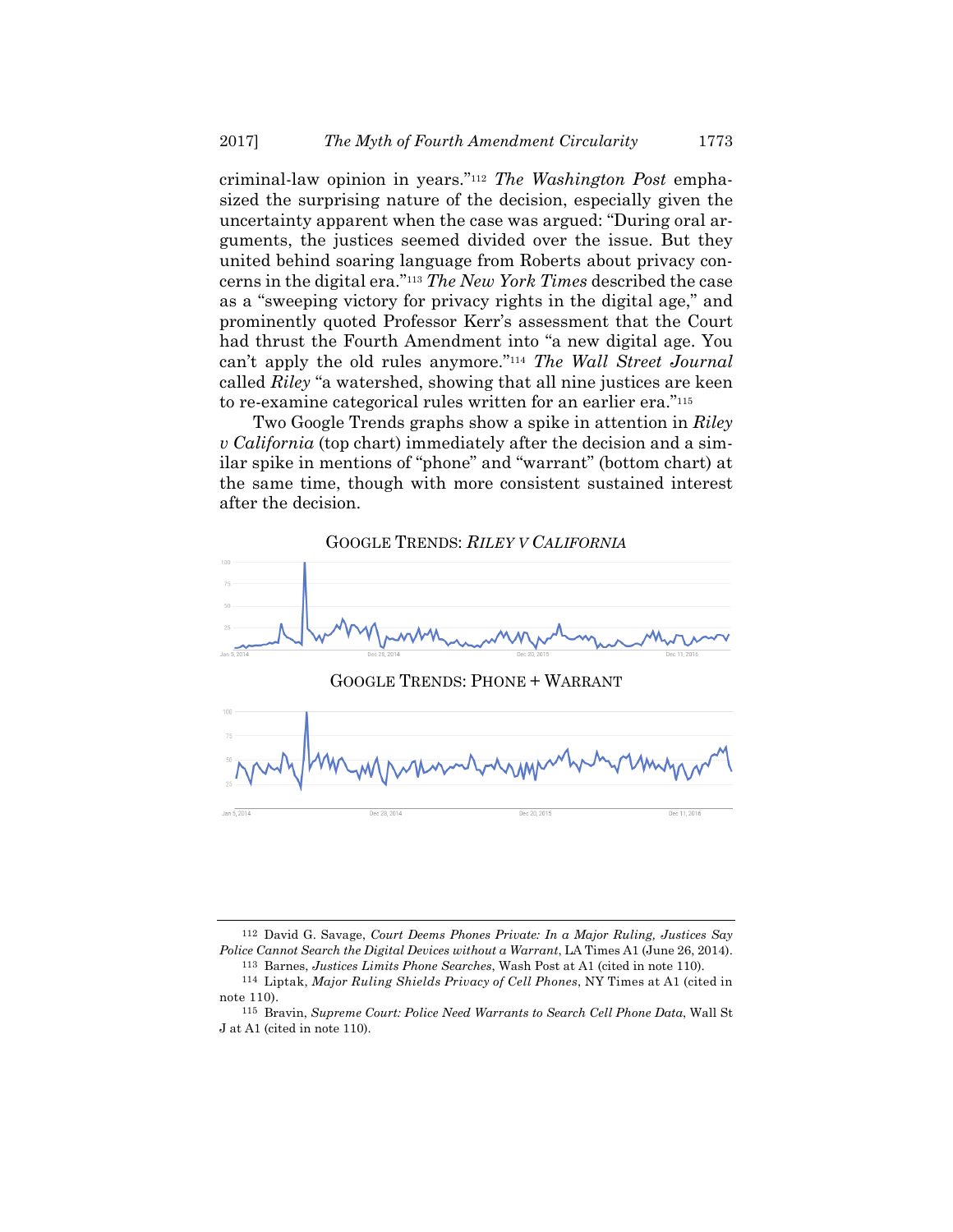*Riley* therefore represented an unambiguous change in law.116 As Kerr observed immediately in the wake of the decision, "*Riley* can be fairly read as saying that computers are a game-changer."117 This conclusion had implications for a variety of parts of Fourth Amendment law, ranging from warrant specificity, to searches at the national border, to long-term electronic monitoring in public places.118 Professor Paul Ohm described *Riley* as a "significant milestone in constitutional criminal procedure" and a "privacy opinion for the ages."119 He added that "*Riley v. California* is not the only recent pronouncement from the Supreme Court embracing a new vision of the Fourth Amendment in a technological age, but it is the most important."120 Whatever the merits of the *Riley* opinion, from a social science perspective, its unanimity and clarity, and the media's reaction to it, made it a nearly ideal vehicle for studying the public response to Supreme Court decisions. As evidently the only empirical researchers studying the effects of *Riley* on popular beliefs in real time, we had gotten a very lucky break.

At the same time, we should note that *Riley* was not quite perfect for our purposes. First, while it generated a lot of media coverage by Fourth Amendment standards, the case was not *Brown v Board of Education*121 or *Bush v Gore*.122 Second, a more potent test would have emerged if *Riley* had held by a 9–0 vote that cell phone searches incident to arrest *were* lawful. While such a result would have been more consistent with pre-*Riley* precedents, it would have been less consistent with what people

<sup>116</sup> Courts in recent years have held that evidence gathered from pre-*Riley* searches of cell phones incident to arrest are admissible under the Fourth Amendment's good-faith exception, meaning that before *Riley*, officers were well within their rights to believe they had the authority to search a cell phone incident to an arrest. See, for example, *United States v Gary*, 790 F3d 704, 708–10 (7th Cir 2015); *United States v Eccleston*, 615 Fed Appx 767, 781–83 (4th Cir 2015).

<sup>117</sup> Orin Kerr, *The Significance of* Riley (Wash Post, June 25, 2014), archived at http:// perma.cc/YR8S-9RWH.

<sup>118</sup> See, for example, Casey A. Taylor, Note, *The Fiction of Privacy under the Fourth Amendment: Examining Warrantless Cell Phone Searches in the Context of* Riley v. California, 42 N Ky L Rev 395, 415–16 (2015); Natasha H. Duarte, Recent Development, *The Home out of Context: The Post-*Riley *Fourth Amendment and Law Enforcement Collection of Smart Meter Data*, 93 NC L Rev 1140, 1153–63 (2015); Kugler, Comment, 81 U Chi L Rev at 1207–10 (cited in note 41); Kugler and Strahilevitz, 2015 S Ct Rev at 245–59 (cited in note 8).

<sup>119</sup> Paul Ohm, *The Life of Riley (*v. California*)*, 48 Tex Tech L Rev 133, 133–34 (2015).

 $^{120}\,$  Id at 141–42.

 $121 \t347 US 483 (1954).$   $122 \t531 US 98 (2000).$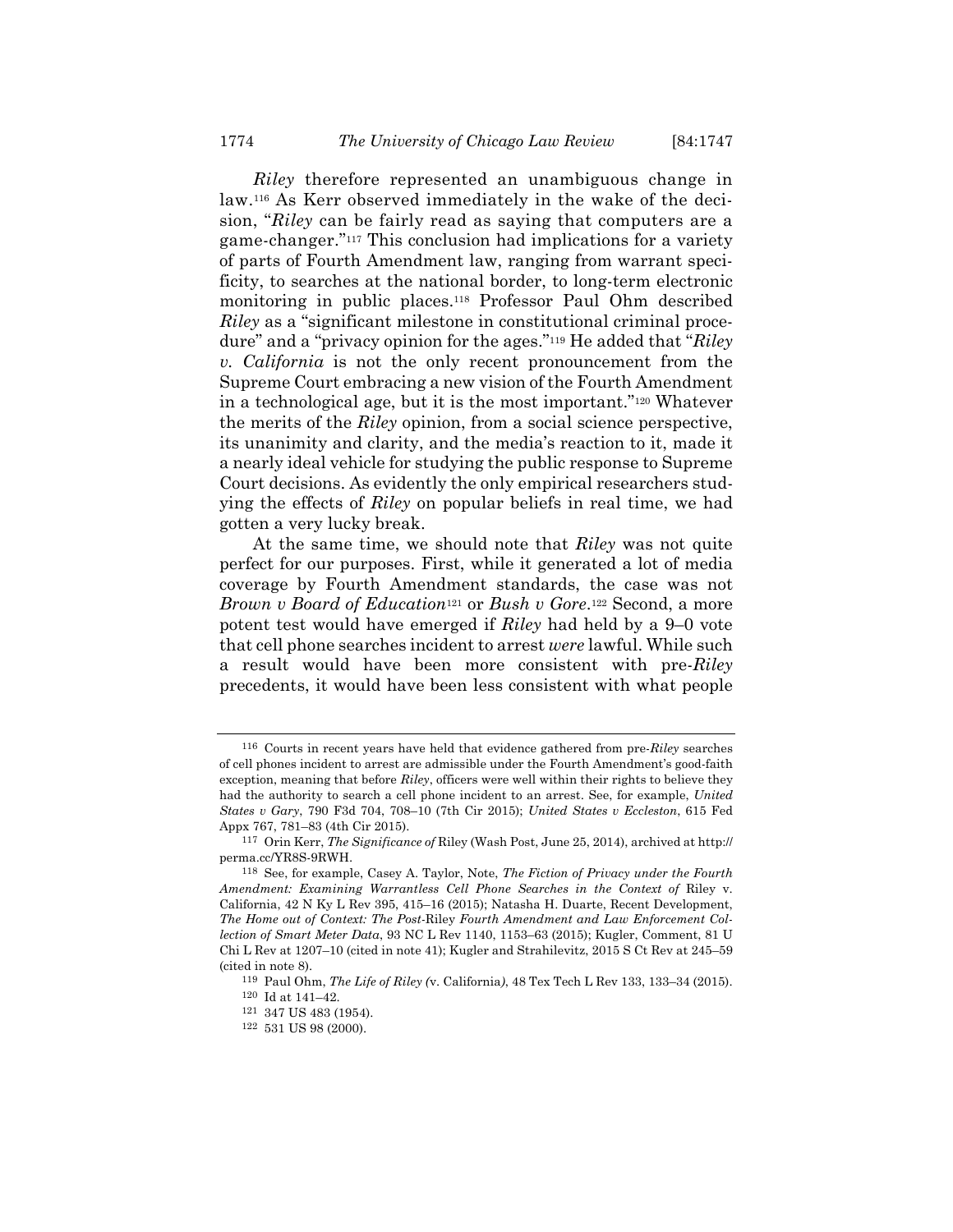believed the law to be prior to the decision, leaving more room (statistically) for a big public response. Third, most Americans have not been arrested, so asking laypeople what they would anticipate in such circumstances involves a degree of speculation on their part. Alas, it is hard to think of examples of nonconsensual government surveillance that the courts regard as a Fourth Amendment "search" and to which most people have been subjected. This follows because nonconsensual searches typically require warrants, and the costs of obtaining such warrants are significant.123 Thus, that particular problem may be insoluble. We take some comfort in the regular portrayal of arrests in television programs and movies, which gives many Americans who have never been arrested some sense of what they entail.

Fourth and finally, *Riley* did not actually decide whether people had a reasonable expectation of privacy in their cell phones. The case assumed such an expectation existed and then asked whether it was reasonable to have a blanket exception to the search warrant requirement for searches of cell phones incident to arrest. This complexity went essentially unmentioned in the mass media coverage of *Riley*, so we think that the percentage of the population attuned to this doctrinal detail was close to zero. As we explain below, we were interested in determining whether laypeople in Riley's position—arrested while carrying a cell phone—would expect the police to be able to search the phone's contents without a warrant, so the technical distinction over which branch of Fourth Amendment law was at issue should have no effect on the degree of privacy that people would expect.

As this Article was going to press, the Supreme Court was awaiting argument in the case of *Carpenter v United States*.124 *Carpenter* presents a "reasonable expectations of privacy" question under *Katz*—whether the police's use of stored cell-site information to determine a person's location amounts to a search. In our previous work, we have collected data showing that Americans generally do expect privacy in these situations, with those expecting privacy outnumbering those who do not by a ratio

<sup>123</sup> See Max Minzner, *Putting Probability Back into Probable Cause*, 87 Tex L Rev 913, 922 (2009).

<sup>124</sup> *United States v Carpenter*, 819 F3d 880 (6th Cir 2016), cert granted, 137 S Ct 2211 (2017). In the interests of full disclosure, the authors note that they were principal drafters of, and are signatories to, the Brief of Amici Curiae Empirical Fourth Amendment Scholars in Support of Petitioner, *Carpenter v United States*, Docket No 16-402 (US filed Aug 14, 2017) (available on Westlaw at 2017 WL 3530963) ("Empirical Fourth Amendment Brief").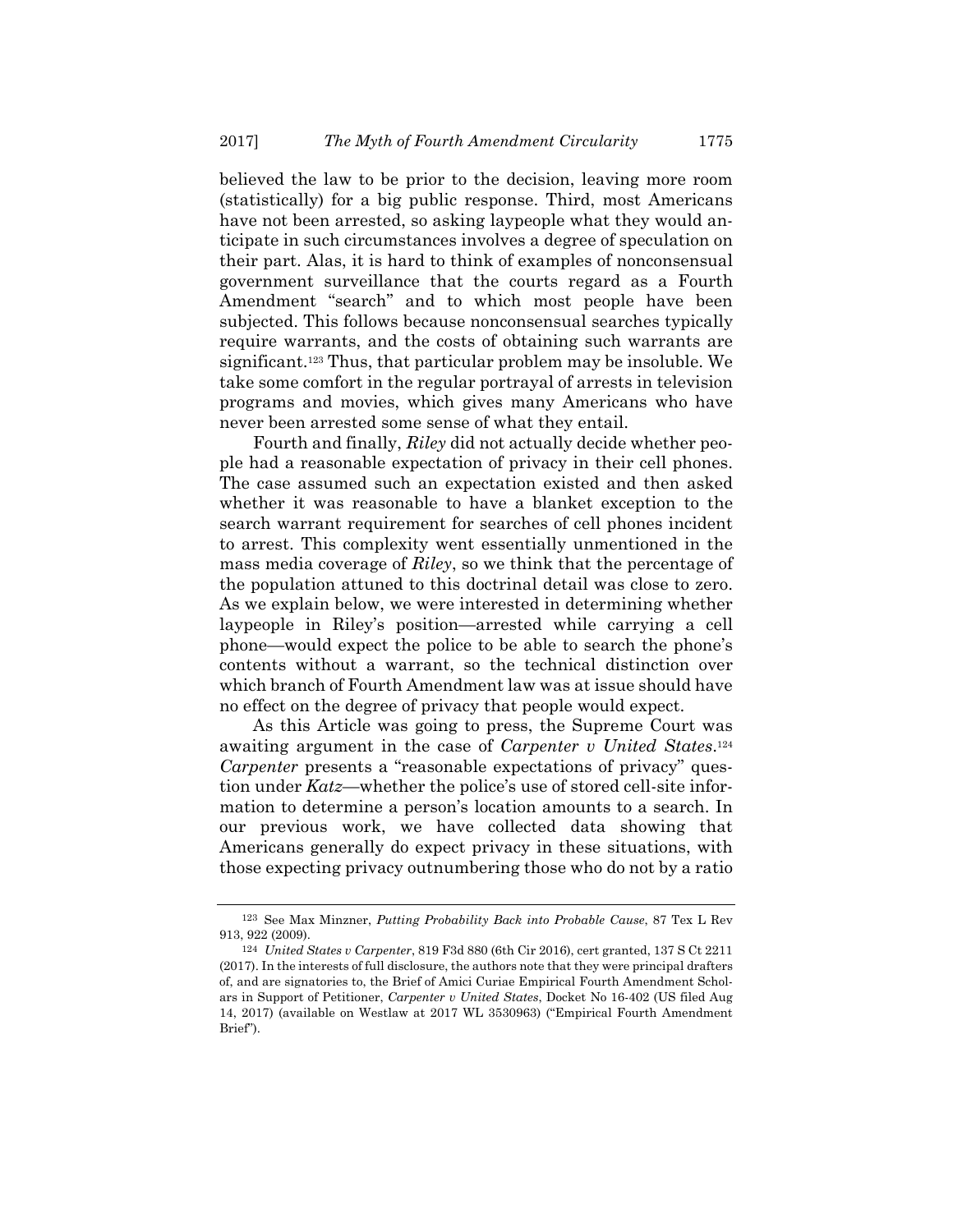of 1.57 to 1.125 *Carpenter* will present different limitations from those present in *Riley*, though what those limitations will be may not be clear until after the case is decided. Based on the results of this project, we predict that the decision in *Carpenter*, whether it is to affirm or reverse, will have little effect on Americans' expectations of privacy in their historical cell-site records.

#### III. AN EMPIRICAL TEST OF CIRCULARITY

Because *Riley* was argued so late in the term, it was possible to approximate when the decision would issue with relatively high certainty. This allowed us to schedule the first two waves of our four-wave survey to closely bracket the decision. The first wave was administered June 11–13, 2014, and *Riley* was handed down on June 25, 2014. Wave II was administered July 1–2, 2014, one week after the decision, to measure its immediate impact. To measure the longer-term effect, we conducted Wave III a year after that, May 26 to June 2, 2015, and Wave IV a year after that, July 21 to August 4, 2016. Notably, the Edward Snowden revelations began approximately a year before Wave I, placing them outside the study period. Another major privacy event, the San Bernardino iPhone unlocking controversy, occurred between Waves III and IV.126

For each wave, a weighted sample of adult American citizens was recruited by Toluna, a professional survey firm with an established panel.127 The exact demographics of each wave are reported in Appendix A. Though there are some other minor variations in representation across waves, there were no substantial shifts in age, sex, race, or ethnicity, and all were controlled for in the main analysis. The samples for Waves I and II were targeted at approximately 700 usable participants. Due to the addition of a number of measures that are not relevant to this study, we increased the sample to 1400 for Wave III and 1300 for Wave IV.

<sup>125</sup> See Kugler and Strahilevitz, 2015 S Ct Rev at 260 (cited in note 8) (Table 9). 126 See Eric Lichtblau and Katie Benner, *Apple Fights Order to Unlock San Bernar-*

*dino Gunman's iPhone* (NY Times, Feb 17, 2016), online at http://www.nytimes.com/2016/ 02/18/technology/apple-timothy-cook-fbi-san-bernardino.html?mcubz=0 (visited Aug 29, 2017) (Perma archive unavailable); Ellen Nakashima, *FBI Paid Professional Hackers One-Time Fee to Crack San Bernardino iPhone* (Wash Post, Apr 12, 2016), archived at http:// perma.cc/8ZL5-GPHD.

 $127$  Specifically, the samples were matched with US census data to be representative on sex, age, and race/ethnicity. We undersampled participants with low education levels in our first three samples, but we controlled for this in statistical analysis and it did not impact results.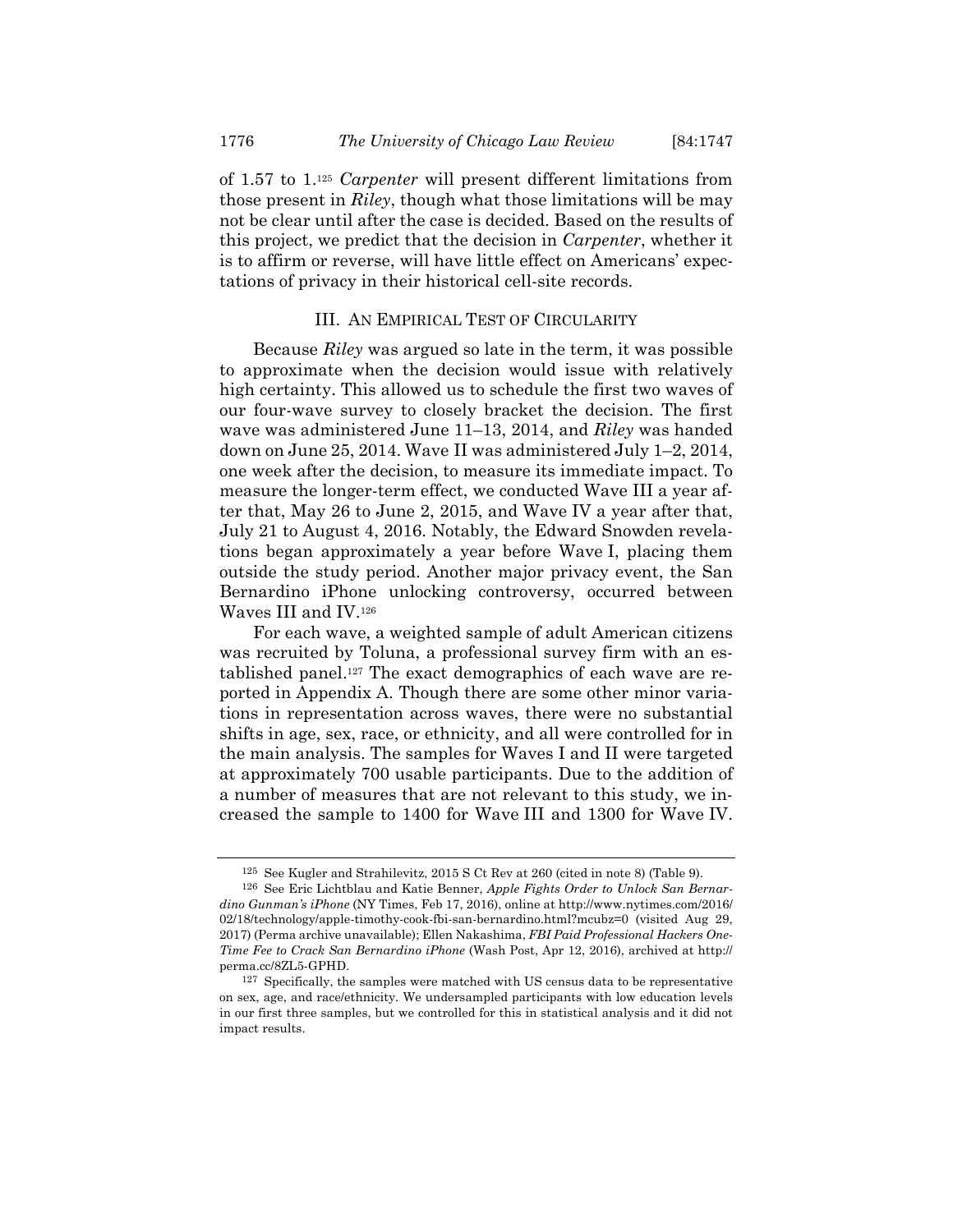Participants who failed an attention-check question were not able to complete the study, and those who finished the study in less than one-third the median completion time were removed from analysis. The final numbers of participants in each wave are reported in Table 1.

### A. Main Dependent Measure

Because the *Riley* decision changed the treatment of cell phone searches incident to arrest, the primary study measure assessed privacy expectations in that context. Participants were randomly assigned to imagine that a person was being arrested for either possession of cocaine or attempted murder. We used the two different crimes so that we could be more confident that our results were not idiosyncratic to crime type. As discussed below, crime type had no impact on our change over time story.

Participants were asked two types of questions about a variety of possible searches, with each question intended to tap a slightly different perspective. One asked, "Would the arrestee (i.e., the person being arrested) reasonably expect that police will [conduct a particular search]?" and the other asked, "Under the Constitution, can the police do this to the arrestee without first getting a search warrant?"128 The first question was answered on five-point scales ranging from "Definitely Not" to "Definitely Yes." The "reasonably expect" question places greater emphasis on what is likely to happen, while the "warrant" question instead emphasizes what the participant believes the Constitution requires. As part of a previous project, we experimented with a variety of different ways of asking about expectations of privacy. For example, we asked whether a search violated people's "privacy," "expectations of privacy," or "reasonable expectations of privacy," as well as altering whether the question asked about "people's" privacy or "your" privacy.129 Though using a first-person framing produced slightly higher privacy expectations overall, we found no other differences.130 Here we opted for a third-person framing because we thought it odd to ask participants to imagine themselves being arrested for attempted murder.

The searches the participants were asked to consider were split into eight physical searches and eight cell phone searches.

<sup>128</sup> See Appendix C.

<sup>&</sup>lt;sup>129</sup> Kugler and Strahilevitz, 2015 S Ct Rev at 248 n 170 (cited in note 8).<br><sup>130</sup> See id.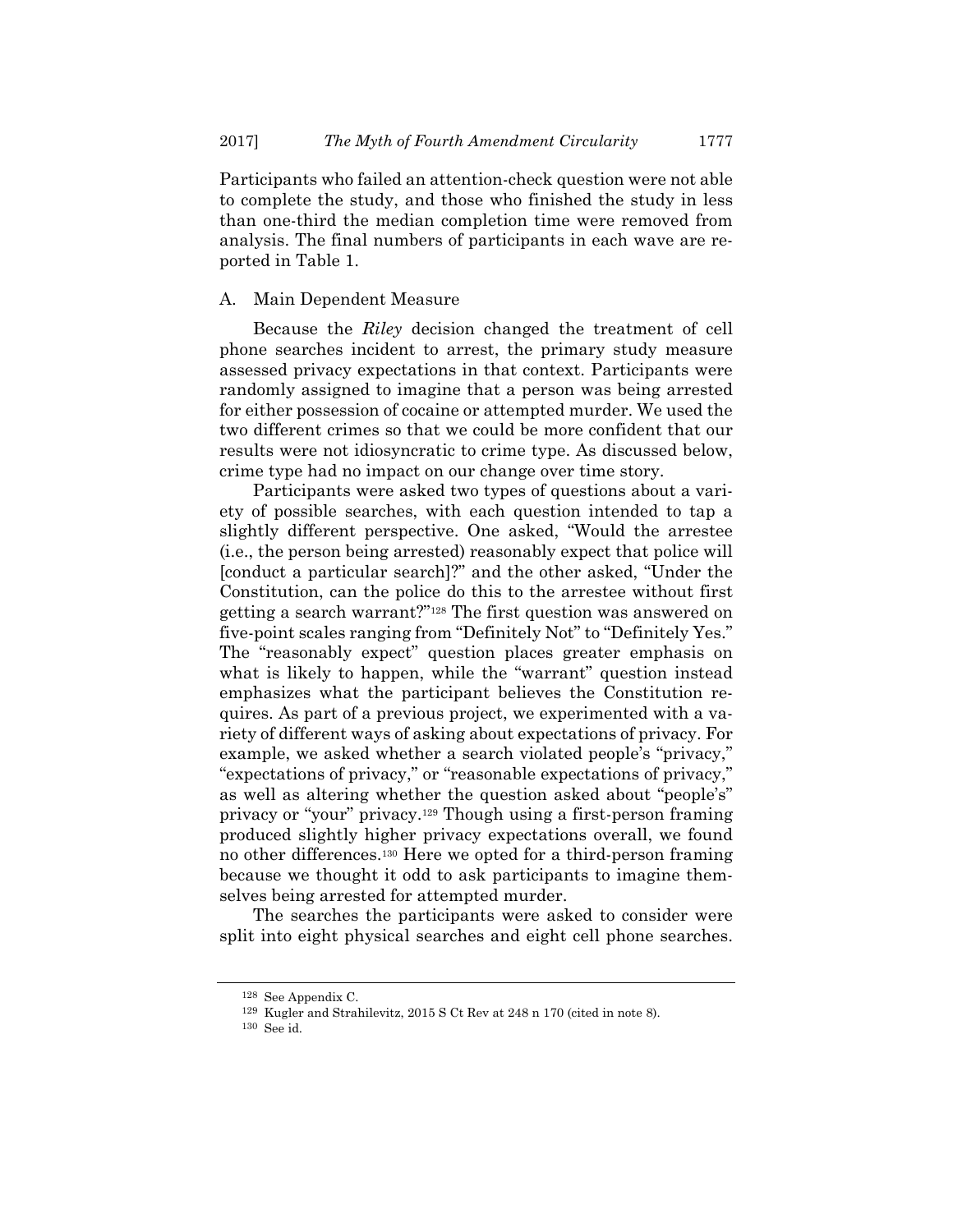The particular searches were selected to represent a range of intrusiveness to allow for variance in responses. The physical searches included items such as "search his car for any packages he might be carrying and open the packages" and "perform a body cavity search." The electronic searches included "search the phone for a list of most recent calls" and "use the phone to open his Facebook app and read his newsfeed and messages." The text for all searches is included in Appendix C. Because the change in law was specific to cell phones and cell phone searches were explicitly differentiated from physical searches, the physical-search questions served as a control.

To simplify the analysis, composite variables were created for both the physical and electronic searches by averaging the responses to each of the eight scenarios. As a result, there were composite "expectation" scores, which ranged from one to five, with higher numbers indicating a greater expectation of privacy, and composite "warrant" scores, which ranged from zero to one and indicated the percentage of the eight scenarios for which warrants were believed to be required.<sup>131</sup> Greater "expectations of privacy" are therefore indicated by higher "expectation" scores and higher "warrant" scores.

An ANCOVA132 was conducted on these measures that controlled for a variety of demographic variables to account for the minor cross-sample variations, and we treated participant wave and attributed crime condition (cocaine or attempted murder) as independent factors.133 Though there were main effects of attributed crime on the electronic and physical expectation measures, this factor did not have a significant effect on the warrant measure and did not interact significantly with wave for

<sup>&</sup>lt;sup>131</sup> All four composites were highly reliable: Expectation-Electronic  $\alpha = .96$ , Warrant-Electronic  $\alpha = .95$ , Expectation-Physical  $\alpha = .85$ , Warrant-Physical  $\alpha = .80$ . In the survey itself, higher scores on the expectation measure indicated greater expectation of *searches*, but the coding was flipped for analysis to ease interpretation.

<sup>132</sup> Analysis of Covariance. This analysis compares means across conditions while controlling for (holding constant) other factors as in regression. Given the same inputs, an ANCOVA and a multiple regression are statistically interchangeable.

<sup>133</sup> Specifically, the ANCOVA controlled for sex, age, Black or Southeast Asian race, Hispanic ethnicity, and educational attainment. These were selected ex ante, but the results were robust to a variety of possible other arrangements, including raw (unadjusted) means. Presented dependent variable means are estimated for the mean scores on each of the controls.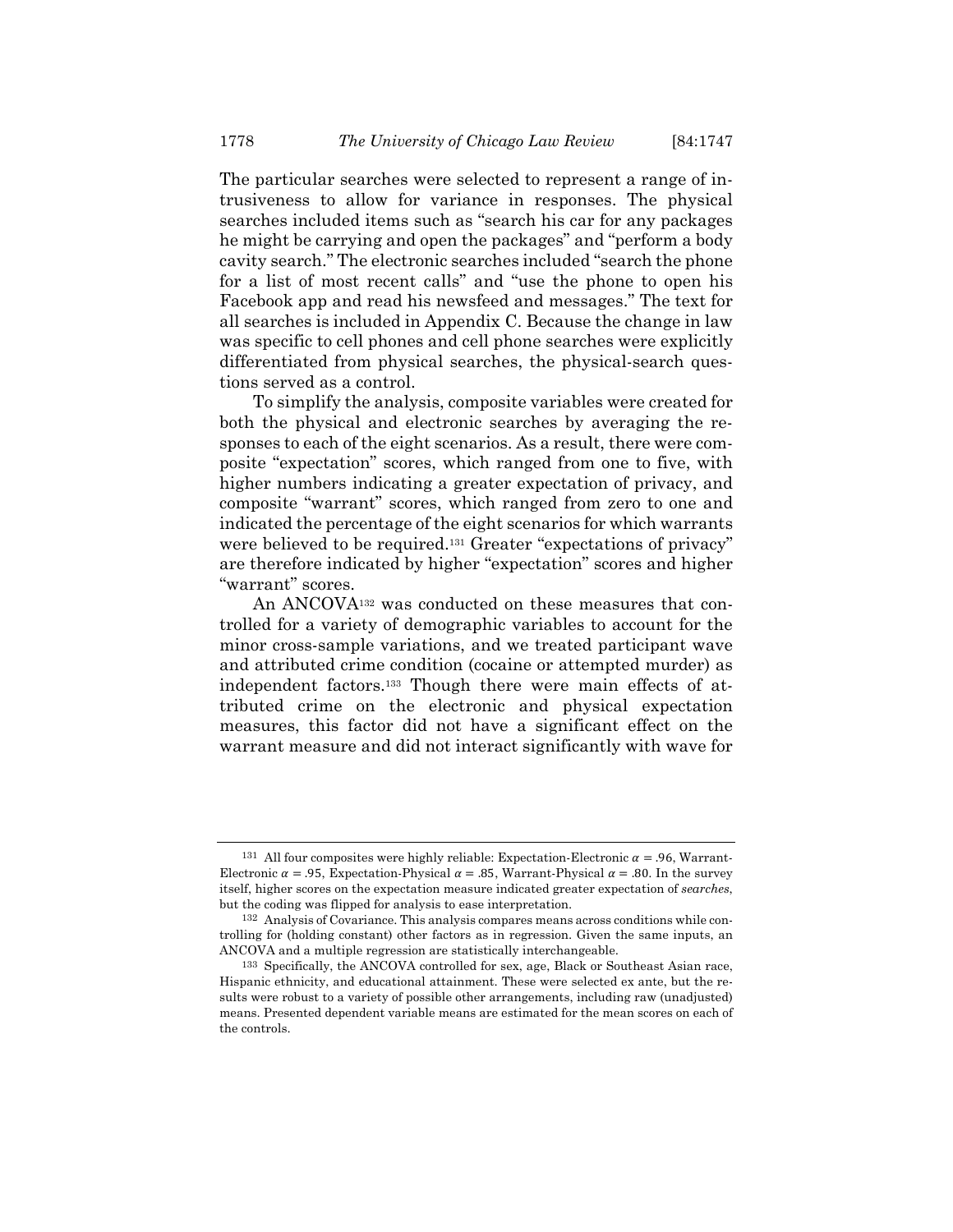either measure.134 More importantly, there were significant differences across waves on both of the electronic-search dependent measures (expectation and warrant). As shown in Table 1, both of the measures shifted in a pro-privacy direction between Waves I (two weeks before) and II (one week after) and then shifted back to baseline for Waves III (one year after) and IV (two years after). The two physical-search dependent measures did not differ significantly across waves.135 We present a regression model of these effects in Appendix E.

<sup>&</sup>lt;sup>134</sup> There was a significant main effect on the electronic  $F(1, 4112) = 44.63$ ,  $p < .001$ and physical  $F(1, 4112) = 31.92$ ,  $p < .001$  expectation measures, but not on either warrant measure  $(F< 1)$ . This may indicate that some participants were reading expectation as a matter of what police would bother to do while reading the warrant question as covering what the police were legally allowed to do. It was to deal with this type of interpretative ambiguity that we asked both questions.

<sup>135</sup> This could also have been analyzed as a mixed ANCOVA with physical versus electronic search as a within-subject factor. When this analysis is conducted, there is a significant interaction between search type and wave, supporting the story presented here.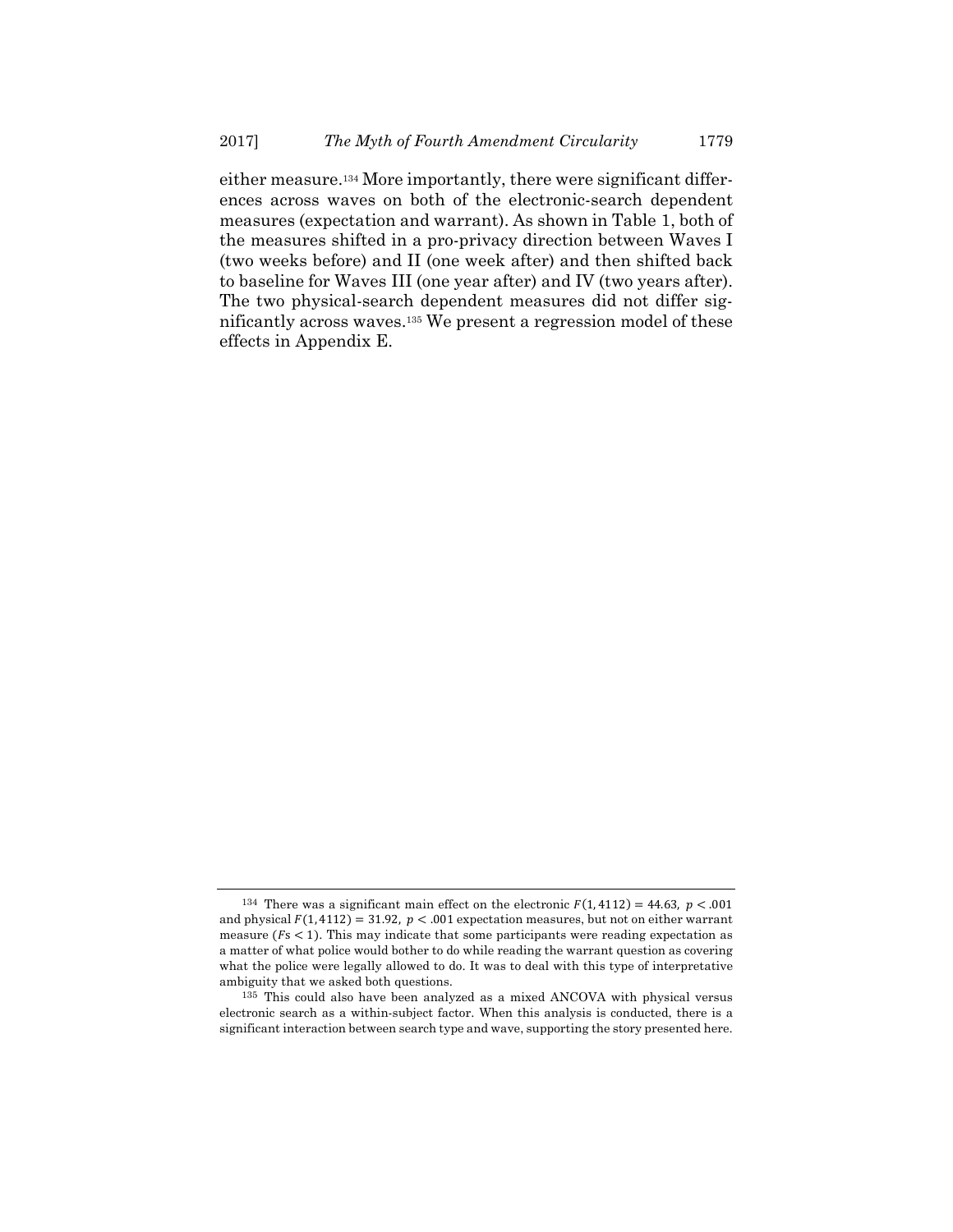## TABLE 1: ADJUSTED MEANS ON PRIMARY DEPENDENT MEASURES<sup>136</sup>

|                                                  | Wave I:<br>Premeasure<br>$N = 700$ | Wave II:<br>One Week<br>$N = 751$ | Wave III:<br>One Year<br>$N = 1399$ | Wave IV:<br>Two Years<br>$N = 1294$ | $F(df_1, df_2)$        | $\eta^2$ |
|--------------------------------------------------|------------------------------------|-----------------------------------|-------------------------------------|-------------------------------------|------------------------|----------|
| Electronic Search                                |                                    |                                   |                                     |                                     |                        |          |
| Expectation                                      | $2.79_a$                           | 3.00 <sub>h</sub>                 | $2.74_a$                            | $2.78_a$                            | 5.96***                | 0.004    |
| $(N = 4132)$                                     | (0.05)                             | (0.05)                            | (0.04)                              | (0.04)                              | (3, 4118)              |          |
| Warrant                                          | 0.66a                              | 0.72 <sub>b</sub>                 | 0.66a                               | 0.65a                               | $4.80**$               | 0.003    |
| $(N = 4132)$                                     | (0.02)                             | (0.01)                            | (0.01)                              | (0.01)                              | (3, 4118)              |          |
| Physical Search                                  |                                    |                                   |                                     |                                     |                        |          |
| Expectation                                      | 2.31                               | 2.41                              | 2.34                                | 2.40                                | 1.83                   | 0.001    |
| $(N = 4132)$                                     | (0.04)                             | (0.04)                            | (0.03)                              | (0.03)                              | (3, 4118)              |          |
| Warrant                                          | 0.48                               | 0.50                              | 0.47                                | 0.48                                | 1.72                   | 0.001    |
| $(N = 4132)$                                     | (0.01)                             | (0.01)                            | (0.01)                              | (0.01)                              | (3, 4118)              |          |
| <b>GPS</b> Tracking<br>Composite<br>$(N = 3089)$ | 3.53<br>(0.05)                     | 3.54<br>(0.05)                    | 3.56<br>(0.08)                      | 3.50<br>(0.04)                      | 0.29<br>(3, 3075)      | 0.000    |
| Other REP                                        |                                    |                                   |                                     |                                     |                        |          |
| Webcam                                           | $4.03_a$                           | $4.02_a$                          | 3.87 <sub>h</sub>                   | 3.75 <sub>b</sub>                   | $5.94***$              | 0.006    |
| $(N = 2796)$                                     | (0.05)                             | (0.05)                            | (0.06)                              | (0.06)                              | (3, 2782)              |          |
| Facial Rec                                       | $2.67_a$                           | $2.69_a$                          | 2.56 <sub>ab</sub>                  | 2.47 <sub>b</sub>                   | $2.94*$                | 0.003    |
| $(N = 2796)$                                     | (0.06)                             | (0.06)                            | (0.06)                              | (0.06)                              | (3, 2782)              |          |
| Park Camera                                      | 2.58                               | 2.56                              | 2.41                                | 2.48                                | 1.83                   | 0.002    |
| $(N = 2796)$                                     | (0.06)                             | (0.06)                            | (0.06)                              | (0.06)                              | (3, 2782)              |          |
| Stingray                                         | 3.16                               | 3.11                              | 3.18                                | 3.14                                | 0.34                   | 0.000    |
| $(N = 2796)$                                     | (0.06)                             | (0.05)                            | (0.06)                              | (0.06)                              | (3, 2782)              |          |
| <b>ISP Emails</b><br>$(N = 2096)$                |                                    | 3.26a<br>(0.06)                   | 2.96 <sub>b</sub><br>(0.06)         | 3.07 <sub>b</sub><br>(0.06)         | $7.44***$<br>(2, 2084) | 0.007    |
| Cell Site<br>$(N = 2096)$                        |                                    | 2.88<br>(0.06)                    | 2.88<br>(0.06)                      | 2.87<br>(0.06)                      | 0.02<br>(2, 2084)      | 0.000    |
| Hotel Registry<br>$(N = 2683)$                   |                                    |                                   | 2.92<br>(0.04)                      | 2.93<br>(0.04)                      | 0.05<br>(1, 2673)      | 0.000    |

Note: Numbers are means (standard errors in parentheses). If a measure differs significantly across conditions, scores on that measure that do not share a subscript are significantly different from each other.

<sup>136</sup> The reader might be wondering why the number of participants varies so much across questions. Though the main *Riley* questions were identical across all waves, variants were introduced for some of the other questions. A large number of participants in Wave III received different versions of the GPS monitoring questions, and from Wave III on, there were two variants of the "Other REP" questions, an original and an "author's preferred" version that removed language we believed was biasing. Because the subject of interest in this Article changes over time, only results from the versions of the questions used in Wave I were analyzed. Results from Wave III of the "author's preferred" version are reported in Kugler and Strahilevitz, 2015 S Ct Rev at 260 (cited in note 8).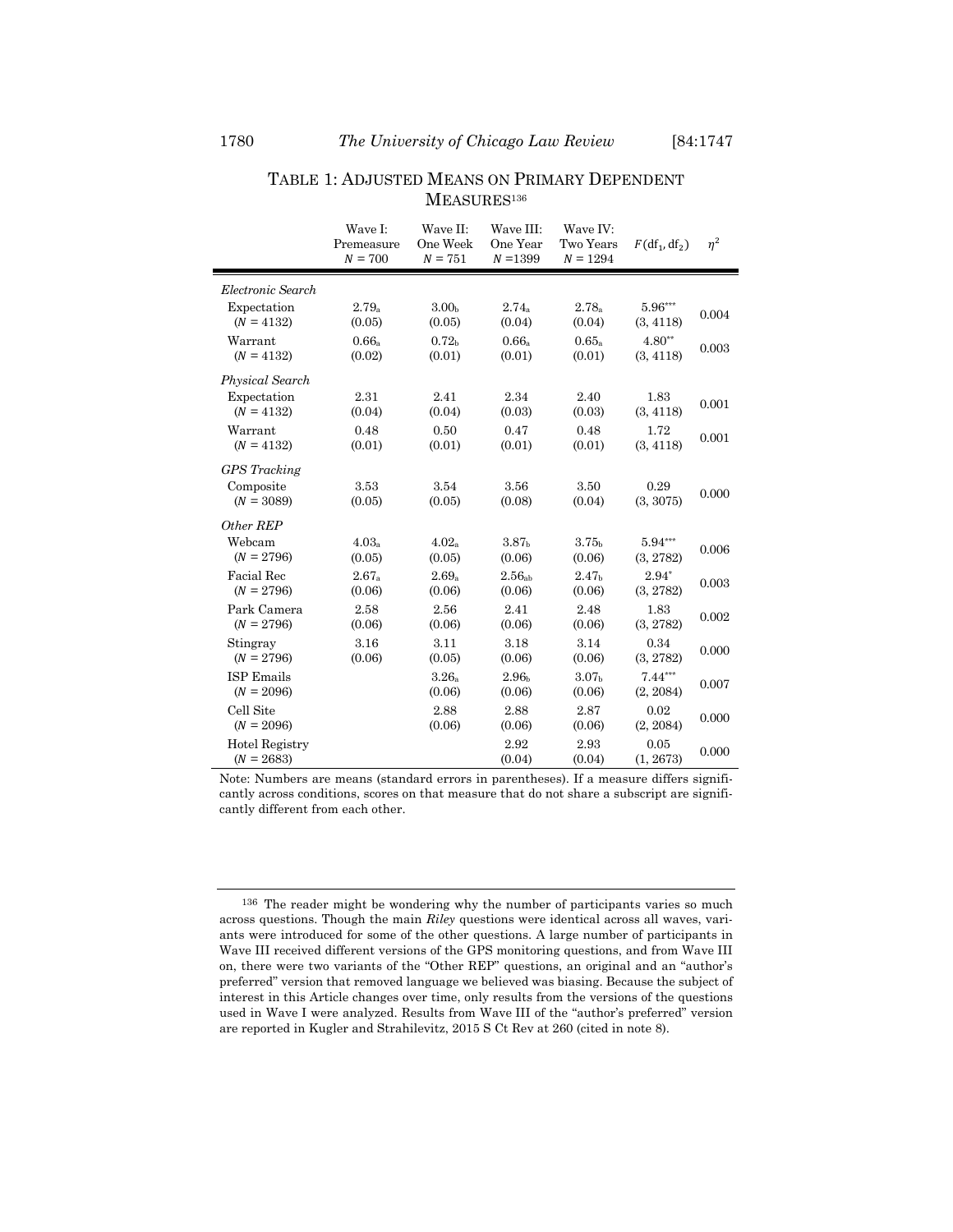The difference between Waves I and II on the electronic measures somewhat supported the circularity critique: immediately in the wake of a relevant Supreme Court decision, people appear to be updating their expectations on both measures to match the new guiding law. And this is not a general change in privacy expectations but rather a change targeted to the content of the decision; expectations regarding physical searches did not change significantly. What follows Wave II undermines the circularity critique, however: expectations returned to their baseline a year after the decision and they remained there the following year. The best interpretation of these data is that the effect of *Riley* on public attitudes was small—the effect sizes are quite modest—and that even this small effect was likely short lived.

These data are displayed in Figure 1A. Note that while the physical-search expectation and warrant measures (the two lower lines) are flat across wave, the electronic measures (the two higher lines) both move significantly in the two-week post-decision wave and then return to their starting levels in the third wave.





Note: Error bars represent 95 percent confidence intervals.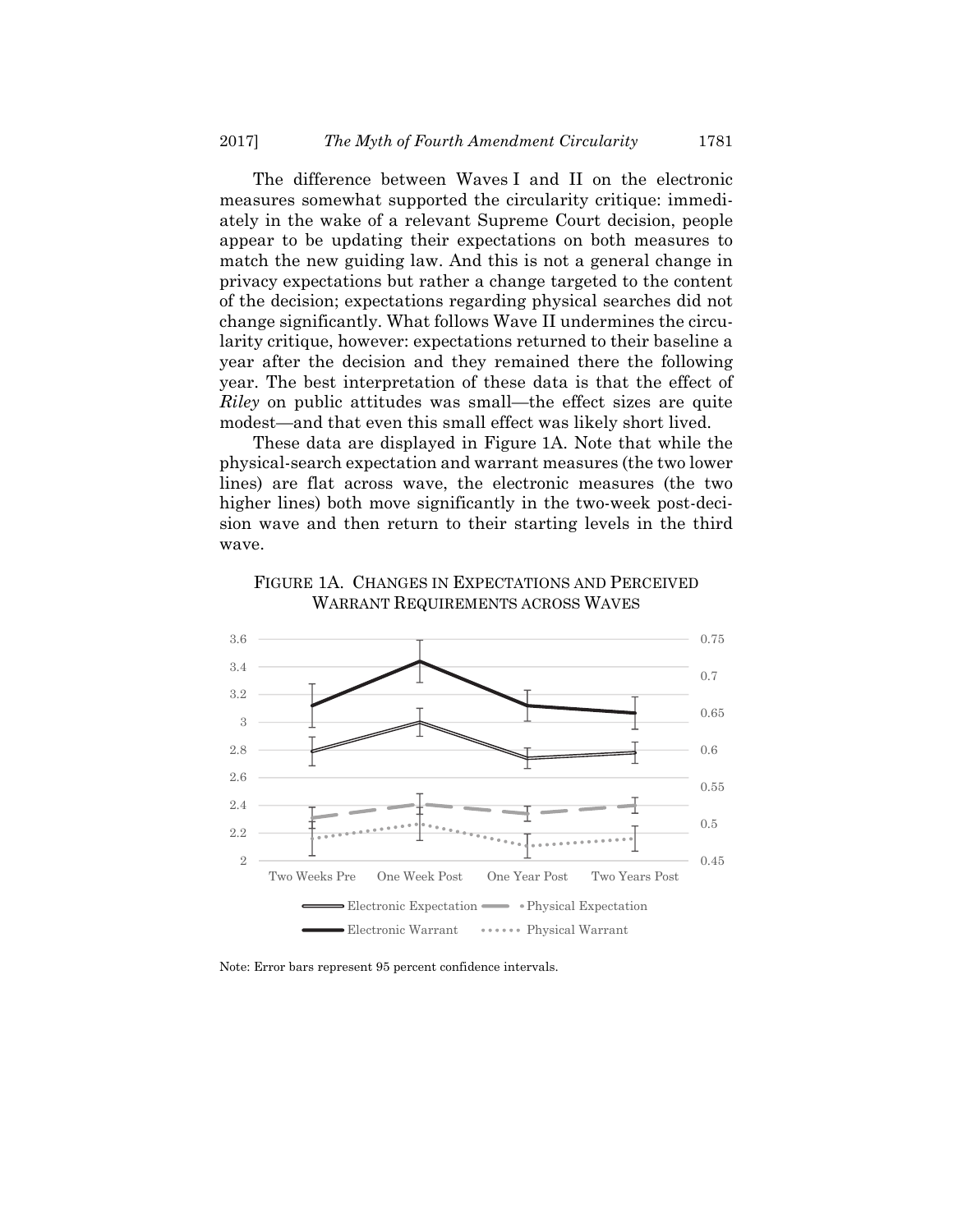Recall that the expectations question was asked using a 1–5 scale. Another way to visualize the data is to look at the frequency with which people used each of those response options across waves. This data is presented in Figure 1B, with higher numbers on the left side of the graph. As can be seen, the number of low privacy expectation "1" responses drops substantially in Wave II for the electronic measure, and there is a corresponding rise in the number of high privacy expectation "5" reactions, representing an increase in privacy expectations. This is not evident in the other waves, and the pattern is also not seen for the physical expectation measures.



## FIGURE 1B. HISTOGRAM OF RESPONSES TO EXPECTATION MEASURES

 $\blacksquare$  5  $\blacksquare$  4  $\blacksquare$  3  $\blacksquare$  2  $\blacksquare$  1

#### B. Comparison Dependent Measures

Many commentators considering the *Riley* decision speculated that it would have a major impact on other areas of Fourth Amendment law. As noted above, the general question whether "computers are different" appears in several different guises, and *Riley* itself can be read as having serious implications for the mosaic theory, which, if adopted, would substantially rewrite a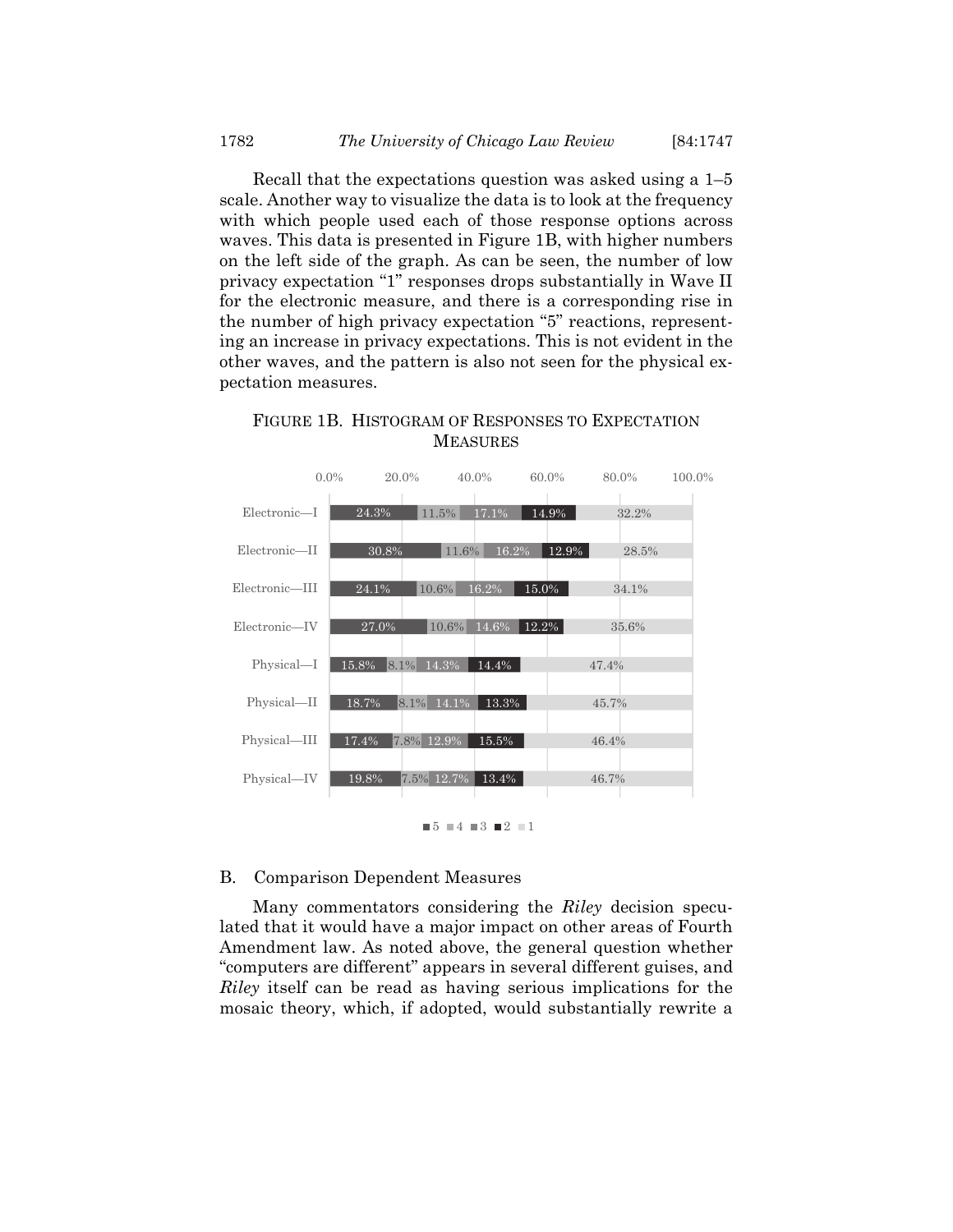number of key precedents.137 We therefore asked about a number of other searches to see whether expectations regarding them were impacted by the *Riley* decision. These questions were of the form used in our prior research, asking, "Would it violate people's reasonable expectations of privacy if law enforcement [performed various searches]?" with the possible responses ranging from 1 ("Definitely Not") to 5 ("Definitely Yes").138 Again, higher numbers indicate greater expectations of privacy. The wording of the particular questions is given in Appendix C. The cross-wave comparison on these questions used the same controls as the ANCOVA reported on the main measures, though it omitted the crime-type factor as it was not relevant (only the arrest questions referred to it).139

If there is substantial feedback between judicial decisions and public expectations, then expectations on some of these questions should also change, and the change should fit the pattern of increasing privacy expectations immediately after the *Riley* decision that persist or perhaps even strengthen over time. This is not observed on any measure. One set of these questions, discussed in our prior paper on the mosaic theory, asked about tracking a person's car on public streets using its onboard GPS system for various lengths of time (an instant, a day, a week, and a month).140 The mean response to these questions did not differ significantly across waves even though this issue arguably also reduces to "quantity makes it different" and "electronic surveillance is different," the exact issues highlighted by Chief Justice Roberts in *Riley*. Likewise, the use of data from a camera in the public park was not viewed differently across waves.

<sup>137</sup> See Orin S. Kerr, *The Mosaic Theory of the Fourth Amendment*, 111 Mich L Rev 311, 313 (2012) (citation omitted):

Under the mosaic theory, searches can be analyzed as a collective sequence of steps rather than as individual steps. Identifying Fourth Amendment searches requires analyzing police actions over time as a collective "mosaic" of surveillance; the mosaic can count as a collective Fourth Amendment search even though the individual steps taken in isolation do not.

<sup>138</sup> Kugler and Strahilevitz, 2015 S Ct Rev at 246, 260 (cited in note 8).

<sup>139</sup> As indicated, we changed how we asked these questions during the research program. See note 136. The original wordings for some of these items described the people searched as criminal "suspects," which has the impact of significantly deflating privacy expectations because it is more reasonable to search someone who is suspected of a crime. For consistency, Table 1 reports responses only from the participants in each wave who received the "old" versions of the questions. Responses to the "new" versions are available in our prior paper. See Kugler and Strahilevitz, 2015 S Ct Rev at 258–60 (cited in note 8).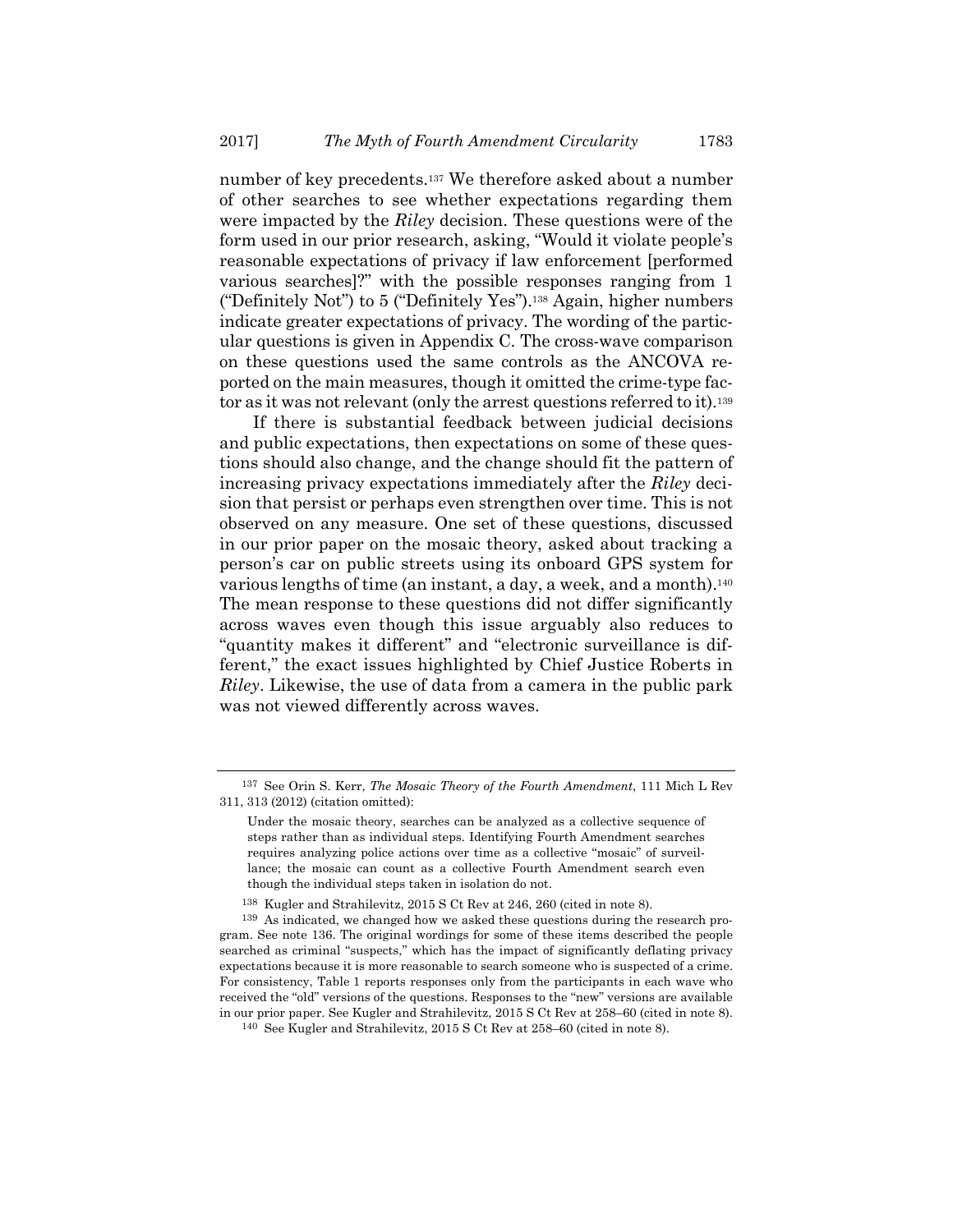The only searches that are viewed differently across time periods are the remote activation of a laptop's webcam, the use of facial recognition technology at a public sporting event, and obtaining a person's emails from their internet service provider (ISP). The shifts in these attitudes, however, are in the wrong direction entirely; privacy expectations are *reduced* in Waves III and IV. Also, the changes in these attitudes did not come in Wave II, as they should have were *Riley* the cause.

1. Hotel guest registries.

One of the searches included in Waves III and IV asked participants whether it would violate people's reasonable expectations of privacy if police:

Searched a hotel's guest register to obtain the names, home addresses, and assigned hotel room numbers of the guests who stayed there on a particular night?<sup>141</sup>

This search was inspired by *City of Los Angeles v Patel*,142 which presented a facial challenge to a California statute requiring hotel operators to keep such records and open them to police inspection upon request. *Patel* was the only major Fourth Amendment search case decided by the Supreme Court during the 2014 term. On June 22, 2015, the Court held 5–4 that the statute was in violation of the Fourth Amendment. Both Justice Sonia Sotomayor's majority opinion and Justice Scalia's dissent focused on the administrative search exception and whether hotels were a sufficiently regulated industry that they could be made to turn over records without having the option of precompliance review. Sotomayor described the hotel operator's privacy expectations in terms of how dangerous their industry was compared to those previously labeled as closely regulated.143 Scalia instead would have the question turn on "the expectations of those who enter such a line of work,"144 and specifically whether hotel operators understood their business to be so regulated that book inspections were par for the course. But neither would have made the question turn on the privacy expectations of hotel guests.

The case was pending at the time we ran Wave III, and we timed that wave so that the case would be likely to come down

<sup>141</sup> See Appendix C.

<sup>142 135</sup> S Ct 2443 (2015).

<sup>&</sup>lt;sup>143</sup> Id at 2454 (Sotomayor).<br><sup>144</sup> Id at 2461 (Scalia dissenting).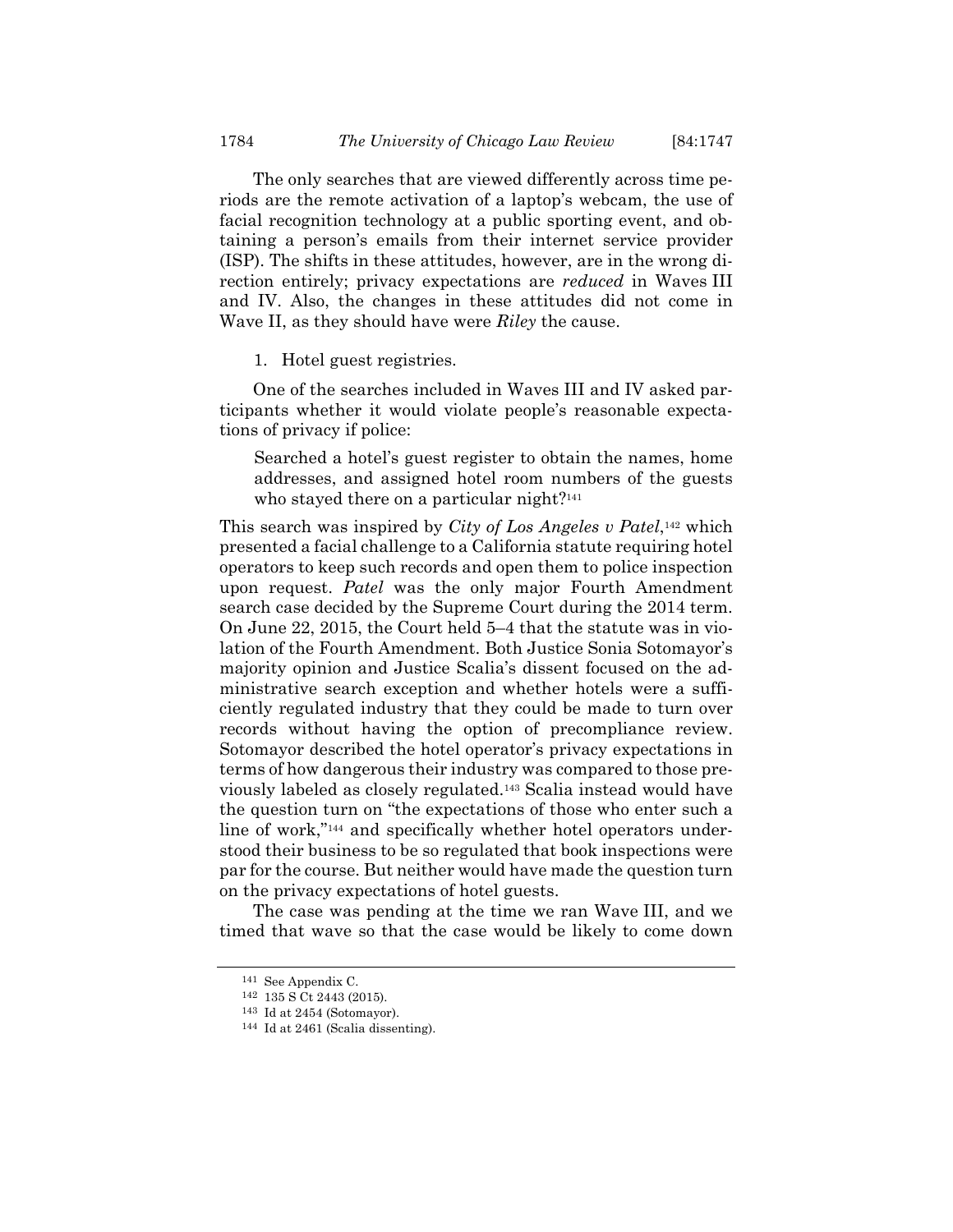shortly after the wave was completed. Because public privacy expectations were not at stake in *Patel* the way they were in *Riley* and the decision as written did not emphasize them, we did not run the same kind of post-decision survey that year. Wave IV, however, can still serve as a one-year-out comparison. As with *Riley*, privacy expectations were the same as they were on the predecision baseline one year after the *Patel* decision. The two means are virtually identical (see Table 1). If there was an initial effect of the decision, it was gone by that time.

The *Patel* decision would not have been the best candidate for Fourth Amendment circularity, and we do not want to overinterpret reactions to this fairly insignificant case. The issue got much less coverage than *Riley*'s, and the impact on the public's privacy was one step removed. But to the extent that one can draw conclusions, the *Patel* pattern supports the *Riley* story: if the Supreme Court had any effect on public privacy expectations, that effect was gone within a year.

#### C. Knowledge of the *Riley* Decision

It was expected that those who had heard of the *Riley* decision and could explicitly remember it would have different reactions than those who had not and could not. Therefore at the end of the *Riley* portion of the survey, participants were asked:

On June 25, 2014, the US Supreme Court announced its decision in *Riley v California*. The Court decided whether a warrant was required before the police could search the cell phone of someone they had just arrested. Had you heard about the Supreme Court's decision in that case prior to this survey?<sup>145</sup>

As shown in Table 2, 40 percent of the sample in Wave II reported having heard of the decision, as did 21 percent in Wave III and 22 percent in Wave IV. These numbers seem somewhat high based on previous work on awareness of Supreme Court decisions, so there may be some false-positive reports. Even major Supreme Court cases often achieve only modest fame,146 though awareness is often higher immediately after a decision.147 If the 40 percent

<sup>145</sup> See Appendix C. 146 See *Landmark Cases: Which Supreme Court Rulings Are Americans Familiar With?* (C-SPAN, Oct 1, 2015), archived at http://perma.cc/M8LT-H9SB.

<sup>147</sup> See Valerie J. Hoekstra, *The Supreme Court and Local Public Opinion*, 94 Am Polit Sci Rev 89, 92–93 (2000). See also Charles H. Franklin, Liane C. Kosaki, and Herbert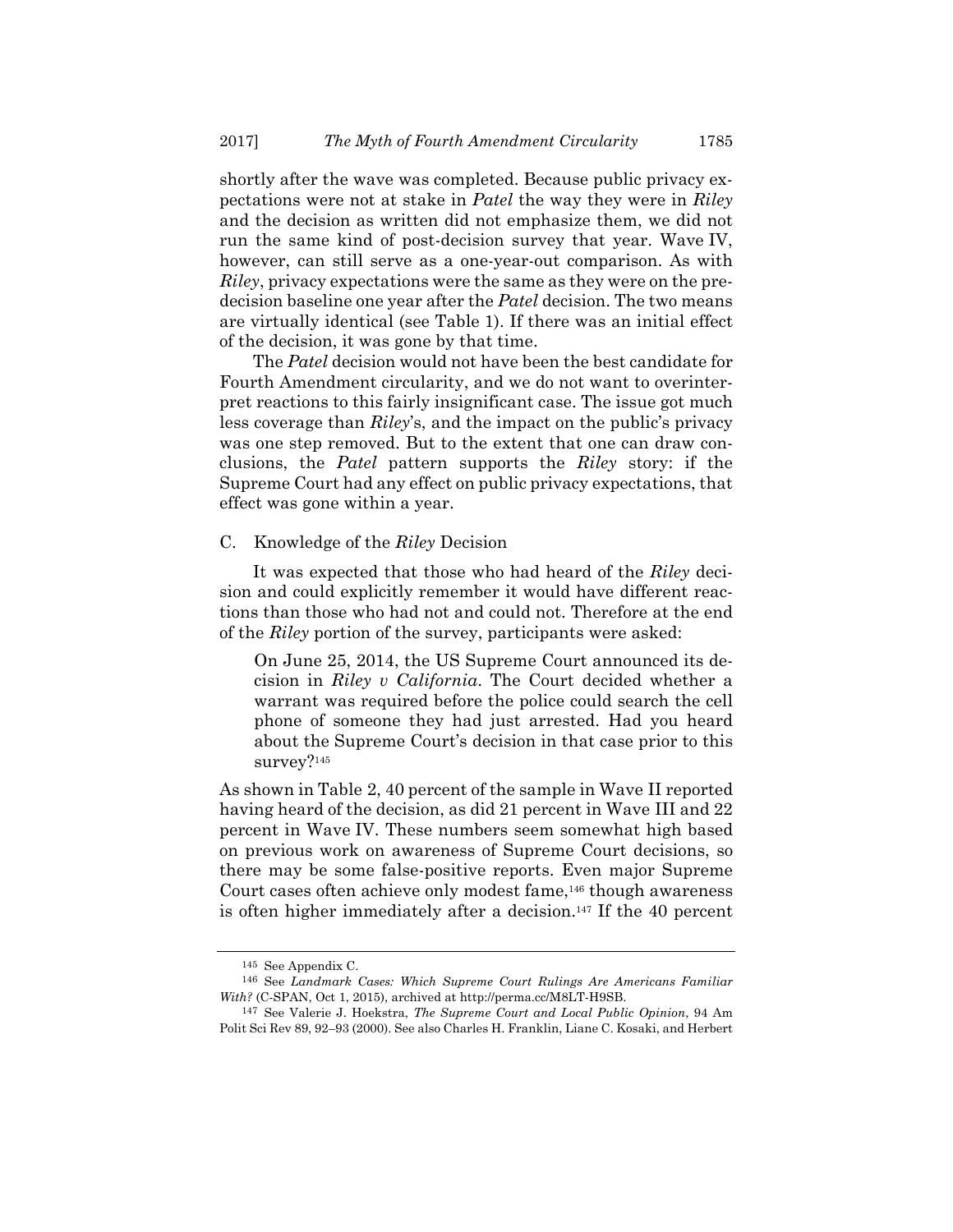figure is to be believed, it would be on level with national knowledge in the wake of *Planned Parenthood v Casey*.148 As we noted above, however, *Riley* was something of a Fourth Amendment superstar and received an impressive amount of media coverage, so the figure may not be as outlandish as the *Casey* comparison makes it appear.149 Those who had heard about *Riley* generally said they had first heard about it from television coverage (47.2 percent), with the next most frequently attributed source being internet news sites and blogs (16.5 percent). The full list of possibilities and the frequency with which they were cited is in Appendix B. In any event, it is noteworthy, though not surprising, that the number of the respondents who claimed to have known about a decision declined by half within a year.

To assess the impact of this self-reported knowledge, an ANCOVA was conducted that used a variable that combined wave with whether the participant reported having heard of *Riley* as its primary predictor. The ANCOVA otherwise employed the same controls as in the main analysis. There were thus seven groups (one for Wave I and two for each of the other waves, one group reporting knowledge and the other not). There were significant differences across these groups on both of the electronicsearch measures but on neither of the physical-search measures.150 Post hoc analyses of the electronic measures revealed that there was a significant difference in Wave II between those who reported having heard of the *Riley* decision and those who had not. As can be seen in Table 2, those in Wave II who had heard of the *Riley* decision had significantly stronger privacy expectations than those who did not, and there was no difference between people in Wave I (who *could not* have heard of a decision that hadn't happened yet) and those in Wave II who said they *had not* heard of *Riley*. So the increase in privacy expectations observed in Wave II is being driven entirely by those who claim to have heard of the decision.

M. Kritzer, *The Salience of U.S. Supreme Court Decisions* \*16 (unpublished manuscript, 1993), archived at http://perma.cc/C3ZG-62YR (noting a month-long uptick in awareness).

<sup>148</sup> Hoekstra, *Public Reactions to Supreme Court Decisions* at 73–75 (cited in note 69). 149 See notes 100–18 and accompanying text.

<sup>&</sup>lt;sup>150</sup> Electronic Expectation,  $F(6, 4112) = 4.85$ ,  $p < 0.001$ ,  $p^2 = 0.007$ ; Electronic Warrant,  $F(6, 4112) = 4.74$ ,  $p < 0.001$ ,  $\eta^2 = 0.007$ ; Physical Expectation,  $F(6, 4112) = 2.06$ , ns,  $\eta^2 = 0.003$ ; Physical Warrant,  $F(6, 4112) = 1.32$ , ns,  $\eta^2 = 0.002$ .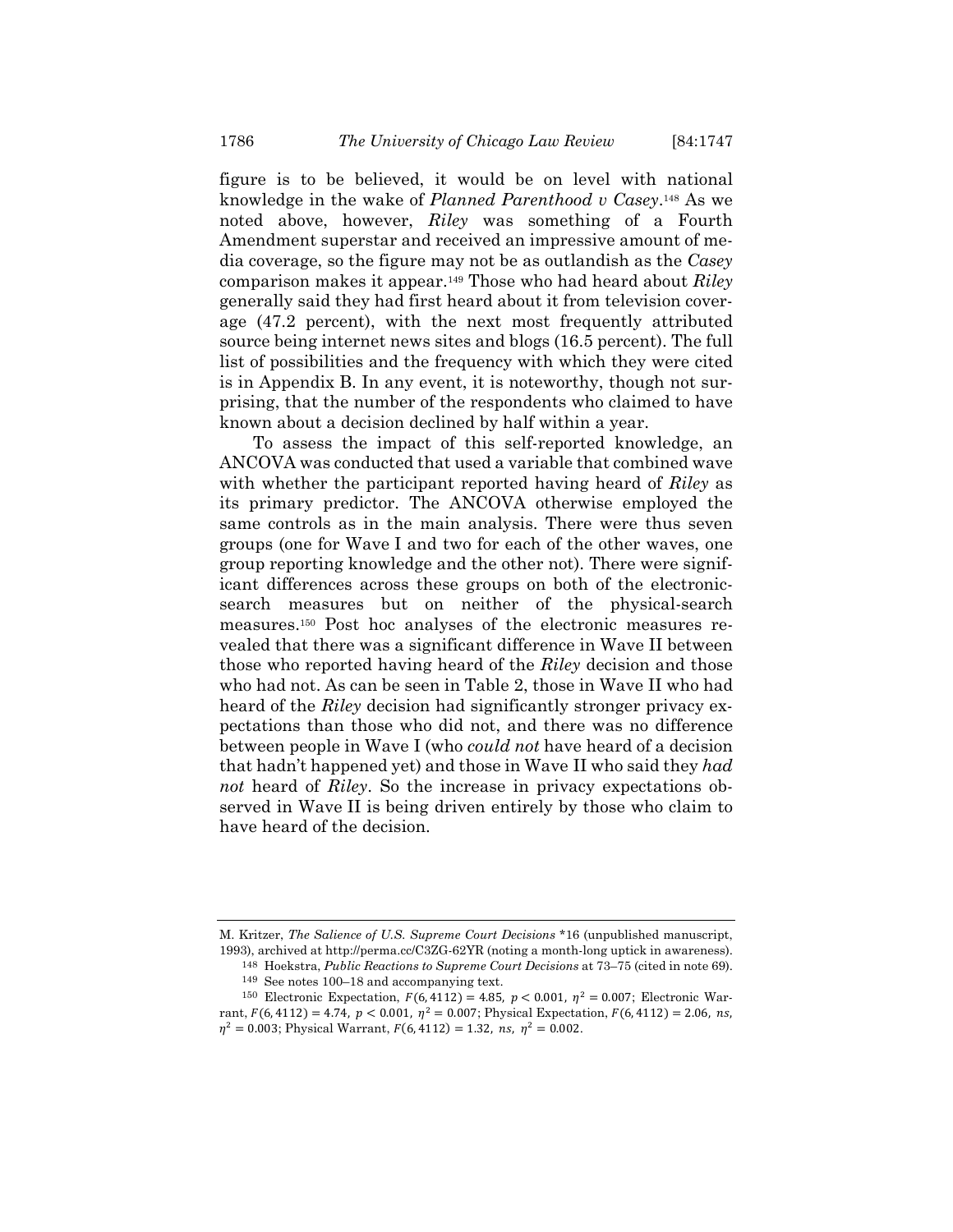|                   | Wave I:<br>Premeasure        |                             | Wave II:<br>One Week |                              | Wave III:<br>One Year        |                              | Wave IV:<br>Two Years        |
|-------------------|------------------------------|-----------------------------|----------------------|------------------------------|------------------------------|------------------------------|------------------------------|
| Know Riley        |                              | $\rm No$                    | Yes                  | No                           | Yes                          | No                           | Yes                          |
| Electronic Search |                              |                             |                      |                              |                              |                              |                              |
| Expectation       | 2.79 <sub>bc</sub><br>(0.05) | 2.88 <sub>b</sub><br>(0.07) | $3.19_a$<br>(0.08)   | 2.78 <sub>bc</sub><br>(0.04) | $2.64_c$<br>(0.08)           | 2.79 <sub>bc</sub><br>(0.04) | 2.75 <sub>bc</sub><br>(0.08) |
| Warrant           | 0.66 <sub>bc</sub><br>(0.02) | $0.68_c$<br>(0.02)          | 0.77a<br>(0.02)      | 0.67 <sub>b</sub><br>(0.01)  | 0.63 <sub>bc</sub><br>(0.02) | 0.67 <sub>bc</sub><br>(0.01) | 0.62c<br>(0.02)              |
| Physical Search   |                              |                             |                      |                              |                              |                              |                              |
| Expectation       | 2.31<br>(0.04)               | 2.46<br>(0.05)              | 2.35<br>(0.06)       | 2.37<br>(0.03)               | 2.26<br>(0.06)               | 2.43<br>(0.03)               | 2.33<br>(0.06)               |
| Warrant           | 0.48<br>(0.01)               | 0.50<br>(0.01)              | 0.49<br>(0.02)       | 0.47<br>(0.01)               | 0.46<br>(0.02)               | 0.48<br>(0.01)               | 0.45<br>(0.02)               |
| % Know Riley      |                              |                             | 40.29                |                              | 21.09                        |                              | 22.41                        |

## TABLE 2. ADJUSTED MEANS ON PRIMARY DEPENDENT MEASURES AS A FUNCTION OF SELF-REPORTED *RILEY* KNOWLEDGE

Note: Numbers are means (standard errors in parentheses). If a measure differs significantly across conditions, scores on that measure that do not share a subscript are significantly different from each other.

In Waves II and IV, there were no significant differences on these privacy measures between those who claimed to have heard of *Riley* and those who did not. The nonsignificant differences in those waves are actually in the wrong direction, with those claiming to have heard of *Riley* having *lower* privacy expectations and *less* protective beliefs about warrant requirements than others. So, in addition to fewer people in Waves III and IV claiming to have heard of *Riley*, this claim seems to mean something different in those waves than it did in Wave II.

The change-over-time data are also depicted in Figure 2. Note here that the "Don't Know" lines are flat across waves whereas the "Know" lines show changes in Wave II but then return to baseline in Wave III.<sup>151</sup>

<sup>151</sup> Because participants could not know of *Riley* before the decision was issued, the overall data are used for both the "Know" and "Don't Know" lines in Wave I.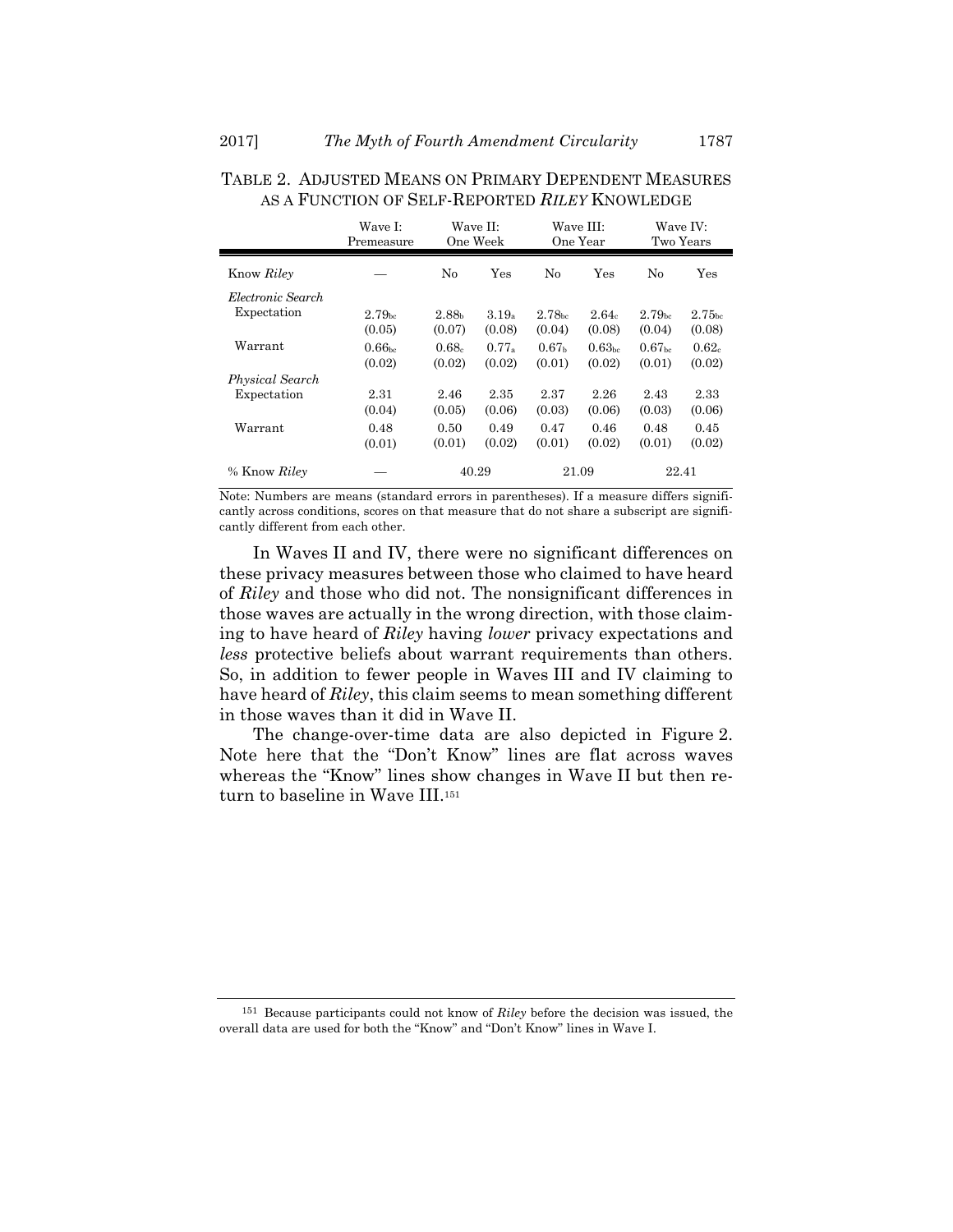



Results on another measure support the interpretation that knowledge of the decision has a different meaning in the later waves. In each wave, participants were asked four questions assessing their knowledge of the Supreme Court. For example, participants were asked to identify the chief justice and state how many justices currently sit on the Court.<sup>152</sup> From these four questions a scale was created ranging between zero and one that reflected the proportion of questions each participant had gotten correct. Scores on this measure across the later three waves were analyzed in a 3 (wave) by 2 (knowledge of *Riley*) ANOVA.153 Results showed a significant interaction between knowledge of *Riley* and wave.154 Though those claiming to know about *Riley* did better on the knowledge test in each wave, this difference was largest in the second wave, indicating that the difference in claimed knowledge had the most meaning at that time point.155 Because

Note: Error bars represent 95 percent confidence intervals.

<sup>152</sup> All questions are given in Appendix C. Note that the number-of-justices question was artificially difficult in Wave IV because the correct answer had changed following Scalia's death.

<sup>153</sup> An ANOVA (Analysis of Variance) compares the means across conditions without statistically controlling for other factors. An ANOVA with only two conditions would effectively be a t-test.

<sup>154</sup>  $F(2, 3419) = 3.25, p < 0.05, \eta^2 = 0.002.$ <br>155 Wave II:  $F(1, 748) = 25.79, p < 0.02$  $F(1, 748) = 25.79$ ,  $p < 0.001$ ,  $\eta^2 = 0.033$ ,  $\mu_{know} = 0.60$ ,  $\sigma_{know} = 0.31$ ,  $\mu_{not} = 0.48, \sigma_{not} = 0.33.$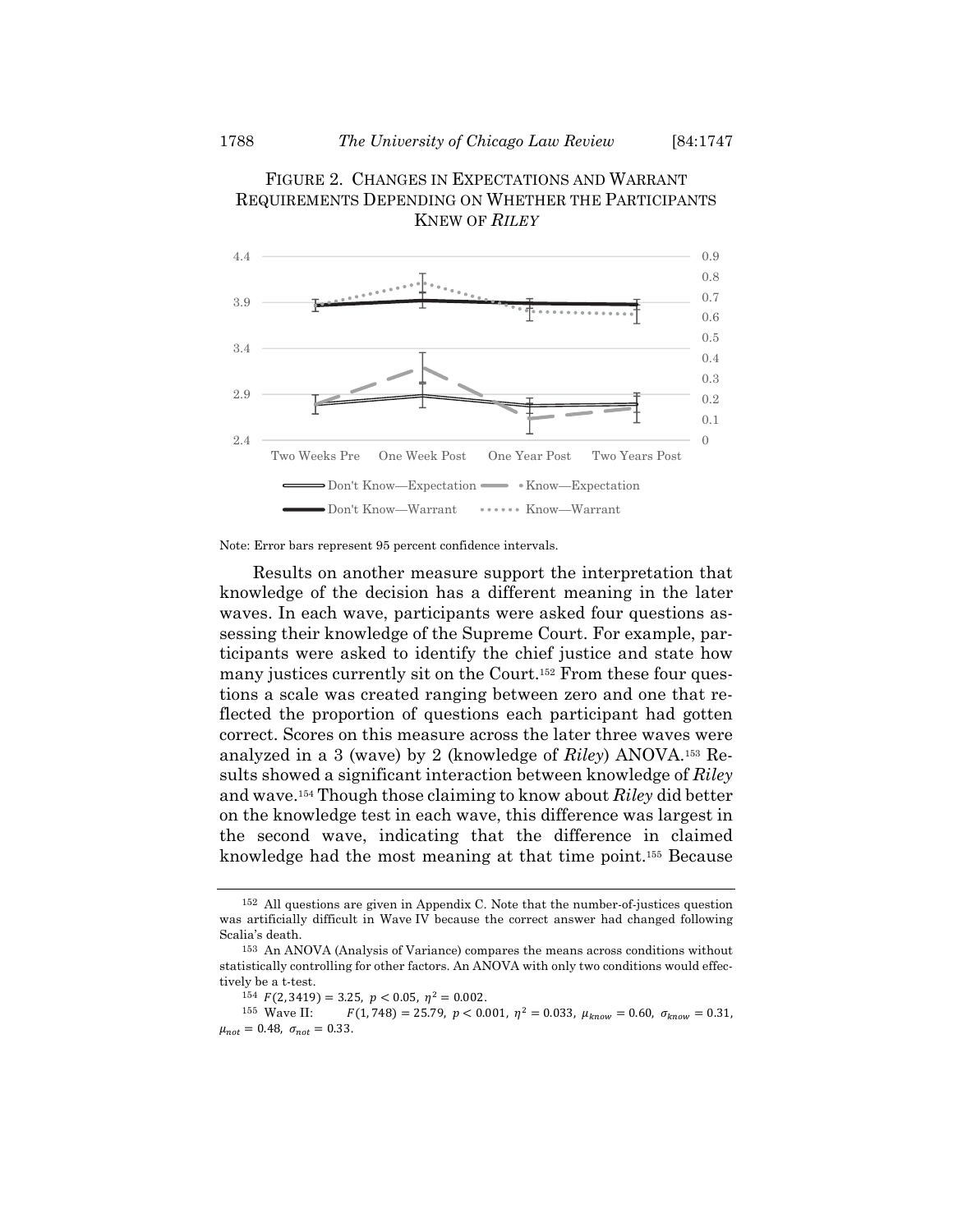those who said they knew of *Riley* objectively did know more about the Court, this gives us increased confidence that a meaningful number of participants were reporting their knowledge accurately, particularly in Wave II.

#### D. Informing about *Riley*

At the close of the experiment, after all the other data had been collected, we told people about the *Riley* decision's holding and then readministered the main electronic-search dependent measures. The text of this disclosure is in Appendix C. Participants in Waves II through IV therefore responded to the electronic expectation and warrant questions twice: at the start of the study, before they were told of the decision, and at the close of the study, after they had been. This design was, in our view, likely to provoke a kind of demand characteristic: having just been given arguably relevant information about their privacy expectations by the survey itself, we could reasonably expect that participants would echo that information back to us.156 We thought, however, that these data could present a useful point of comparison.

A mixed ANOVA was conducted on these electronic expectation and warrant questions that employed crime type, wave, and prior knowledge of the *Riley* decision as between subject factors and the timing of the questions, whether they were before or after having been told of the *Riley* decision's holding, as a withinsubject factor.157 There were significant differences between the expectation and warrant data gathered at the start of the study and that gathered after the participants had been informed of the *Riley* decision. After having been told of the decision, participants

Wave III:  $F(1, 1390) = 3.82$ ,  $p = 0.05$ ,  $\eta^2 = 0.003$ ,  $\mu_{known} = 0.48$ ,  $\sigma_{known} = 0.35$ ,  $\mu_{not} =$ 0.44,  $\sigma_{not} = 0.31$ .

Wave IV:  $F(1, 1289) = 12.25$ ,  $p < 0.001$ ,  $n^2 = 0.009$ ,  $\mu_{\text{tr}, \text{row}} = 0.45$ ,  $\sigma_{\text{tr}, \text{row}} = 0.32$ ,  $\mu_{\text{net}} =$ 0.38,  $\sigma_{\text{not}} = 0.30$ .

<sup>156</sup> The experimental approach has been used previously by political scientists. See generally, for example, Patrick J. Egan and Jack Citrin, *The Limits of Judicial Persuasion and the Fragility of Judicial Legitimacy* (Institute of Governmental Studies Working Paper, July 2011), archived at http://perma.cc/GQ4P-5AYG. See also generally Paul Grice, *Studies in the Way of Words* (Harvard 1989) (describing the general norms of conversation, such that listeners will generally assume that information with which they are presented is relevant to the ongoing conversation and is informative); Austin Lee Nichols and Jon K. Maner, *The Good-Subject Effect: Investigating Participant Demand Characteristics*, 135 J Gen Psychology 151 (2008).

<sup>157</sup> The usual effects of wave, crime type, and the interaction between wave and prior knowledge of *Riley* were again observed, but they were simply as reported before.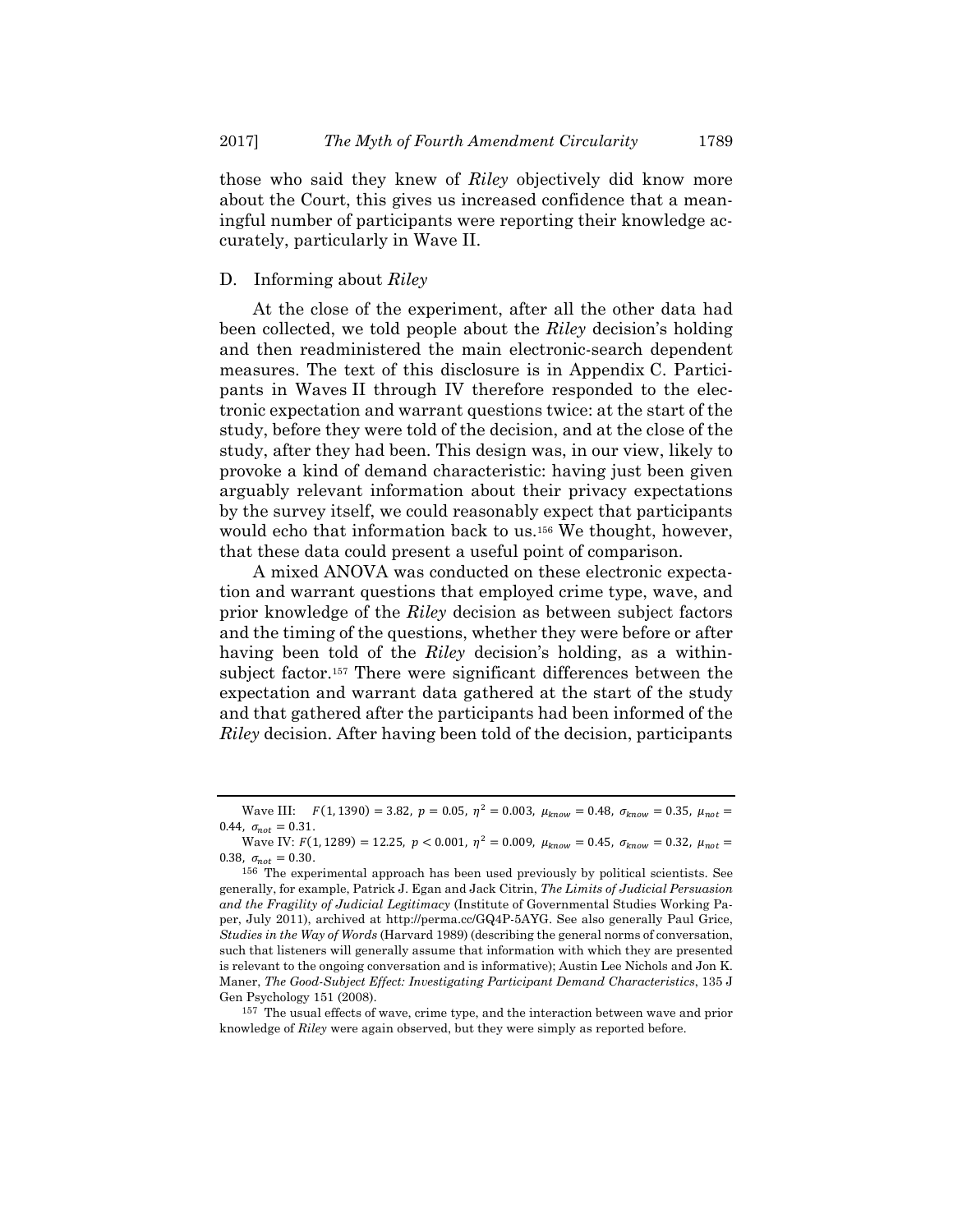expected more privacy on both measures.158 Table 3 contains the mean electronic-search expectations. This main effect of telling participants about *Riley* was qualified by an interaction with whether the participant reported having previously been aware of it.159 Though all participants had greater privacy expectations after having been told of the *Riley* decision, this change was greatest when the participant reported no prior knowledge of the  $case.160$ 

|             | (Informed about Riley) |            |            |  |
|-------------|------------------------|------------|------------|--|
|             | Prior Knowledge        | Pre        | Post       |  |
| Expectation | No                     | 2.83(0.03) | 3.67(0.03) |  |
|             | $\rm Yes$              | 2.83(0.05) | 3.24(0.05) |  |
| Warrant     | No                     | 0.67(0.01) | 0.84(0.01) |  |
|             | Yes                    | 0.67(0.01) | 0.73(0.01) |  |

## TABLE 3. ELECTRONIC-SEARCH EXPECTATIONS BEFORE AND AFTER HAVING BEEN TOLD ABOUT *RILEY*

Note: Numbers are means (standard errors in parentheses).

These results provide something of a cautionary tale for the measurement of circularity in Fourth Amendment attitudes. As we saw above, only a small subset of people actually changed their expectations in the wake of the *Riley* decision, and this change in their expectations was short lived. But this alternative method of assessing circularity, telling people what the Supreme Court said and then immediately asking them about the subject, yields a very different answer. Because the question of circularity is motivated by a concern that surveys of the general public's privacy attitudes will be confounded by Supreme Court decisions, it is the former method, which does not beat participants over the head with the Supreme Court's reasoning, that is appropriate.

<sup>&</sup>lt;sup>158</sup> Expectation:  $F(1, 3421) = 438.33$ ,  $p < 0.001$ ,  $\eta^2 = 0.114$ .

Warrant:  $F(1, 3421) = 167.75$ ,  $p < 0.001$ ,  $\eta^2 = 0.047$ .<br><sup>159</sup> Expectation:  $F(1, 3421) = 52.13$ ,  $p < 0.001$ ,  $\eta^2 = 0.015$ .

Warrant:  $F(1, 3421) = 37.43$ ,  $p < 0.001$ ,  $\eta^2 = 0.011$ .

<sup>160</sup> The means in the "pre" column are identical across knowledge conditions. Recall that knowledge of *Riley* was not associated with greater privacy expectations in Waves III and IV; it was actually nonsignificantly associated with lesser expectations. Because this analysis collapses across waves, the positive relationship between knowledge of *Riley* and privacy expectations in Wave II gets washed out by the other two waves.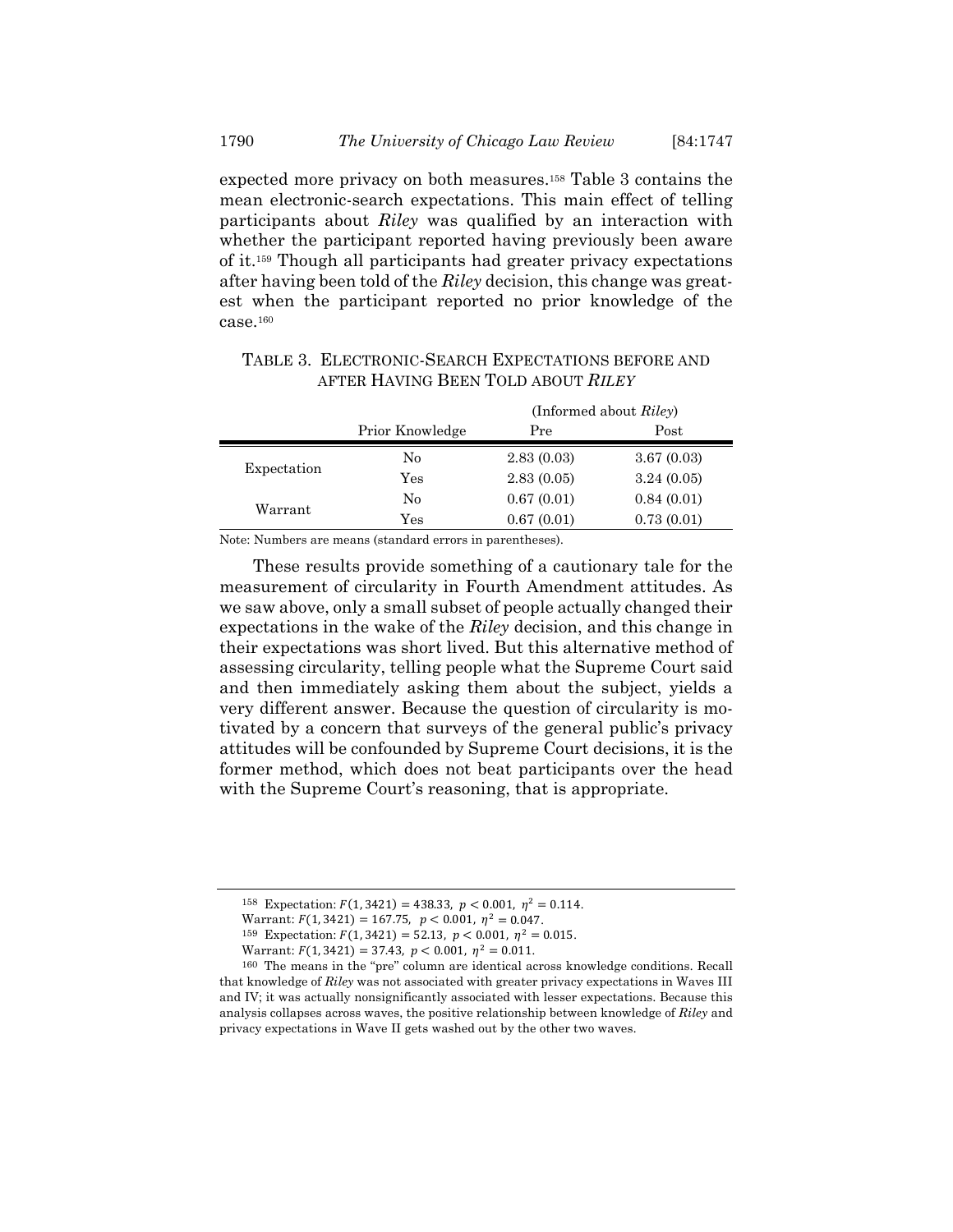#### E. Comparison to Another Domain: *Hobby Lobby*

A very prominent case involving the Affordable Care Act's<sup>161</sup> contraception mandate, *Hobby Lobby*, was decided on June 30, 2014, five days after *Riley* and one day before Wave II.162 Because Waves I and II were going to bracket that case as well as *Riley*, we also asked about it in each of our survey waves. The response to this case underscores the relatively modest effect that the Supreme Court sometimes has on public attitudes and also highlights differences across legal domains. We explained the question at stake in *Hobby Lobby* like this:

Federal law requires large employers to offer health insurance coverage to their full-time workers. By law, employersponsored health insurance plans must cover the costs of certain medical procedures for any employees who wish to obtain them. A separate federal law, the Religious Freedom Restoration Act, prevents the government from imposing substantial burdens on the sincere exercise of religious rights without a compelling justification.

Imagine the owners of a family-owned, for-profit business with 13,000 employees sincerely object on religious grounds to providing one of the following medical procedures as part of the company's health insurance plan.

The described company is modeled after Hobby Lobby itself. After this prompt, participants were asked whether such a company should be able to exclude from its healthcare plan coverage for three different medical services: abortion, birth control, and flu shots. For each service, participants responded on a five-point scale that ranged from 1 ("Definitely Not") to 5 ("Definitely Yes"), with a midpoint of 3. The three different types of treatment were included to assess whether any effect found on the one immediately at issue in the case, birth control, would generalize to others. In *Hobby Lobby*, the Supreme Court held that a for-profit company could invoke the Religious Freedom Restoration Act's163 protections to resist a mandate that its health insurance plan cover contraceptives.164

<sup>161</sup> Patient Protection and Affordable Care Act, Pub L No 111-148, 124 Stat 119 (2010).

<sup>162</sup> See generally *Hobby Lobby*, 134 S Ct 2751.

<sup>163</sup> Pub L No 103-141, 107 Stat 1488 (1993), codified at 42 USC § 2000bb et seq. 164 *Hobby Lobby*, 134 S Ct at 2775.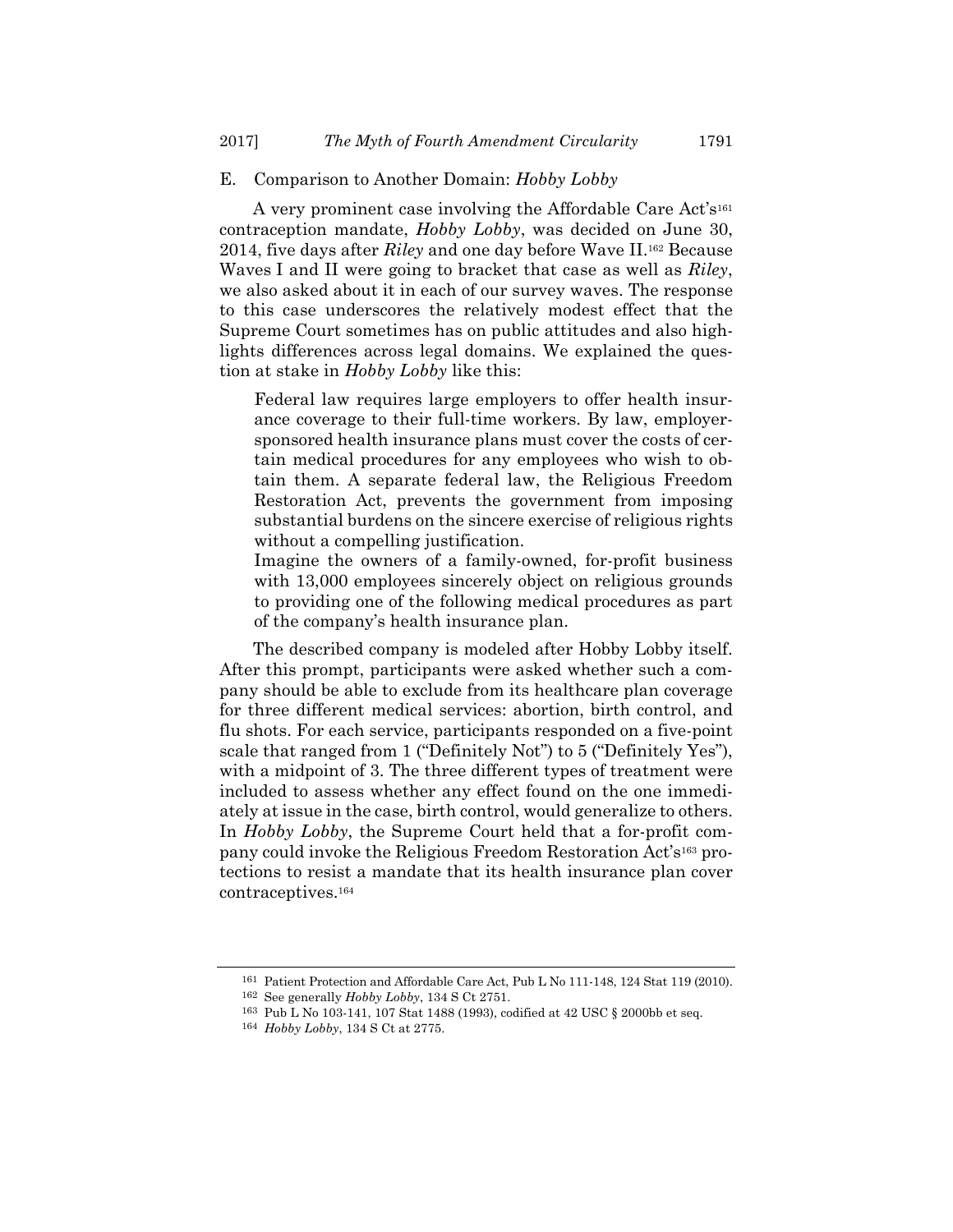| Wave I             | Wave II        | Wave III       | Wave IV        |
|--------------------|----------------|----------------|----------------|
| 2.97(0.06)         | 3.11(0.06)     | 3.13(0.04)     | 3.01(0.05)     |
| $2.62_{ab}$ (0.06) | $2.77b$ (0.06) | $2.75b$ (0.04) | $2.60_a(0.05)$ |
| 2.30(0.06)         | 2.23(0.06)     | 2.35(0.04)     | 2.26(0.04)     |
|                    |                |                |                |

TABLE 4. RESPONSES TO THE *HOBBY LOBBY* QUESTIONS

Note: Numbers are means (standard errors in parentheses). If a measure differs significantly across conditions, scores on that measure that do not share a subscript are significantly different from each other.

The same type of ANCOVA that was employed to measure cross-wave differences on the *Riley* questions was also used here. There were no significant differences across waves for the abortion and flu shot questions, and as can be seen in Table 4, the differences that were observed on the birth control question were small and hard to interpret.<sup>165</sup> An inspection of the means suggests that the public's understanding of the law moved in the direction of the Court's decision between Waves I and II, the immediate before and after waves, and then moved back to its initial level of support for religious exceptions in Wave IV. But the change between Waves I and II is nonsignificant, and the only significant difference is between Wave IV and the two waves that immediately preceded it.

Unlike in the *Riley* case, here we do not have a significant attitudinal move in the direction of the decision the Supreme Court reached.166 There could be any number of reasons for this. Perhaps the public had stronger and more divided initial opinions in *Hobby Lobby*; it was, after all, a 5–4 decision. Or perhaps something in our description of the issue polarized respondents. We return to the possibility of polarization in Part IV.

Two patterns from *Riley* do hold, however, as seen in Table 5. First, those in Waves II–IV who reported having heard of the decision were more likely to support the Court's outcome in favor of the employer. Unlike last time, however, there is no interaction here between knowledge and study wave; the size of the knowledge effect does not differ across waves. Second, after participants were told of the Court's holding (here, as with

 $165$  Abortion:  $F(3, 4118) = 2.24$ ,  $p = 0.08$ ,  $n^2 = 0.002$ .

Birth Control:  $F(3, 4118) = 3.05$ ,  $p < 0.05$ ,  $\eta^2 = 0.002$ .

Flu Shot:  $F(3, 4118) = 1.23$ ,  $p = 0.30$ ,  $\eta^2 = 0.001$ .

<sup>166</sup> This response replicates what Professors Aziz Z. Huq and Avital Mentovich found in a longitudinal study of *Hobby Lobby* conducted on Amazon Mechanical Turk, an online platform that the professors used to conduct their study. See Huq and Mentovich, *The Polarizing Court* at \*40 (cited in note 82).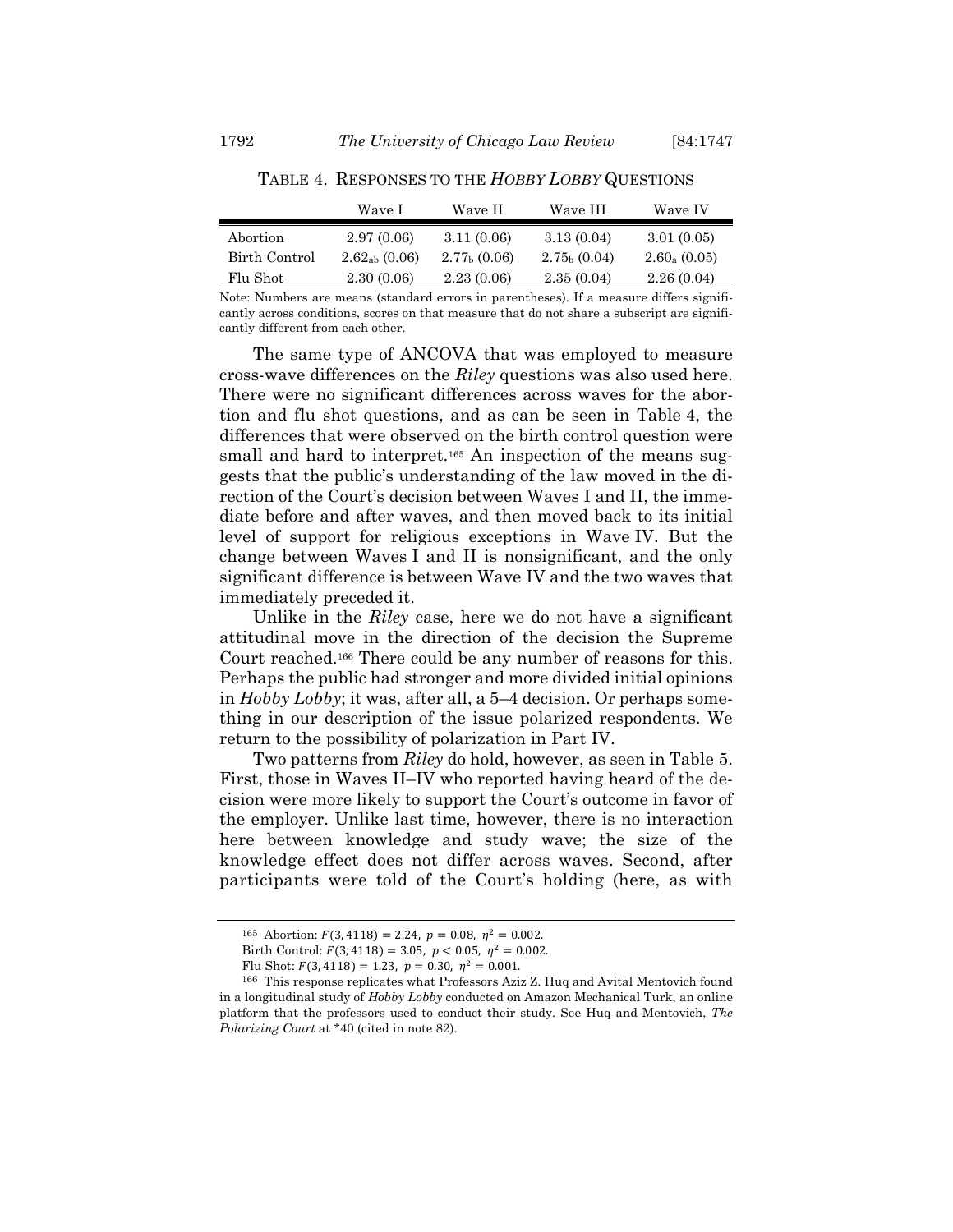*Riley*, we readministered the main dependent measures after telling participants of the holding), they shifted substantially in the direction of it.

One might wonder whether having previously answered the same questions shortly before has some impact on participant's willingness to change their answers in response to information about the case. For the *Riley* questions, this concern is muted because (1) the original *Riley* questions came at the very start of the study, leaving quite a lot of time between the initial and final measures, and (2) the *Riley* measures were sufficiently numerous and complex that participants would have had substantial difficulty recalling exactly what they said. For *Hobby Lobby*, this concern is somewhat greater because the questions were simpler, and so easier to remember, and the initial *Hobby Lobby* questions came closer to the end of the study, meaning that they were also closer in time to the post-measure. But even for *Hobby Lobby*, there was some gap between pre- and post-measures, so any priming would have been limited.

## TABLE 5. EFFECT OF *HOBBY LOBBY* KNOWLEDGE ON POST-DECISION VIEWS

| (Prior Knowledge of Hobby Lobby) |                                              |                |                          |          |  |
|----------------------------------|----------------------------------------------|----------------|--------------------------|----------|--|
|                                  | Yes                                          | No             | $F(df_1, df_2)$          | $\eta^2$ |  |
| Abortion                         | 3.19<br>(0.04)                               | 2.96<br>(0.04) | $12.73***$<br>(1, 3415)  | 0.004    |  |
| Birth Control                    | 2.79<br>(0.04)                               | 2.60<br>(0.04) | $10.57**$<br>(1, 3415)   | 0.003    |  |
| Flu Shot                         | 2.32<br>(0.04)                               | 2.23<br>(0.04) | $2.76+$<br>(1, 3415)     | 0.001    |  |
|                                  | (Informed about <i>Hobby Lobby</i> in Study) |                |                          |          |  |
|                                  | Pre                                          | Post           | $F(df_1, df_2)$          | $\eta^2$ |  |
| Abortion                         | 3.07<br>(0.03)                               | 3.29<br>(0.03) | 50.73***<br>(1, 3420)    | 0.015    |  |
| Birth Control                    | 2.70<br>(0.03)                               | 3.13<br>(0.03) | $178.85***$<br>(1, 3420) | 0.050    |  |
| Flu Shot                         | 2.28<br>(0.03)                               | 2.66<br>(0.03) | $169.41***$<br>(1, 3420) | 0.047    |  |

Note: Numbers are means (standard errors in parentheses). \*, \*\*, and \*\*\* indicate  $p$  values of less than 0.05, 0.01, and 0.001 respectively. + represents  $p < 0.10$  to show nonsignificant effects that may be of interest.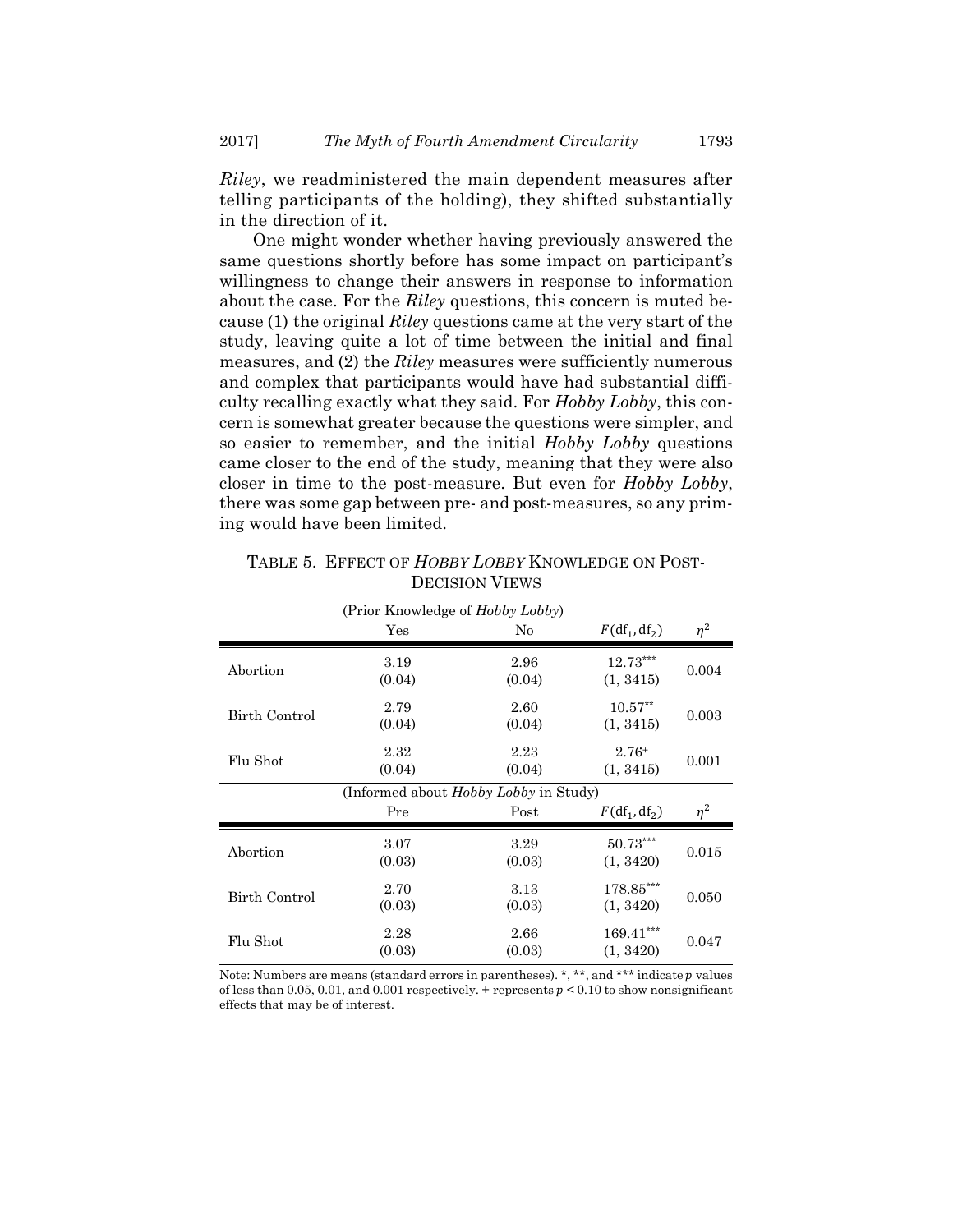One other revealing note regarding this data is that more people reported having heard of *Hobby Lobby* than of *Riley*: 65 percent in Wave II, and 46 percent and 42 percent in Waves III and IV, respectively. This makes a substantial amount of sense; *Hobby Lobby* was the main Affordable Care Act case of its term, and it addressed high-political-salience questions regarding reproductive rights and freedom of religion.

#### IV. IMPLICATIONS AND LIMITATIONS

The attitudinal circularity hypothesis has been articulated so often and so widely as to make it almost axiomatic among lawyers and scholars who work on Fourth Amendment doctrine. Yet it remained untested. Our study of the popular response to *Riley* presented a golden opportunity to finally see how actual people reacted to a major change in privacy law. Fourth Amendment cases are rarely front-page news, rarely concern a topic that is both salient and readily comprehensible to laypeople, and are rarely unified. In *Riley*, the stars were perfectly aligned: the news was on the front page, smartphones are ubiquitous, and the Court was unanimous. And, even under these favorable conditions, the attitudinal circularity hypothesis failed with flying colors.

Based on our data, the most that can be said on behalf of the attitudinal circularity hypothesis is when the Supreme Court speaks prominently and unanimously in a manner that expands privacy rights, that expansion will be noticed by a minority of the public a week after the decision. Once a year, or two, has passed, the effect of the decision on popular expectations will have disappeared entirely. And decisions like *Riley* that involve one form of electronic surveillance do not have even short-term effects on popular attitudes about other forms. Recall that scholars have taken a broad view of the significance of *Riley* whereas the public's expectations about related searches did not change in response to it.167 Any attitudinal circularity that exists in Fourth Amendment law is short lived and limited, even with respect to high-profile, surprising, and unanimous decisions like *Riley*.

The absence of any medium-term attitudinal circularity significantly buttresses the case for approaches to *Katz* that include public sentiment as a relevant or even decisive factor in determining whether a reasonable expectation of privacy exists. Popular

<sup>167</sup> See Part II.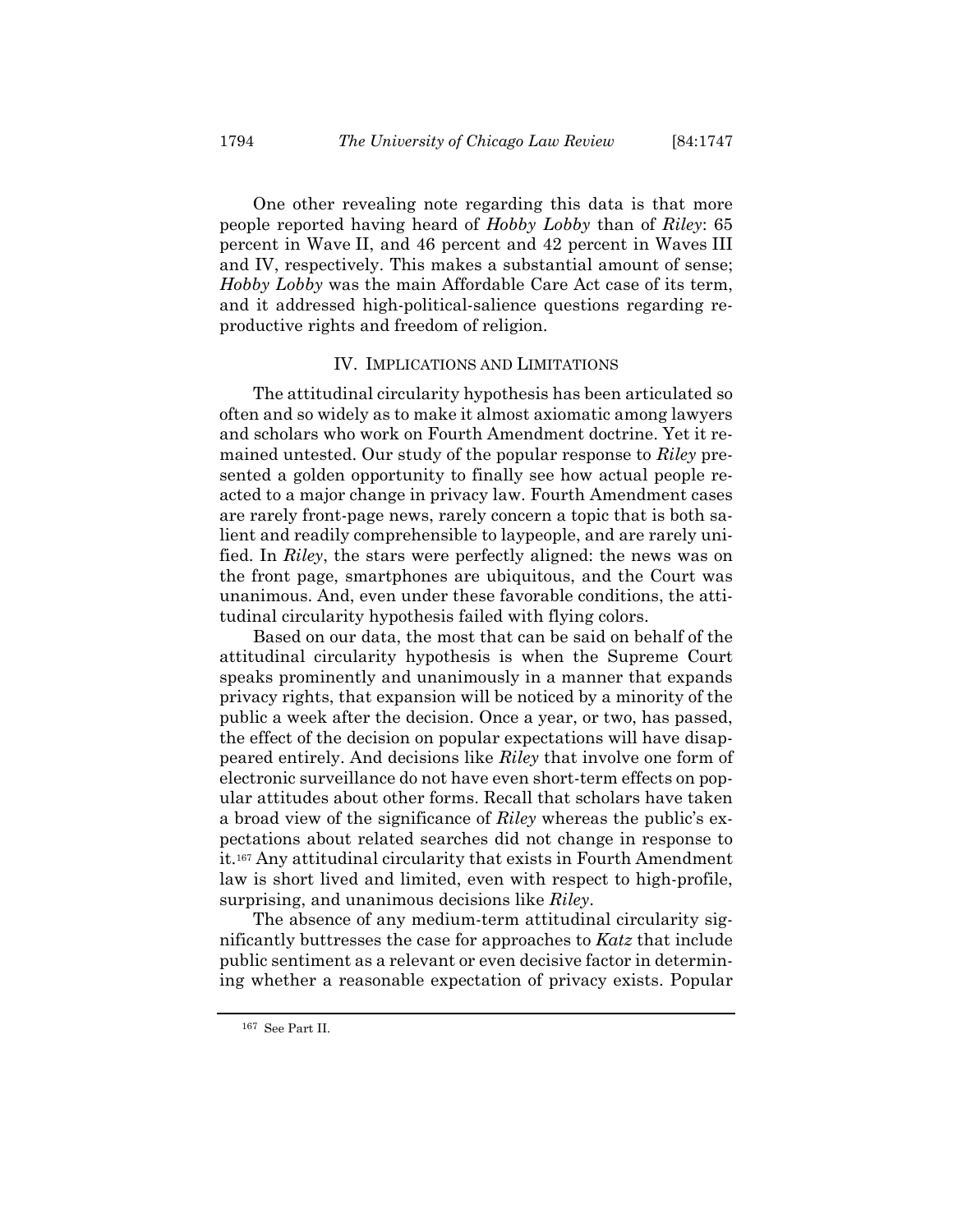beliefs about police surveillance seem to be very stable, and this stability makes them a potentially useful source of data for judges seeking to benefit from the wisdom of the crowds.

In addition to refuting a belief widely held in legal circles, our study also contributes to the political science literature on how the public responds to Supreme Court decisions. Recall the recent emergence of an important hypothesis in political science—the thermostatic model—which posits that when the Supreme Court moves in one direction, public opinion will immediately shift in the other direction, but then gradually follow the Court over the long run.168 Our data indicate precisely the opposite dynamic, at least in this particular context. Our data are also in significant tension with the older legitimacy theory of popular response to Supreme Court decisions.169 If anything, the data seem consistent with research suggesting that the Supreme Court's decisions do little to influence popular opinion over the long run.<sup>170</sup>

One theory that we cannot address with our *Riley* data is the structural response model. None of the personality or demographic measures sampled in Wave I predicted both initial expectations and perceived warrant requirements.171 We therefore cannot neatly divide our sample into groups prone to support and oppose the decision and compare the reactions of those groups once the decision was published. Our *Hobby Lobby* data, however, do allow for that kind of analysis. Though most demographics were entirely irrelevant to views on the critical issue—support for the birth control exemption—overall liberalism or conservatism was highly predictive in Wave I. A regression analysis then showed that the effect of political orientation became stronger in Wave II, meaning that liberals and conservatives differed more in Wave II than they did in Wave I. In Wave III, the difference returned to baseline before it actually reversed slightly in Wave IV. The principal result here is displayed in Figure 3 with liberal and conservative being estimated at the scale endpoints and moderate and its midpoint. Note the spreading of the liberal and conservative lines in the immediate post-decision data collection and then

<sup>168</sup> See text accompanying notes 84–85. 169 See text accompanying notes 60–65.

<sup>170</sup> See, for example, Thomas R. Marshall, *Public Opinion and the Supreme Court* 145–56 (Unwin Hyman 1989); Johnson and Martin, 92 Am Polit Sci Rev at 306–07 (cited in note 83); Gerald N. Rosenberg, Book Review, *The Wonder of It All*, 45 Tulsa L Rev 679, 686–87 (2009).

<sup>171</sup> One personality measure, Rightwing Authoritarianism, predicted perceived warrant requirements but not the expectations measures.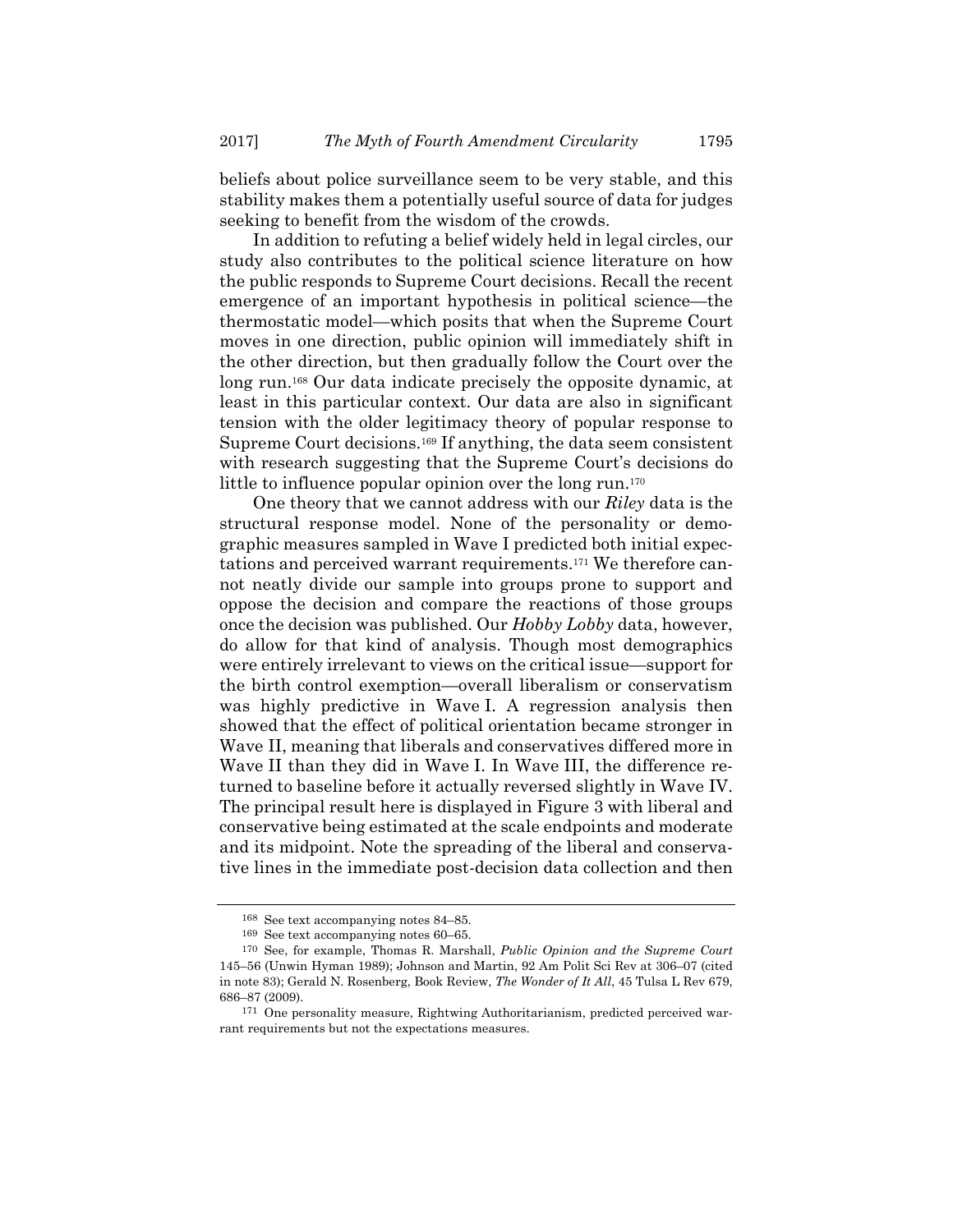the gradual return to initial attitudes. The full regression analysis is reported in Appendix D.



FIGURE 3. SUPPORT FOR A BIRTH CONTROL EXEMPTION ACROSS WAVES

Our data from both *Riley* and *Hobby Lobby* most neatly support a narrative based on the Elaboration Likelihood Model (ELM) of persuasion.172 In the case of *Riley*, some portion of the population hears of the outcome immediately after the decision and, based on a general liking and respect for the Court, changes its view. But this persuasion is based on a peripheral cue, positive views on the source, and is not deeply processed or understood.173 This explains both why the population does not generalize from the specific holding to other searches—they aren't thinking enough about the subject to see the connections that are so obvious to experts—and also why the persuasion is so fleeting. Our findings on *Hobby Lobby* point in the same direction. Though we observe an initial effect that is consistent with the structural response model, that effect fades quickly. Again, this shows a fundamentally shallow and limited effect, likely a function of shallow and limited processing of the decision. Though Hoekstra's

<sup>172</sup> See text accompanying notes 54–57. 173 See text accompanying note 54.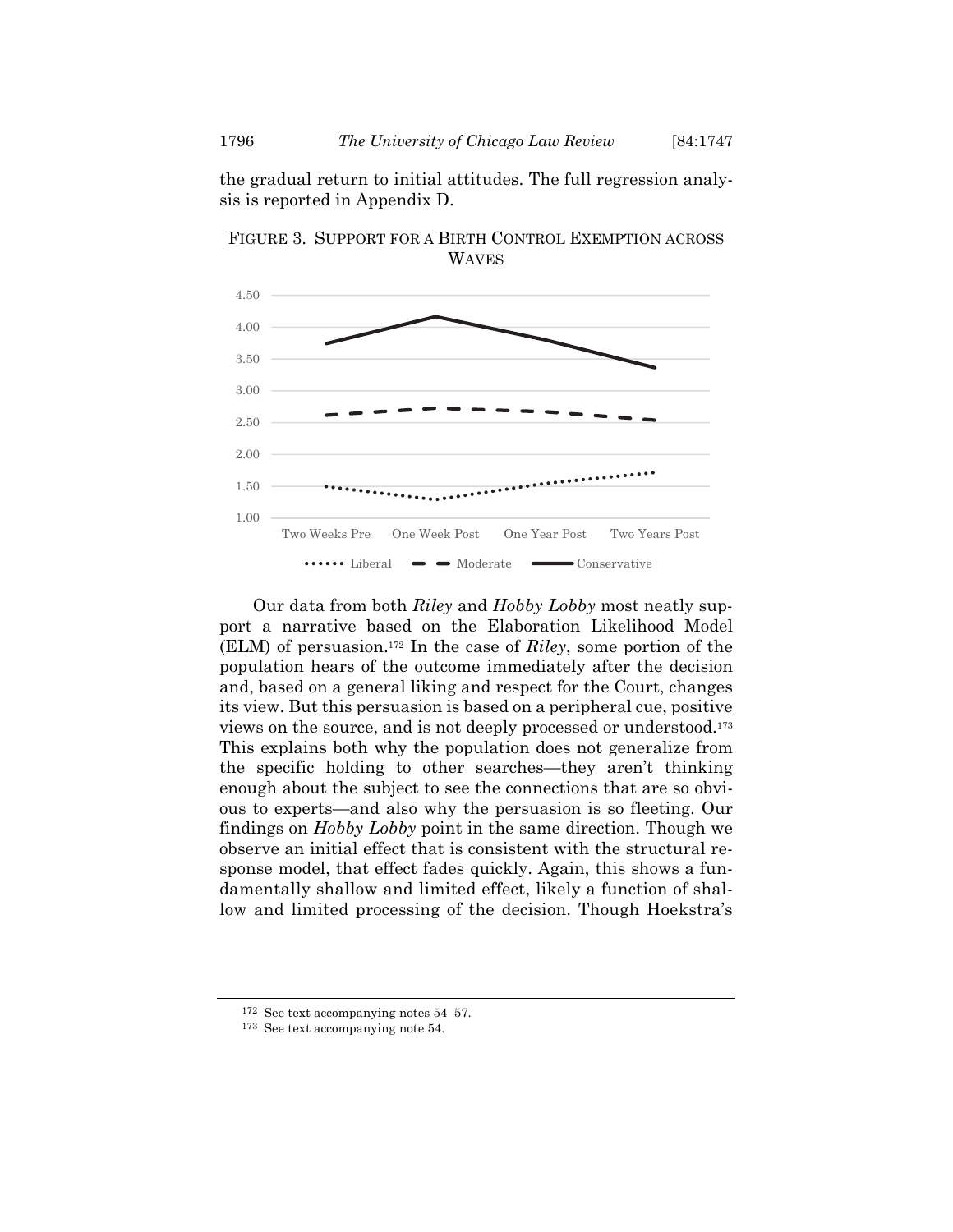ELM-based theorizing ultimately produced mixed results,174 our data suggest it may be a fruitful model for future exploration.

More important than our contribution to a general understanding of the effects of Supreme Court decisions is our ability to weigh in on a domain in which the legal doctrine directly incorporates popular beliefs. As a doctrinal matter, the beliefs of voters about the First Amendment or gun rights or separation of powers are irrelevant; the Supreme Court can be and sometimes is countermajoritarian.175 The relevance of public attitudes, if any, would be indirect and derive from a legal-realist conception that the Supreme Court often follows public opinion.176 But in a couple domains of constitutional law—search-and-seizure law as well as capital punishment, and maybe gay rights—the Supreme Court has made popular beliefs doctrinally relevant, or even decisive.<sup>177</sup> *Riley* is therefore the rare case in which popular beliefs about what the law is can be directly relevant to the legal question before the Court. And here we have a clear result: the influence of a Fourth Amendment Supreme Court decision on public attitudes is minimal.

That said, our study still leaves some questions unresolved. When the Supreme Court articulated the hypothesis of attitudinal circularity in *Smith*, it did so against a backdrop of a government pronouncement that existing privacy rights had been erased.178 In *Riley*, a substantial change in privacy law occurred, but in the opposite direction. The Supreme Court told the public

<sup>174</sup> See Hoekstra, *Public Reaction to Supreme Court Decisions* at 112–14 (cited in note 69). Recall that the data in two of her cases saw a shift in the Court's direction, and two did not. She had actually made a more complicated prediction—that the shift would occur in communities *neighboring* those immediately involved because they would be exposed to the decision in popular coverage but not have the self-interest motivations of the communities immediately involved—but that was not supported.

<sup>175</sup> See Alexander M. Bickel, *The Least Dangerous Branch: The Supreme Court at the Bar of Politics* 16–23 (Yale 2d ed 1986).

<sup>176</sup> See Robert G. McCloskey, *The American Supreme Court* 260 (Chicago 5th ed 2010) (Sanford Levinson, revised) ("[I]t is hard to find a single historical instance when the Court has stood firm for very long against a really clear wave of public demand.").

<sup>177</sup> See, for example, *Bond v United States*, 529 US 334, 338–39 (2000) (deciding that squeezing a bus passenger's bag is a Fourth Amendment search based on the expectations that an ordinary passenger would have); *Roper v Simmons*, 543 US 551, 563–68 (2005) (striking down the juvenile death penalty under the Eighth Amendment's "evolving standards of decency" test); *Obergefell v Hodges*, 135 S Ct 2584, 2603 (2015) (noting the relevance under the Equal Protection Clause of "new insights and societal understandings [that] can reveal unjustified inequality within our most fundamental institutions that once passed unnoticed and unchallenged").

<sup>178</sup> See *Smith*, 442 US at 740 n 5. See also text accompanying notes 17–20.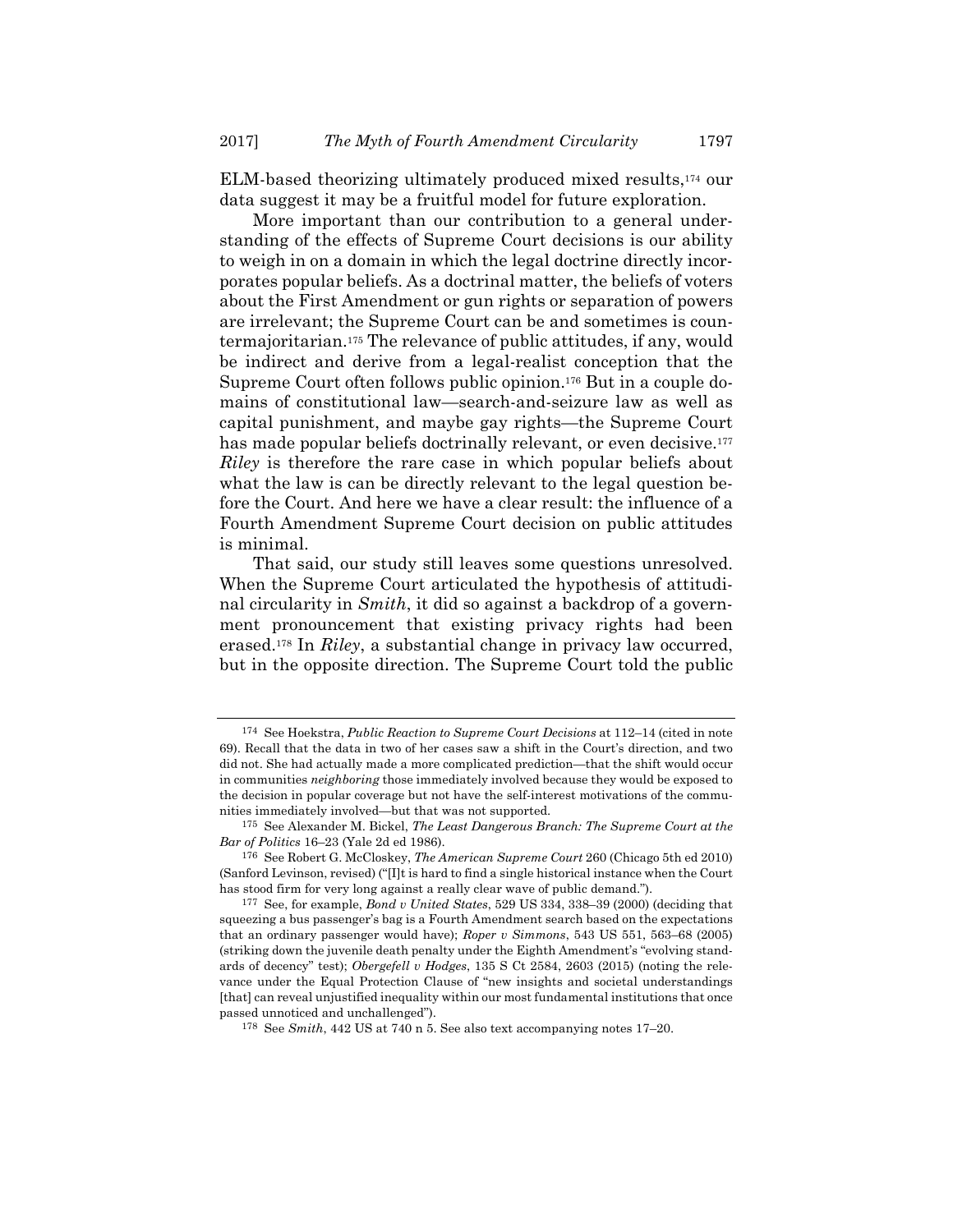that they had greater privacy rights in their cell phones than previous judicial pronouncements had indicated. It is possible that the popular response to Fourth Amendment decisions is asymmetric, such that a different dynamic emerges when the government decreases privacy protections instead of increasing them. Were the Supreme Court to grant certiorari in a decision that gave it grounds to overrule *Katz* or *Riley*, there would be an opportunity to look for such asymmetries.179 For instance, if the Supreme Court affirms in the *Carpenter* case presently pending before it, thereby disappointing the plurality of Americans who presently expect privacy in their cell-site information, this portion of the circularity hypothesis would be put to the test very nicely.180 Similarly, we could look for such an asymmetry if the executive announced a new restriction on privacy rights. Until such an opportunity to test the effects of a reverse-*Riley* decision arises, however, our best assumption is that the public would respond to privacy-diminishing decisions in much the same way it responds to privacy-enhancing decisions.

The evidence we report here provides support for neither the weak version (slow-moving shifts in expectations) nor strong version (prompt shifts in expectations) of the attitudinal circularity

<sup>179</sup> The Supreme Court does not diminish privacy expectations very often in highly salient cases, but *Olmstead v United States*, 277 US 438 (1928), was a famous example of the Court arguably pegging legal expectations of privacy below extant popular expectations of privacy. The wiretapping that federal agents conducted in *Olmstead* was a violation of the laws of Washington state, where Olmstead resided and did business. Id at 468– 69. For that reason, the legally sophisticated Olmstead believed that even though the government could be wiretapping his calls, evidence gleaned from those calls could not be used to prosecute him. See Daniel J. Solove and Paul M. Schwartz, *Information Privacy Law* 272 (Aspen 5th ed 2015). Dissenting in *Olmstead*, Justice Oliver Wendell Holmes noted that in his view the Fourth Amendment prohibited the federal government's introduction of evidence that was gathered in violation of state law. See *Olmstead*, 277 US at 469–70 (Holmes dissenting). Arguably, *Smith*, which held that the police do not need a warrant to install a pen registry that tracks all the numbers dialed by a telephone customer, see 442 US at 745–46, and *California v Greenwood*, 486 US 35 (1988), which held that the police do not need a warrant to search the trash left outside people's homes, see id at 43, were other salient examples of the same phenomenon. Even several years after *Greenwood* was decided, Slobogin and Schumacher found that survey respondents continued to regard the police search of the garbage outside someone's home as moderately intrusive. See Slobogin and Schumacher, 42 Duke L J at 738 (cited in note 8) (Table 1). Other cases for which the Court's result would have plausibly surprised most Americans concern issues that we suspect were not particularly salient to the average person. See generally, for example, *Florida v Riley*, 488 US 445 (1989) (finding no expectation of privacy against aerial surveillance of a greenhouse on private property); *United States v White*, 401 US 745 (1971) (finding no expectation of privacy against the recording of a conversation with an undercover informant).

<sup>180</sup> See text accompanying notes 124–25.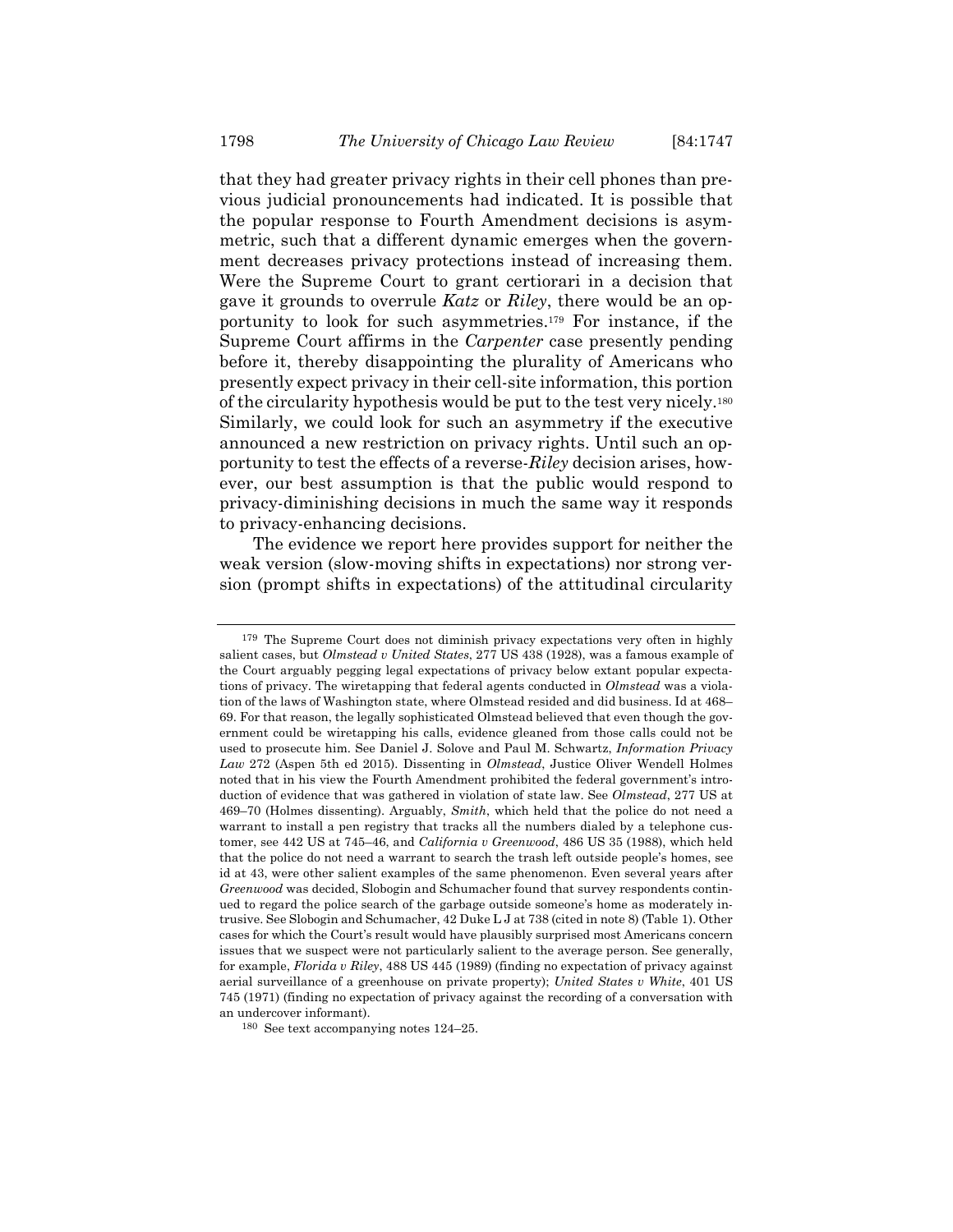hypothesis.181 Though our study provides a better test of the strong version of circularity, we feel that by studying the effects of a landmark ruling one week, one year, and two years after the decision, we have gathered evidence that casts doubt on the weak version too. There has been no lasting movement at all in the direction of what the Court held. We picked up the immediate effect, such as it was, and then gave the effect time to either magnify as word spread or dissipate as memories faded. It dissipated.

Admittedly, it is possible that the lasting effects of *Riley* on the public's expectations will emerge after five years, or ten, or twenty. Maybe the public notices when the police change their enforcement practices to comply with a new decision even if it was blind to the decision itself. Once the public notices the new behavior, it may regard it as the new normal, and then brings its expectations of privacy in line with the new police practice. We cannot rule out that mechanism for weak-version circularity, but we think it does not present a serious problem. First, we think that the vast majority of police behaviors that are plausibly regarded as Fourth Amendment searches are essentially invisible to most of the public.182 Few people are searched, and entertainment media incorporate relatively little legal information. If people are not exposed to a police practice, they have no opportunity to become accustomed to it. The counterexample here is the *Miranda* warning, staple of countless police procedurals. But it is notable in part because it is one of the very few pieces of criminal procedure to make the transition to pop culture over the last fifty years. Perhaps indicative of this widespread lack of response to police practices, Professors Slobogin and Joseph Schumacher found that the public still viewed the use of confidential informants and the examining of bank records as highly intrusive even though these were Court-approved mainstays of police investigations for many years.183

Second, it would likely take a particularly noxious change in law to create the opportunity for this slow-moving shift in expectations. If the Court initially rules in the direction of public

<sup>&</sup>lt;sup>181</sup> See text accompanying notes  $37-43$ .<br><sup>182</sup> Certain police tactics might be more visible to a subpopulation. For example, residents of high-crime neighborhoods or public housing might be subject to more searches than the general population, and therefore their expectations may be more responsive to changes in police conduct. Under our approach, expectations of privacy are tied to the views of the median citizen, so opportunities to manipulate expectations of privacy by concentrating police surveillance on a relatively powerless constituency would be limited.

<sup>183</sup> See Slobogin and Schumacher, 42 Duke L J at 740 (cited in note 8).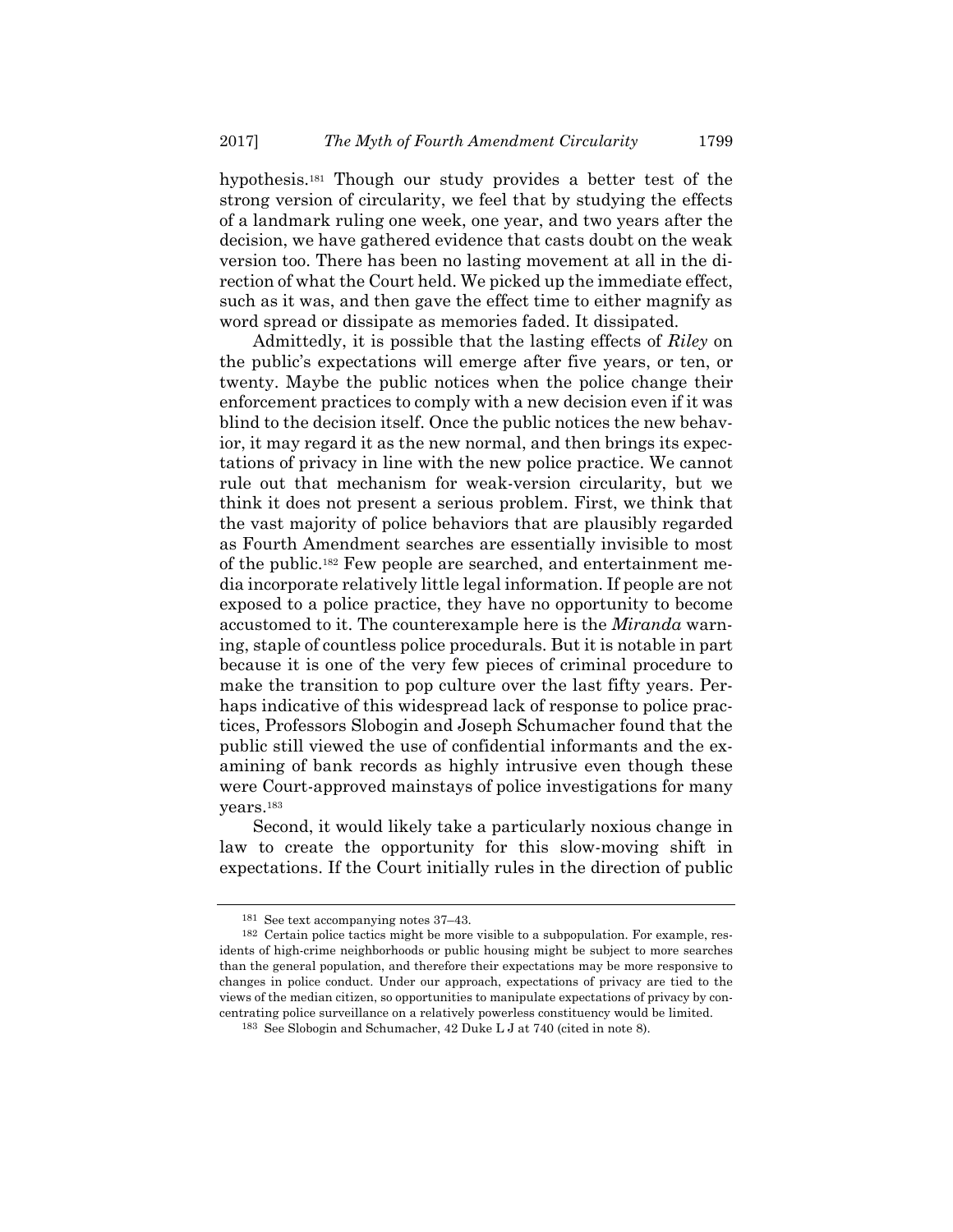expectations, there is little reason to expect the public to change its view; its expectations were vindicated. Only if the public is surprised might one expect a shift, and the magnitude of the shift depends on whether the new rule is shocking enough to generate notice. Under our preferred Fourth Amendment analysis, this would rarely happen; we think public expectations should play a large role in Fourth Amendment adjudication. Under the current (more muddled) approach, we still think such dynamics would be rare.

Finally, even if circularity operates on a generational timescale, it would be wise to ask whether this dynamic gives rise to the original problem that concerned circularity proponents. Privacy expectations must come from *somewhere*. Presumably they are a product of, among other factors, cultural norms, technological capabilities, and political policies. If expectations update over time to reflect changing realities, this is to the public's credit. As we explained in Part I, circularity becomes a problem for our Fourth Amendment model only if expectations update so quickly that it becomes incoherent to ask government actors to consider what the public thinks.<sup>184</sup> The data presented here go a long way toward showing that public beliefs are more stable than that caricature assumes.

We will continue to insert the questions we have posed here into nationally representative surveys in the coming years, and if an interesting shift occurs, we will write about it. Our previous research, and research by other scholars,185 gives us a very clear "before" measure of cell-site expectations preceding *Carpenter*, and it will be easy to gather "after" data. But the greater the temporal distance between a decision and a survey, the harder it is to conclude that any shifts in popular beliefs can be traced to the decision (or implementations of the decision) as opposed to other confounding factors. People who insist that the effects of a Supreme Court decision on popular expectations will emerge only after a decade or two may be articulating a nonfalsifiable hypothesis.

Our refutation of the attitudinal circularity hypothesis is not perfect, but we think our evidence is as convincing as any data are likely to get for the foreseeable future. To the extent that the law pays attention to empirical reality, the burden of proof has

<sup>&</sup>lt;sup>184</sup> See Part I.B.<br><sup>185</sup> See Empirical Fourth Amendment Brief at \*3–10 (cited in note 124).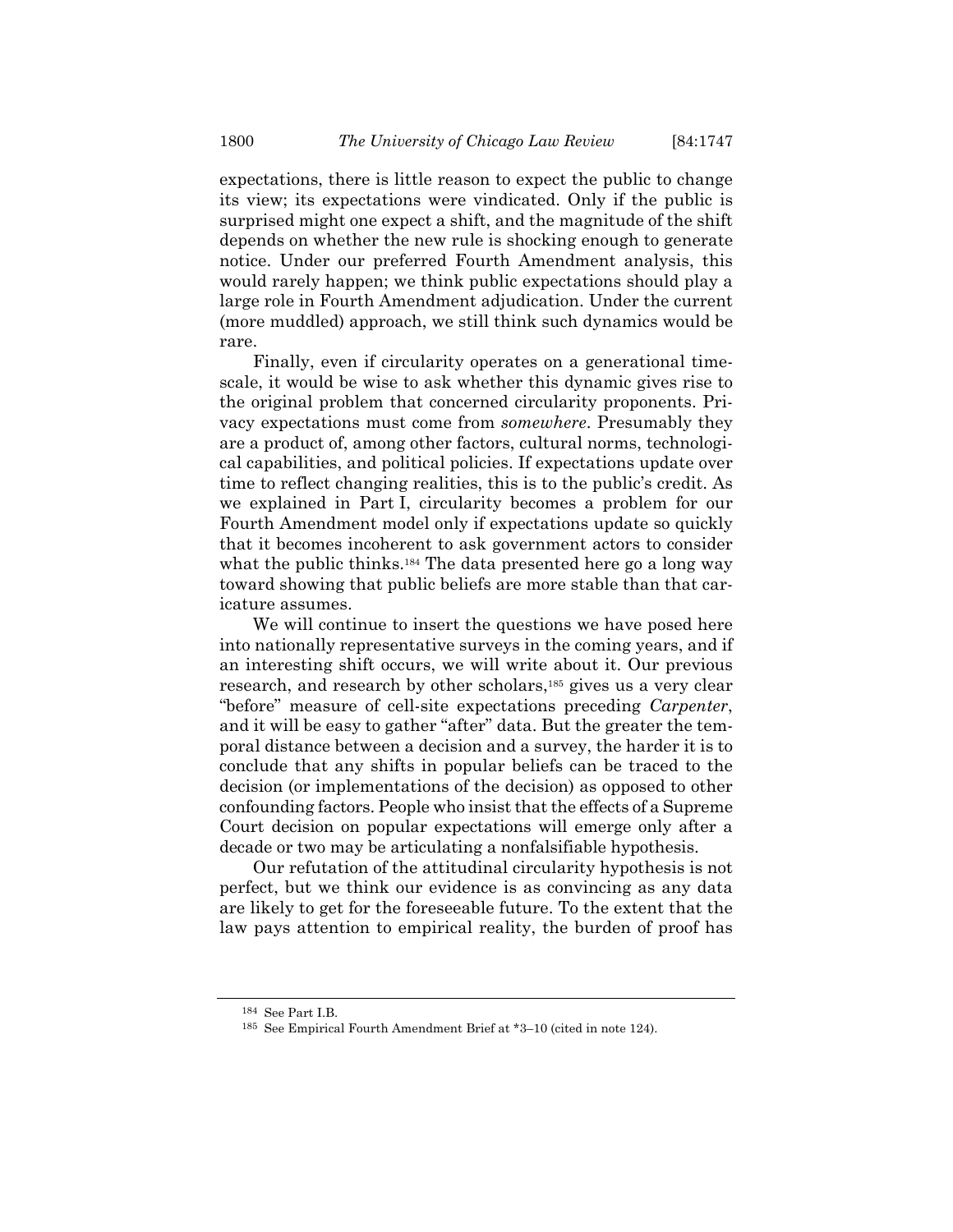now shifted to those seeking to demonstrate that any version of attitudinal circularity is genuine.

#### **CONCLUSION**

Though privacy expectations can change somewhat immediately after a major Fourth Amendment decision, the change is concentrated among those who have explicit knowledge of the Supreme Court decision. Over time, this explicit knowledge appears to be forgotten, and expectations return to baseline. Therefore, the Supreme Court would not be "talking to itself" if it incorporated public expectations into its doctrinal analysis; privacy expectations appear to operate largely independent of changes in Supreme Court doctrine. Though the idea of reasonable expectations of privacy's circularity is widely repeated among scholars and even the justices themselves, the first reliable empirical evidence indicates that, at best, the phenomenon is very short lived. At least in the medium term, Fourth Amendment circularity is a myth. And even if expectations of privacy might shift in the direction of judge-approved law enforcement practices over the course of decades, such circularity would not weaken the case for using rigorous survey techniques to inform judicial determinations of the Fourth Amendment's scope.

We therefore conclude this Article by articulating a falsifiable hypothesis. During October Term 2017, the Supreme Court is likely to decide *Carpenter*, clarifying Fourth Amendment law regarding the warrantless collection of stored cell-site information. We have no strong prediction about whether the Court will expand or contract privacy rights in its opinion. But we do know what cell-site privacy expectations were in 2015 and 2016. And we predict that regardless of what the Court decides in *Carpenter*  in 2018, those expectations will be very similar in 2019. We would be willing to bet on it.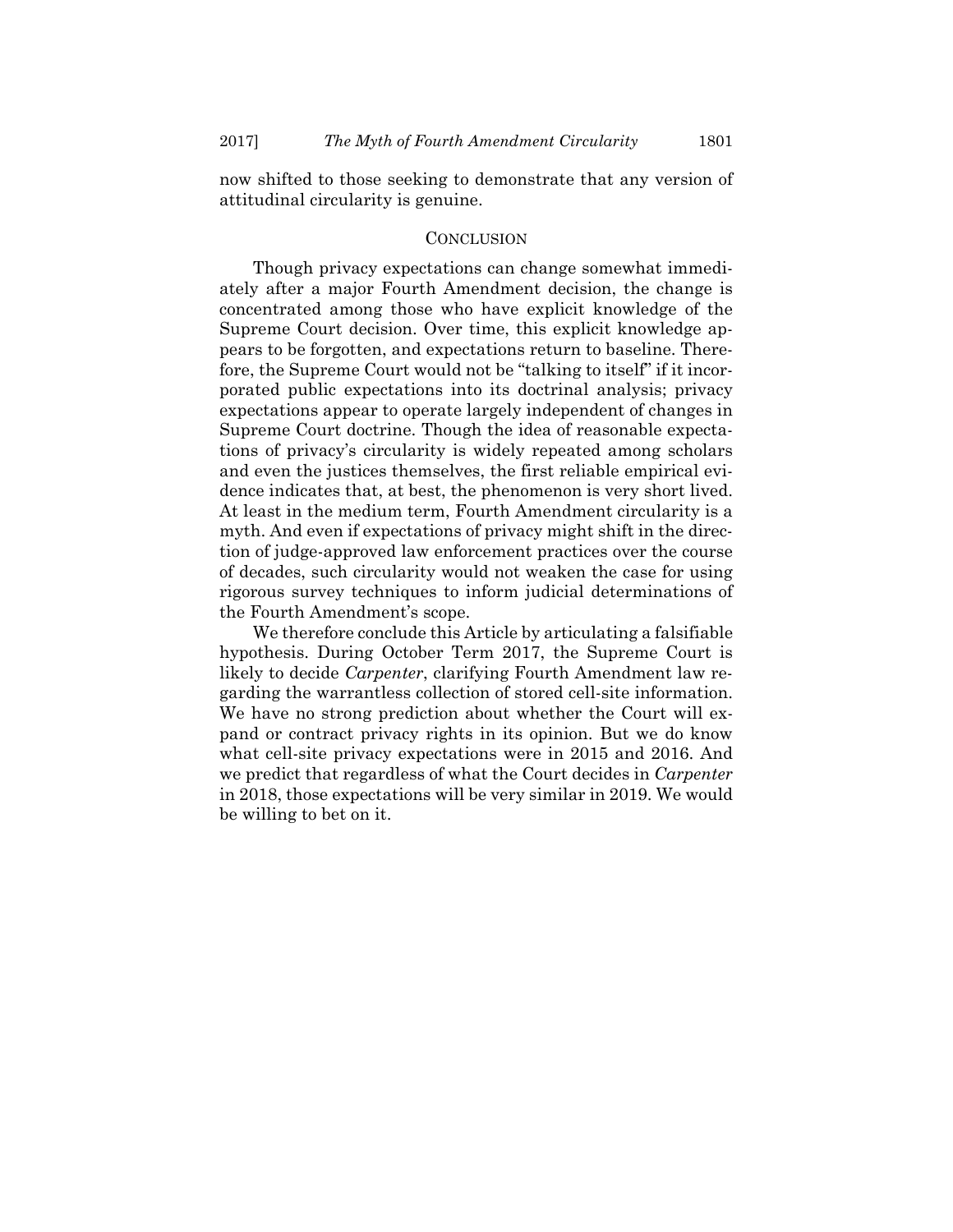#### APPENDIX

#### A. Sample Demographics

In the first three waves, close attention was paid to age, ethnicity, and sex. Following the census convention, "Hispanic" was asked separately from the racial categories, and "Sex" required a binary answer. In Wave IV, the sample was also carefully matched on educational attainment and regional representation. This made it important to control for education in cross-wave comparisons. Though more carefully matching the census on educational attainment was desirable, it did lead to an inconsistency across time periods. Though there are some other minor variations in representation across waves, only educational attainment shows a major shift.

|                       | Wave I        | Wave II       | Wave III      | Wave IV       |
|-----------------------|---------------|---------------|---------------|---------------|
| % Female              | 51.71         | 51.06         | 50.18         | 52.55         |
| Age (years)           |               |               |               |               |
| Median                | 46            | 52            | 47            | 46            |
| Mean                  | 46.28 (16.74) | 50.48 (16.57) | 46.30 (16.42) | 46.18 (16.94) |
| Political Orientation |               |               |               |               |
| Economic              | 4.15(1.67)    | 4.30(1.77)    | 4.32(1.78)    | 4.29(1.72)    |
| Social                | 3.83 (1.76)   | 3.96(1.85)    | 4.07(1.92)    | 4.08(1.81)    |
| Overall               | 3.98(1.64)    | 4.12(1.70)    | 4.19 (1.79)   | 4.20(1.69)    |
| Race/Ethnicity (%)    |               |               |               |               |
| White                 | 81.14         | 79.92         | 79.63         | 79.21         |
| Black or AA           | 9.86          | 13.16         | 13.30         | 11.82         |
| Indian or Native      | 1.86          | 1.46          | 2.00          | 2.40          |
| SE Asian              | 4.57          | 4.52          | 4.15          | 2.86          |
| Hawaiian/Pacific      | 1.00          | 0.40          | 0.57          | 0.31          |
| Hispanic              | 16.71         | 16.76         | 17.08         | 17.16         |
| Education             |               |               |               |               |
| Less than HS          | 2.00          | 1.20          | 2.00          | 10.97         |
| HS Diploma/GED        | 30.57         | 34.04         | 34.31         | 32.61         |
| Two-Year College      | 25.57         | 21.28         | 23.30         | 29.13         |
| Four-Year College     | 28.14         | 29.12         | 28.02         | 18.08         |
| Graduate Degree       | 13.71         | 14.36         | 12.37         | 9.20          |
| Know Riley            |               | 40.29         | 21.09         | 22.41         |
| N                     | 700           | 751           | 1399          | 1294          |

Note: For age and political orientation, the numbers in parentheses represent standard deviations. Political orientation was measured on seven-point scales ranging from 1 (Very Liberal) to 7 (Very Conservative).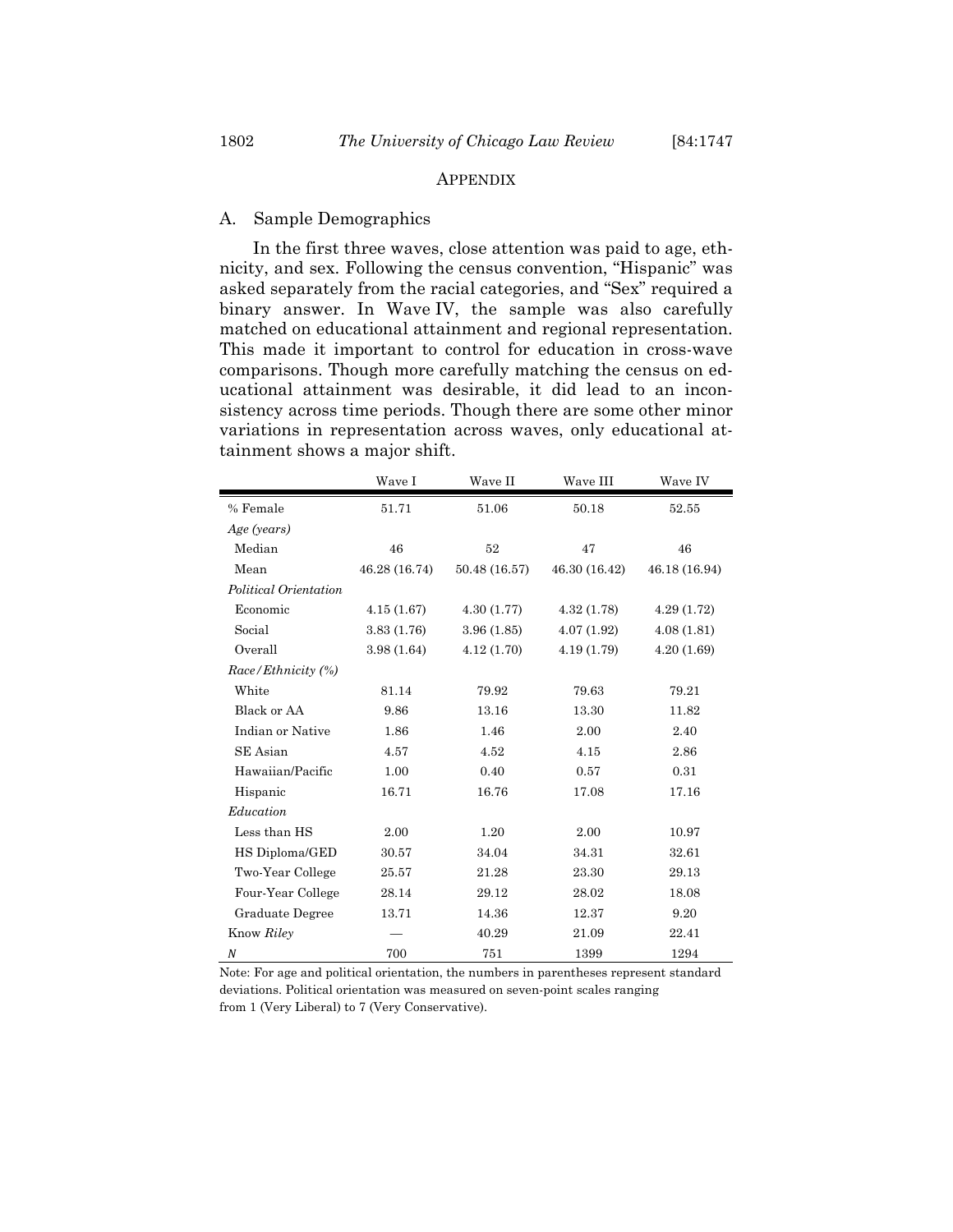| Source                               | Wave II | Wave III | Wave IV | Total |
|--------------------------------------|---------|----------|---------|-------|
| <b>Television Coverage</b>           | 56.8%   | 37.1%    | 47.6%   | 47.2% |
| Internet Blogs/News Site             | 15.2%   | 19.4%    | 14.8%   | 16.5% |
| Close Friends                        | 4.0%    | 9.9%     | $9.7\%$ | 7.8%  |
| Acquaintances                        | 3.0%    | 8.5%     | 4.1%    | 5.2%  |
| Social Media Posts                   | 2.0%    | 5.1%     | 7.2%    | 4.7%  |
| Printed Newspaper/News Maga-<br>zine | 6.3%    | 4.4%     | 3.4%    | 4.7%  |
| Radio Coverage                       | 6.6%    | 2.7%     | 2.4%    | 3.9%  |
| Coworkers                            | 1.7%    | $6.1\%$  | 3.8%    | 3.8%  |
| Relatives                            | 3.0%    | 3.7%     | 3.4%    | 3.4%  |
| Other                                | 1.7%    | 3.1%     | 3.4%    | 2.7%  |
| Total Respondents                    | 303     | 294      | 290     | 887   |

B. How People Heard of the *Riley* Decision, by Wave

## C. Questionnaire Items

### **For Each Search, Participants Were Asked:**

Would the arrestee (i.e., the person being arrested) reasonably expect that police will [conduct a particular search]?

Under the Constitution, can the police do this to the arrestee without first getting a search warrant?

| <b>Physical Searches</b> | Search his car for any packages he<br>might be carrying and open the<br>packages.                           |
|--------------------------|-------------------------------------------------------------------------------------------------------------|
|                          | Open his briefcase or backpack to<br>check whether it contains drugs.                                       |
|                          | Fingerprint him.                                                                                            |
|                          | Open his backpack, find his diary,<br>and read the diary to see if it con-<br>tains anything incriminating. |
|                          | Take a DNA sample using a mouth<br>swab.                                                                    |
|                          | Take a blood sample.                                                                                        |
|                          | Strip search him.                                                                                           |
|                          | Perform a body cavity search on<br>him.                                                                     |

#### **Full List of Searches**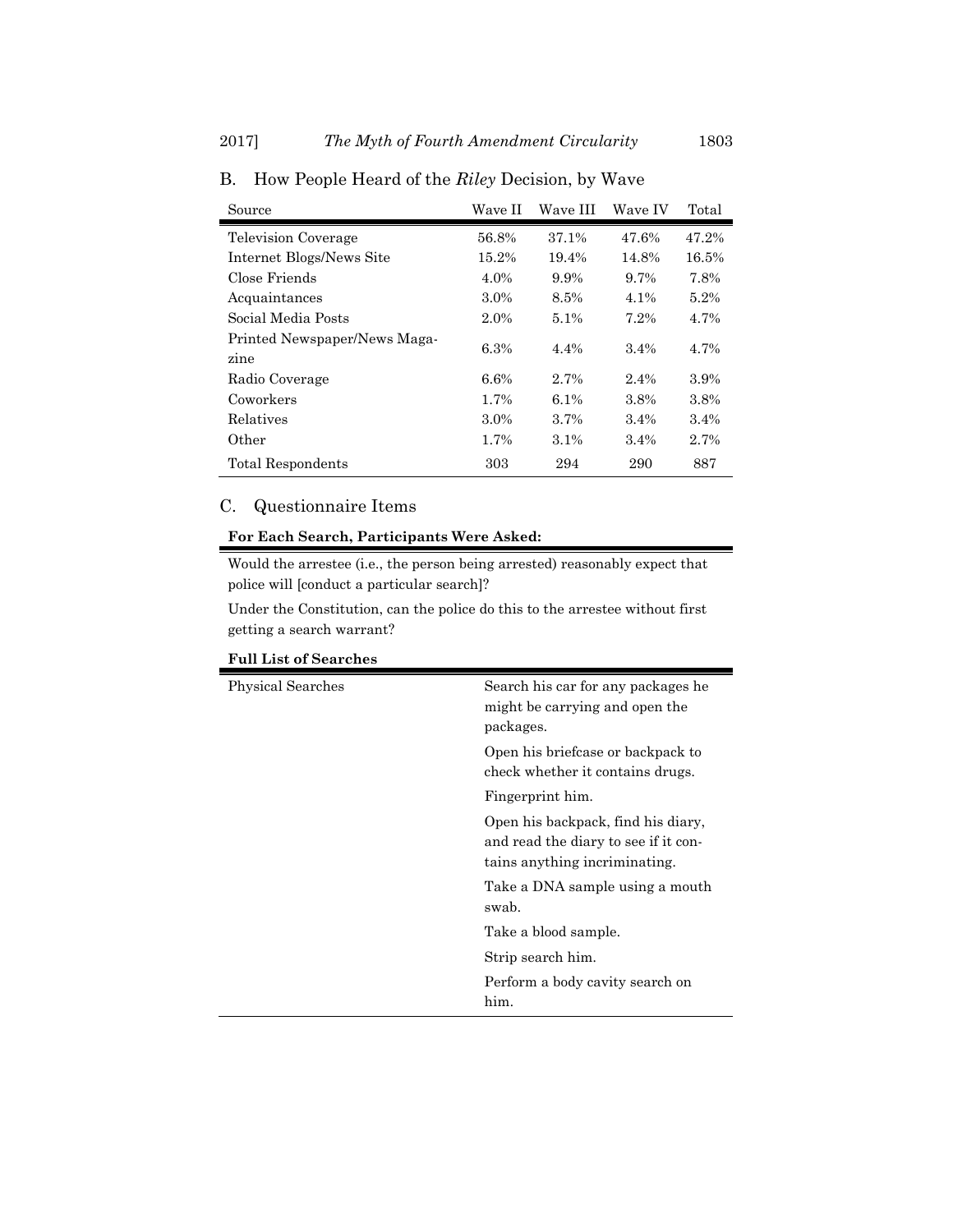| Electronic Searches | Power on the phone and see what<br>the start-up screen displays.                                                                            |
|---------------------|---------------------------------------------------------------------------------------------------------------------------------------------|
|                     | Turn off the phone to prevent its<br>contents from being encrypted or de-<br>leted.                                                         |
|                     | Search the phone for a list of most<br>recent calls.                                                                                        |
|                     | Search the phone for the ten most<br>recent text messages.                                                                                  |
|                     | Search the entire text message his-<br>tory.                                                                                                |
|                     | Search the phone's browser for a list<br>of recent Google searches.                                                                         |
|                     | Use the phone to access his email ac-<br>count and read his emails.                                                                         |
|                     | Use the phone to open his Facebook<br>application and read his newsfeed<br>and messages.                                                    |
|                     | Subject the phone to a forensic ex-<br>amination to recover any pictures,<br>documents, and emails that the ar-<br>restee may have deleted. |
|                     |                                                                                                                                             |

#### **GPS Tracking Questions**

Used a car's onboard GPS system to locate it on public streets at a single moment in time without the owner's permission?

Used a car's onboard GPS system to track its movements on public streets for one day without the owner's permission?

Same, but for one week?

Same, but for one month?

## **Other Reasonable-Expectation-of-Privacy Questions**

Used remote activation software to turn on the webcam on a suspect's laptop without their permission?

Obtained from an Internet Service Provider copies of emails exchanged between two suspects in a criminal investigation?

Select "Definitely Not" for this line to show that you read the question. [This is an attention-check question.]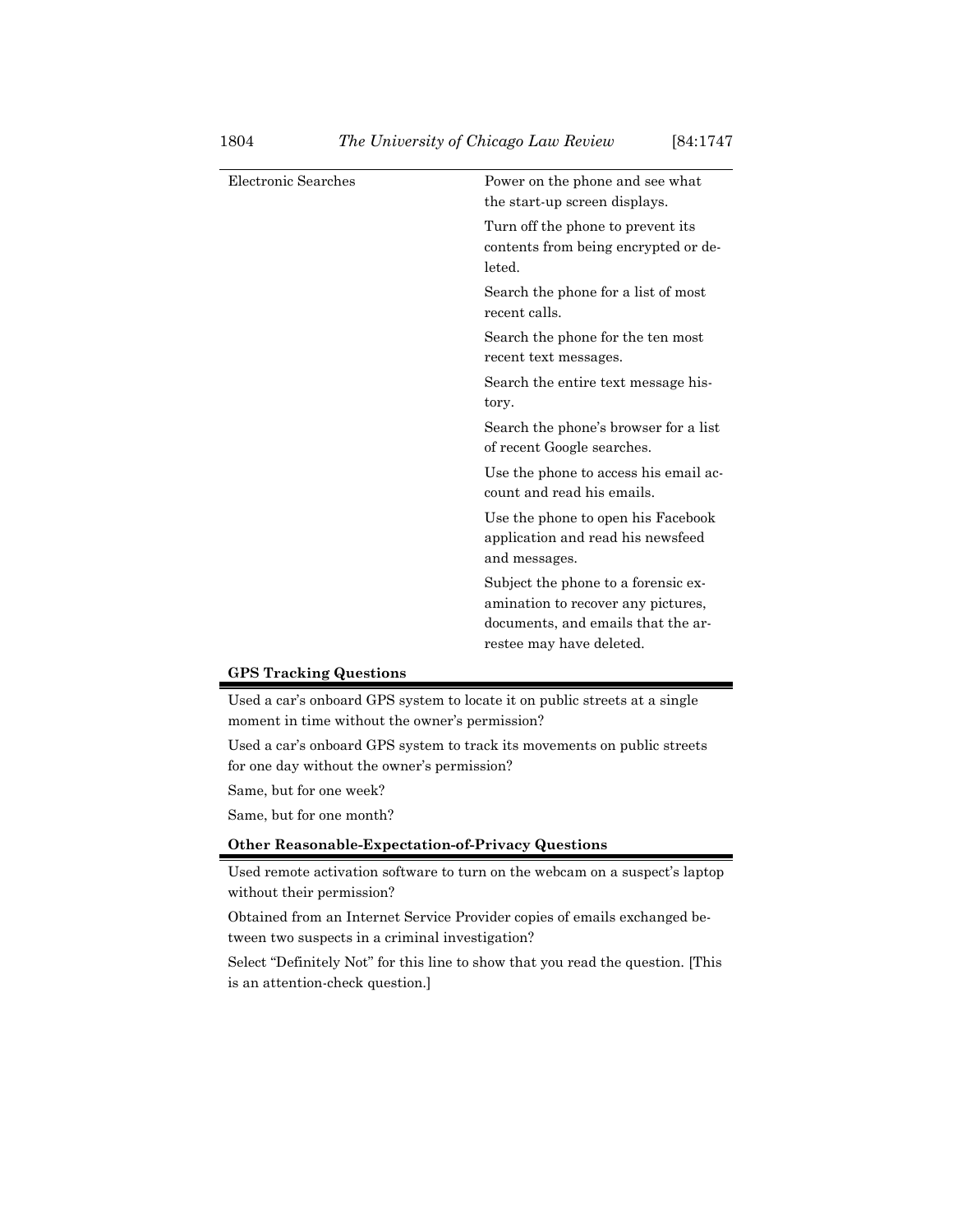Used facial recognition software to check whether any of the fans entering the Super Bowl stadium match images of known terrorists?

Installed a video camera to watch a public park where criminal activity has recently occurred?

Obtained from a robbery suspect's cell phone company stored information about whether the suspect's cell phone was near the crime scene when the robbery was committed?

Used a fake cell tower to trick a suspect's phone into giving the police more accurate information about where the phone is?

Searched a hotel's guest register to obtain the names, home addresses, and assigned hotel room numbers of the guests who stayed there on a particular night?

#### **Right-Wing Authoritarianism**

It's great that many young people today are prepared to defy authority. (Reverse coded)

What our country needs most is discipline, with everyone following our leaders in unity.

Students at high schools and at university must be encouraged to challenge, criticize, and confront established authorities. (Reverse coded)

Obedience and respect for authority are the most important virtues children should learn.

Our country will be great if we show respect for authority and obey our leaders.

People should be ready to protest against and challenge laws they don't agree with. (Reverse coded)

#### **Supreme Court Knowledge**

| Who is the current Chief Justice of                                                   | Antonin Scalia                  |
|---------------------------------------------------------------------------------------|---------------------------------|
| the United States Supreme Court?                                                      | John Roberts                    |
|                                                                                       | William Rehnquist               |
|                                                                                       | Elena Kagan                     |
| How many Justices currently sit on<br>the United States Supreme Court? <sup>186</sup> |                                 |
| Which of the following voted to up-<br>hold the individual mandate portion            | Clarence Thomas<br>David Souter |

186 Unexpectedly, the correct answer to this question changed between Waves III and IV.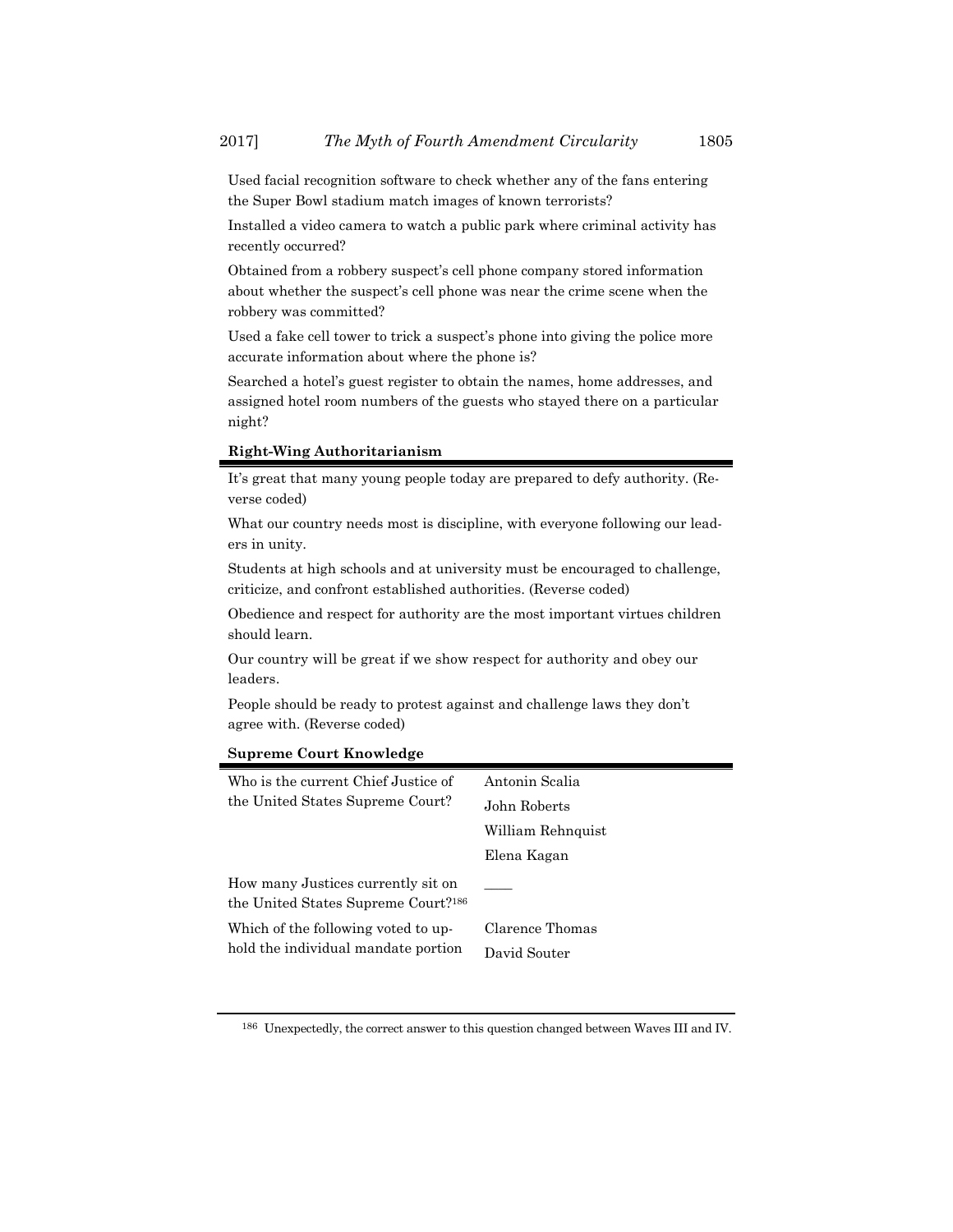of the Affordable Care Act (also known as "Obamacare") in 2012? John Roberts Anthony Kennedy

 $\mathcal{L}$ 

How many women currently sit on the United States Supreme Court?

#### *Riley* **Questions**

*Riley* Knowledge Question: On June 25, 2014, the US Supreme Court announced its decision in *Riley v California*. The Court decided whether a warrant was required before the police could search the cell phone of someone they had just arrested. Had you heard about the Supreme Court's decision in that case prior to this survey? (Yes/No)

*Riley* Holding Description: In *Riley v California* the US Supreme Court decided that the police generally must get a warrant before examining the information on a person's cell phone, even if that person has just been arrested. In light of this information, please re-answer the question on the next page.

#### *Hobby Lobby* **Questions**

If they sincerely object to providing coverage for ABORTION, should they be able to exclude that from their healthcare plan?

If they sincerely object to providing coverage for BIRTH CONTROL PILLS, should they be able to exclude them from their healthcare plan?

If they sincerely object to providing coverage for FLU SHOTS, should they be able to exclude them from their healthcare plan?

*Hobby Lobby* Knowledge Question: On June 30, 2014, the US Supreme Court announced its decision in *Burwell v Hobby Lobby Stores, Inc*. The Court decided whether a for-profit company whose owners sincerely objected on religious grounds to providing its employees with insurance coverage for contraceptives nevertheless had to provide such coverage under the Affordable Care Act. Had you heard about the Supreme Court's decision in that case prior to this survey? (Yes/No)

*Hobby Lobby* Holding Description: In *Burwell v Hobby Lobby* the US Supreme Court decided that while all large for-profit employers are ordinarily required to provide health insurance coverage for contraceptives to their full-time employees, the government could not significantly penalize a corporation whose owners refused to provide contraceptive coverage because of the owners' sincere religious objections. In light of this information, please re-answer the question on the next page.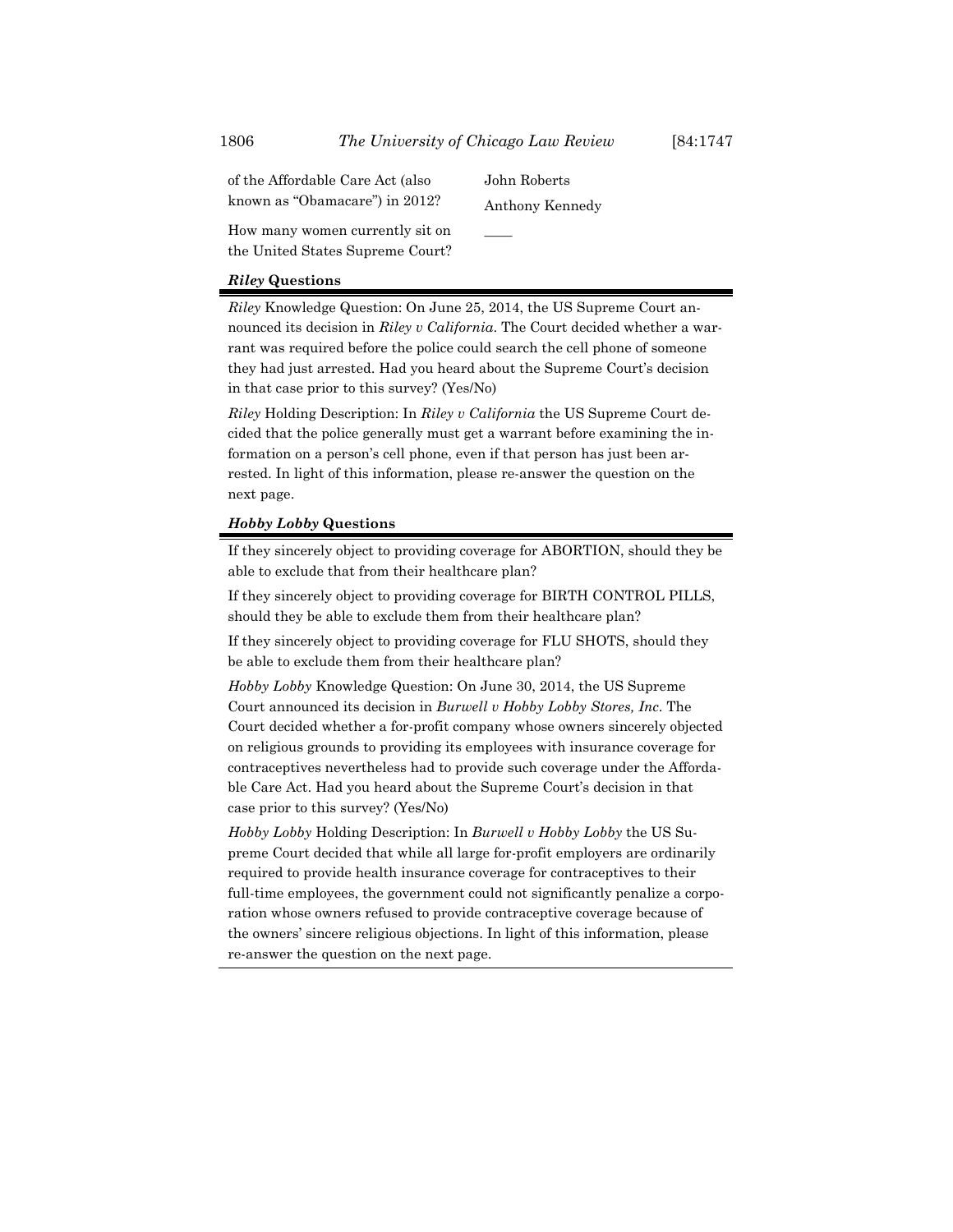#### D. *Hobby Lobby* Regression

A regression analysis was conducted of the Wave I data to determine whether any demographic or attitudinal factor sufficiently predicted views of the birth control exemption to allow for the kind of analysis required to test the structural response model. As can be seen in Table A1 below, the measure of political orientation had the strongest predictive power in Wave I.

## TABLE A1. PREDICTIONS OF SUPPORT IN WAVE I FOR THE BIRTH CONTROL EXEMPTION AS A FUNCTION OF DEMOGRAPHIC AND ATTITUDINAL VARIABLES

|                            | (Unstandardized<br>Coefficients)<br>B | (Standardized)<br>Coefficients)<br>SЕ | β     | t           |
|----------------------------|---------------------------------------|---------------------------------------|-------|-------------|
| Constant                   | 2.297                                 | 0.142                                 |       | 16.138      |
| Political<br>Orientation   | 0.357                                 | 0.014                                 | 0.378 | $25.405***$ |
| Sex                        | $-0.310$                              | 0.048                                 | 0.095 | $-6.517***$ |
| Age                        | $-0.001$                              | 0.001                                 | 0.009 | $-0.590$    |
| Black                      | 0.189                                 | 0.072                                 | 0.038 | 2.645**     |
| Hispanic                   | 0.124                                 | 0.063                                 | 0.029 | 1.962*      |
| Education                  | 0.096                                 | 0.022                                 | 0.066 | $4.428***$  |
| Authoritarianism           | 0.041                                 | 0.026                                 | 0.024 | 1.581       |
| Supreme Court<br>Knowledge | 0.095                                 | 0.075                                 | 0.019 | 1.255       |

Note: \*, \*\*, and \*\*\* indicate  $p$  values of less than 0.05, 0.01, and 0.001 respectively.

A further regression was therefore conducted to examine whether the effect of political orientation changed across wave, as the structural response model predicted using the demographic factors controls. As can be seen in the next Table, the main effect of political orientation was qualified by interactions in the second and fourth waves, indicating that the effect was larger in Wave II and smaller in Wave IV. Political orientation was centered at 0 before this analysis was conducted, so it ranged from  $-3$  to  $+3$ .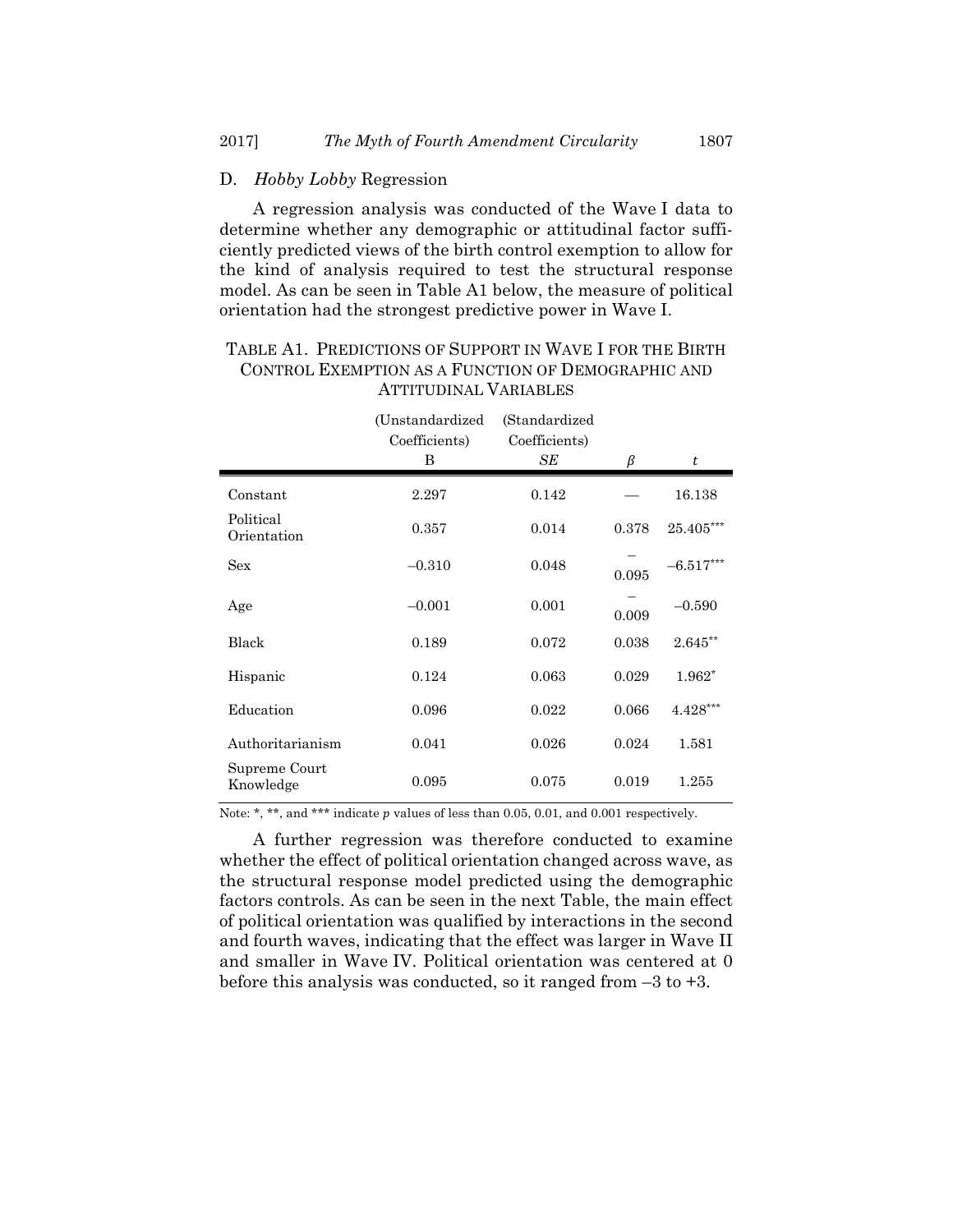|                           | (Unstandardized<br>Coefficients) |       | (Standardized<br>Coefficients) |                  |
|---------------------------|----------------------------------|-------|--------------------------------|------------------|
|                           | B                                | SE    | $\beta$                        | $\boldsymbol{t}$ |
| Constant                  | 2.488                            | 0.117 |                                | 21.320           |
| Political<br>Orientation  | 0.374                            | 0.034 | 0.395                          | $10.942***$      |
| Wave II                   | 0.109                            | 0.078 | 0.026                          | 1.399            |
| Wave III                  | 0.054                            | 0.069 | 0.016                          | 0.789            |
| Wave IV                   | $-0.079$                         | 0.070 | $-0.023$                       | $-1.123$         |
| Wave II by<br>Pol Orient  | 0.105                            | 0.047 | 0.047                          | $2.245*$         |
| Wave III by<br>Pol Orient | 0.001                            | 0.041 | 0.001                          | 0.035            |
| Wave IV by<br>Pol Orient  | $-0.100$                         | 0.042 | $-0.058$                       | $-2.382*$        |
| Sex                       | $-0.301$                         | 0.047 | $-0.093$                       | $-6.406***$      |
| Age                       | $-0.001$                         | 0.001 | $-0.006$                       | $-0.379$         |
| Black                     | 0.189                            | 0.071 | 0.038                          | $2.647**$        |
| Hispanic                  | 0.110                            | 0.063 | 0.025                          | 1.746            |
| Education                 | 0.088                            | 0.021 | 0.060                          | $4.132***$       |

## TABLE A2. PREDICTIONS OF SUPPORT FOR THE BIRTH CONTROL EXEMPTION AS A FUNCTION OF POLITICAL ORIENTATION AND ITS INTERACTIONS BY WAVE

Note: \*, \*\*, and \*\*\* indicate  $p$  values of less than 0.05, 0.01, and 0.001 respectively.

To generate means for the figure presented in the paper, the value of the demographic variables was estimated at their means and the values for Liberal, Moderate, and Conservative were estimated at –3, 0, and +3, respectively. This produced the following set of values.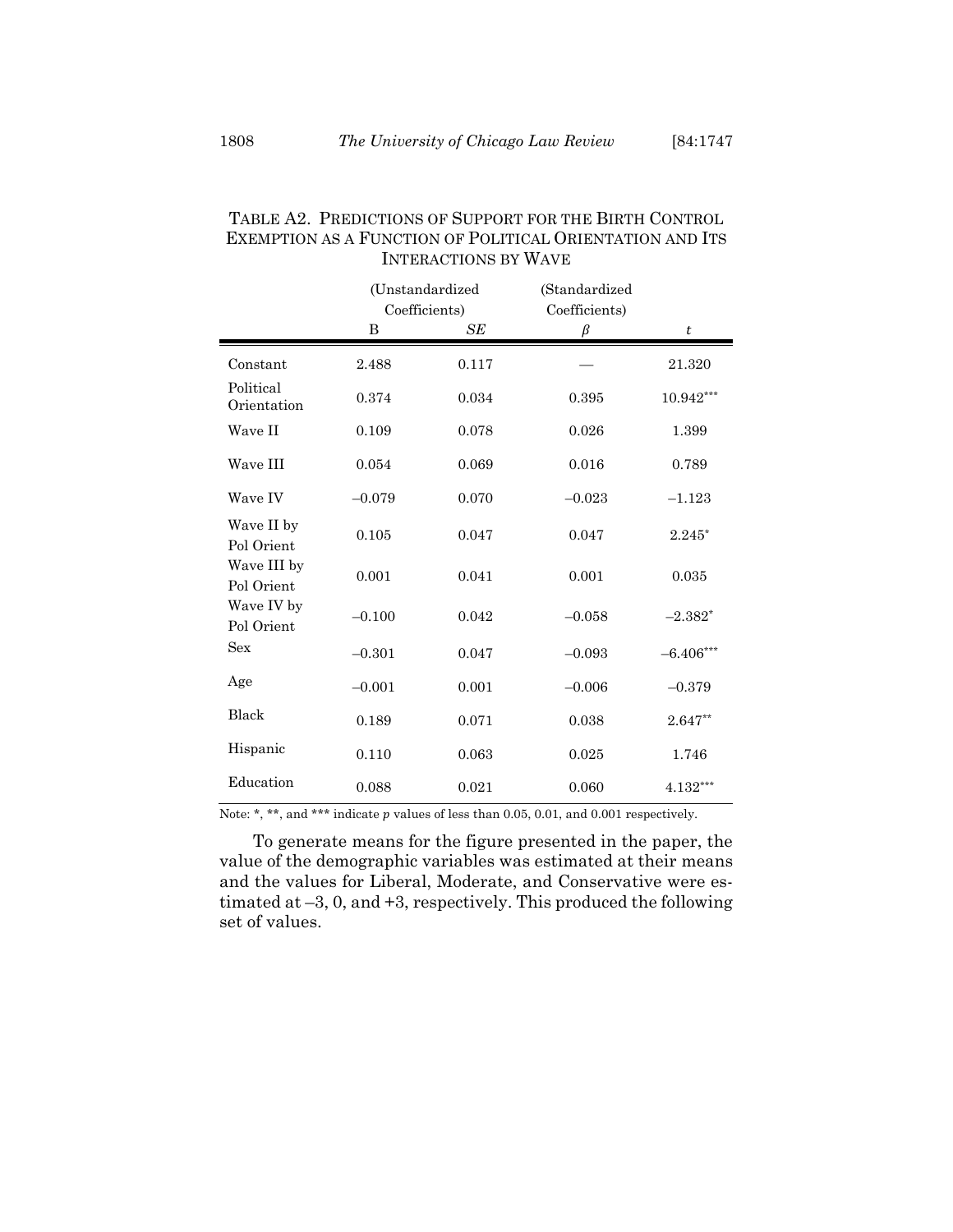|          | Liberal | Moderate | Conservative |
|----------|---------|----------|--------------|
| Wave I   | 1.50    | 2.62     | 3.74         |
| Wave II  | 1.29    | 2.73     | 4.17         |
| Wave III | 1.55    | 2.67     | 3.80         |
| Wave IV  | 172     | 2.54     | 3.36         |

TABLE A3. ESTIMATES OF SUPPORT FOR BIRTH CONTROL EXEMPTION BY WAVE AND POLITICAL ORIENTATION

## E. Regression Model of the *Riley* Data

There is no meaningful difference between the ANCOVA reported in text and the multiple regression reported here. ANCOVA makes more sense stylistically when the goal is to compare the means of two or more conditions, but both use the same fundamental math.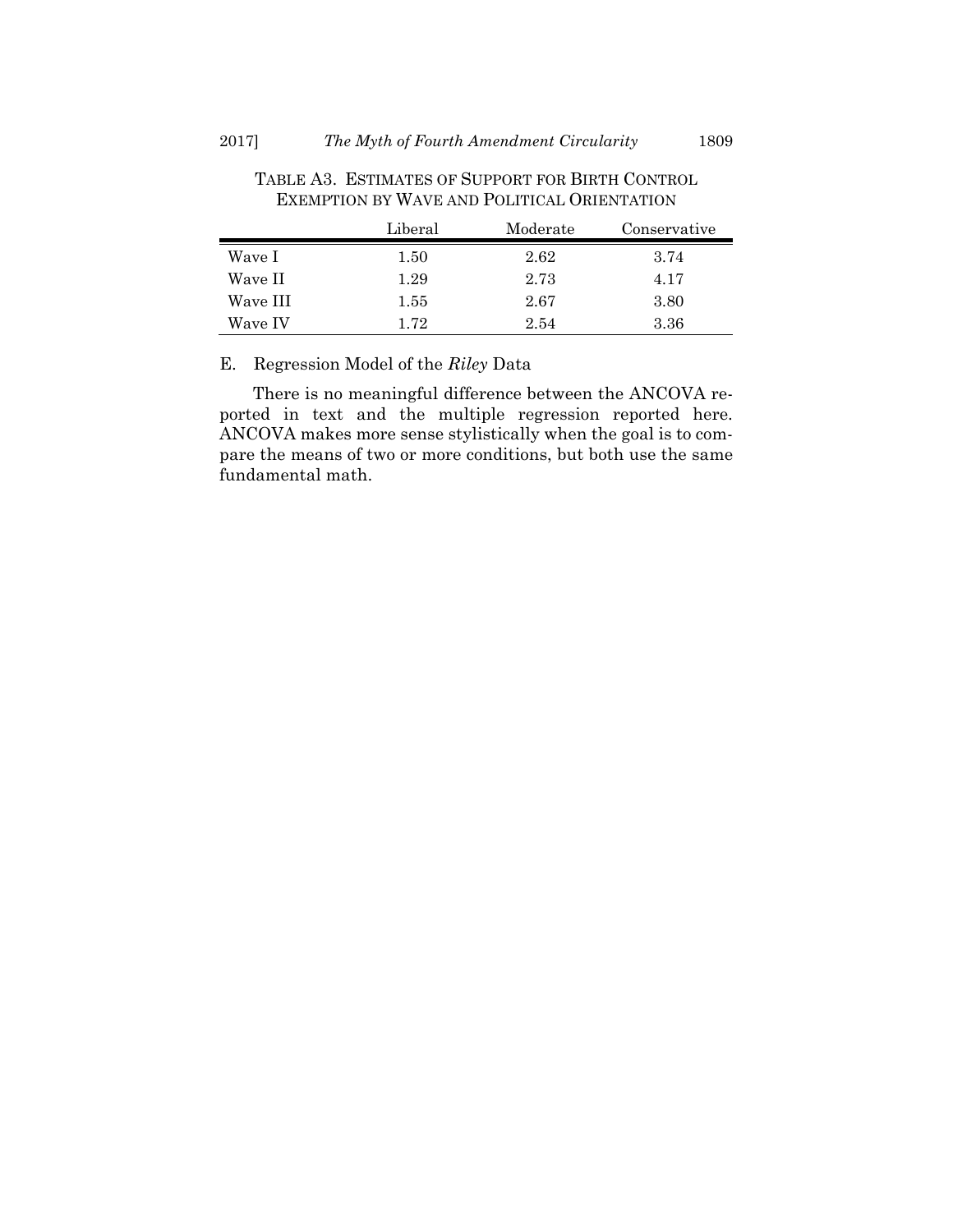| Electronic           | (REP Measure) |               | (Warrant Measure) |               |  |
|----------------------|---------------|---------------|-------------------|---------------|--|
| Searches             | В             | SE            | B                 | SE            |  |
| Constant             | 2.668         | 0.112         | 0.686             | 0.031         |  |
| Wave II              | 0.198         | $0.074***$    | 0.057             | $0.021**$     |  |
| Wave III             | $-0.058$      | 0.066         | $-0.001$          | 0.018         |  |
| Wave IV              | $-0.026$      | 0.067         | $-0.009$          | 0.019         |  |
| Age                  | 0.006         | $0.001***$    | 0.000             | 0.000         |  |
| Sex                  | $-0.028$      | 0.045         | 0.012             | 0.013         |  |
| Black                | 0.346         | $0.068***$    | 0.013             | 0.019         |  |
| SE Asian             | $-0.177$      | 0.116         | $-0.072$          | $0.033*$      |  |
| Hispanic             | $-0.041$      | 0.060         | $-0.033$          | 0.017         |  |
| Education            | $-0.055$      | $0.020**$     | $-0.008$          | 0.006         |  |
|                      |               | $R^2 = 0.019$ |                   | $R^2 = 0.007$ |  |
|                      | (REP Measure) |               | (Warrant Measure) |               |  |
|                      |               |               |                   |               |  |
| Physical<br>Searches | B             | SE            | B                 | SE            |  |
|                      |               |               |                   |               |  |
| Constant             | 2.312         | 0.082         | 0.546             | 0.024         |  |
| Wave II              | 0.089         | 0.055         | 0.020             | 0.016         |  |
| Wave III             | 0.026         | 0.048         | $-0.013$          | 0.014         |  |
| Wave IV              | 0.081         | 0.049         | $-0.004$          | 0.015         |  |
| Age                  | 0.002         | 0.001         | $-0.001$          | $0.000***$    |  |
| Sex                  | $-0.006$      | 0.033         | $-0.004$          | 0.010         |  |
| <b>Black</b>         | 0.268         | $0.050***$    | 0.040             | $0.015***$    |  |
| SE Asian             | 0.035         | 0.085         | 0.008             | 0.025         |  |
| Hispanic             | $-0.008$      | 0.044         | 0.003             | 0.013         |  |
| Education            | $-0.031$      | $0.015^\ast$  | $-0.007$          | 0.004         |  |

TABLE A4. PREDICTIONS OF PRIVACY EXPECTATIONS FOR ELECTRONIC AND PHYSICAL SEARCHES AS A FUNCTION OF WAVE

Note: \*, \*\*, and \*\*\* indicate  $p$  values of less than 0.05, 0.01, and 0.001 respectively.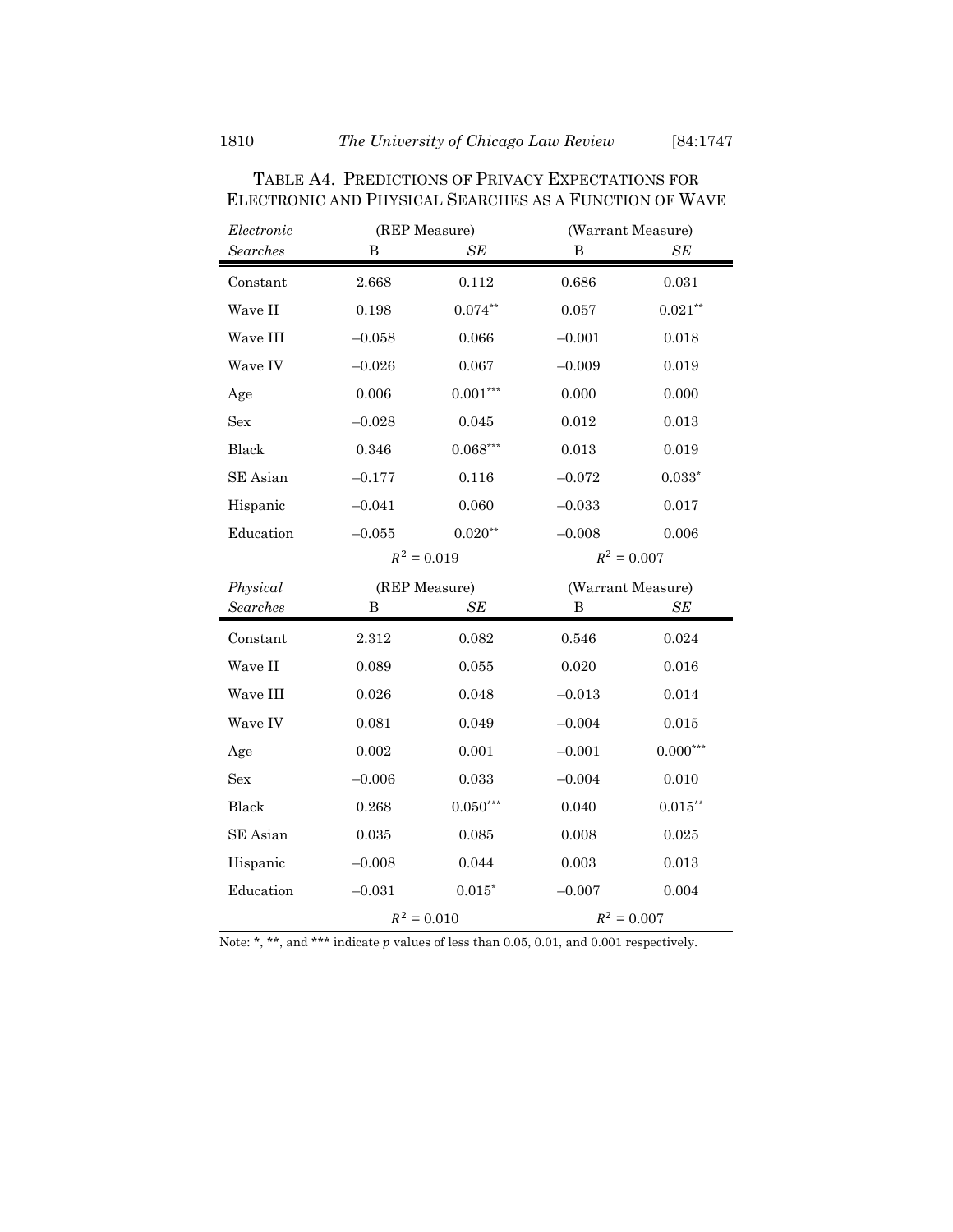Note that for both electronic-search dependent measures there is a significant coefficient for the Wave II dummy variable, indicating that the Wave II values differ from baseline (Wave I, with this coding) but that the coefficients for Waves III and IV are not significant, indicating they do not significantly differ from baseline.

This table replicates the analysis showing the effect on the electronic dependent measures of whether participants knew of the *Riley* decision.

|                           | (REP Measure) |            | (Warrant Measure) |            |
|---------------------------|---------------|------------|-------------------|------------|
|                           | B             | SЕ         | B                 | SЕ         |
| Constant                  | 2.672         | 0.112      | 0.685             | 0.031      |
| Wave II                   | 0.089         | 0.085      | 0.025             | 0.024      |
| Wave III                  | $-0.022$      | 0.068      | 0.008             | 0.019      |
| Wave IV                   | $-0.013$      | 0.070      | 0.002             | 0.020      |
| Age                       | 0.006         | $0.001***$ | 0.000             | 0.000      |
| <b>Sex</b>                | $-0.025$      | 0.045      | 0.012             | 0.013      |
| Black                     | 0.345         | $0.068***$ | 0.013             | 0.019      |
| SE Asian                  | $-0.175$      | 0.116      | $-0.072$          | $0.033*$   |
| Hispanic                  | $-0.034$      | 0.060      | $-0.031$          | $0.017+$   |
| Education                 | $-0.052$      | $0.021*$   | $-0.006$          | 0.006      |
| Know Riley                | 0.273         | $0.105***$ | 0.082             | $0.030**$  |
| Wave III by<br>Know Riley | $-0.441$      | $0.141***$ | $-0.127$          | $0.040***$ |
| Wave IV by<br>Know Riley  | $-0.326$      | $0.141*$   | $-0.132$          | $0.040***$ |
|                           | $R^2 = 0.022$ |            | $R^2 = 0.010$     |            |

## TABLE A5. PREDICTIONS OF PRIVACY EXPECTATIONS FOR ELECTRONIC SEARCHES AS A FUNCTION OF WAVE AND KNOWLEDGE OF *RILEY*

Note: \*, \*\*, and \*\*\* indicate  $p$  values of less than 0.05, 0.01, and 0.001 respectively. + represents  $p < 0.10$  to show nonsignificant effects that may be of interest.

Wave I is again the overall reference category. Because knowledge of *Riley* begins only in Wave II, the Know *Riley* factor makes those knowing of *Riley* in Wave II the reference category